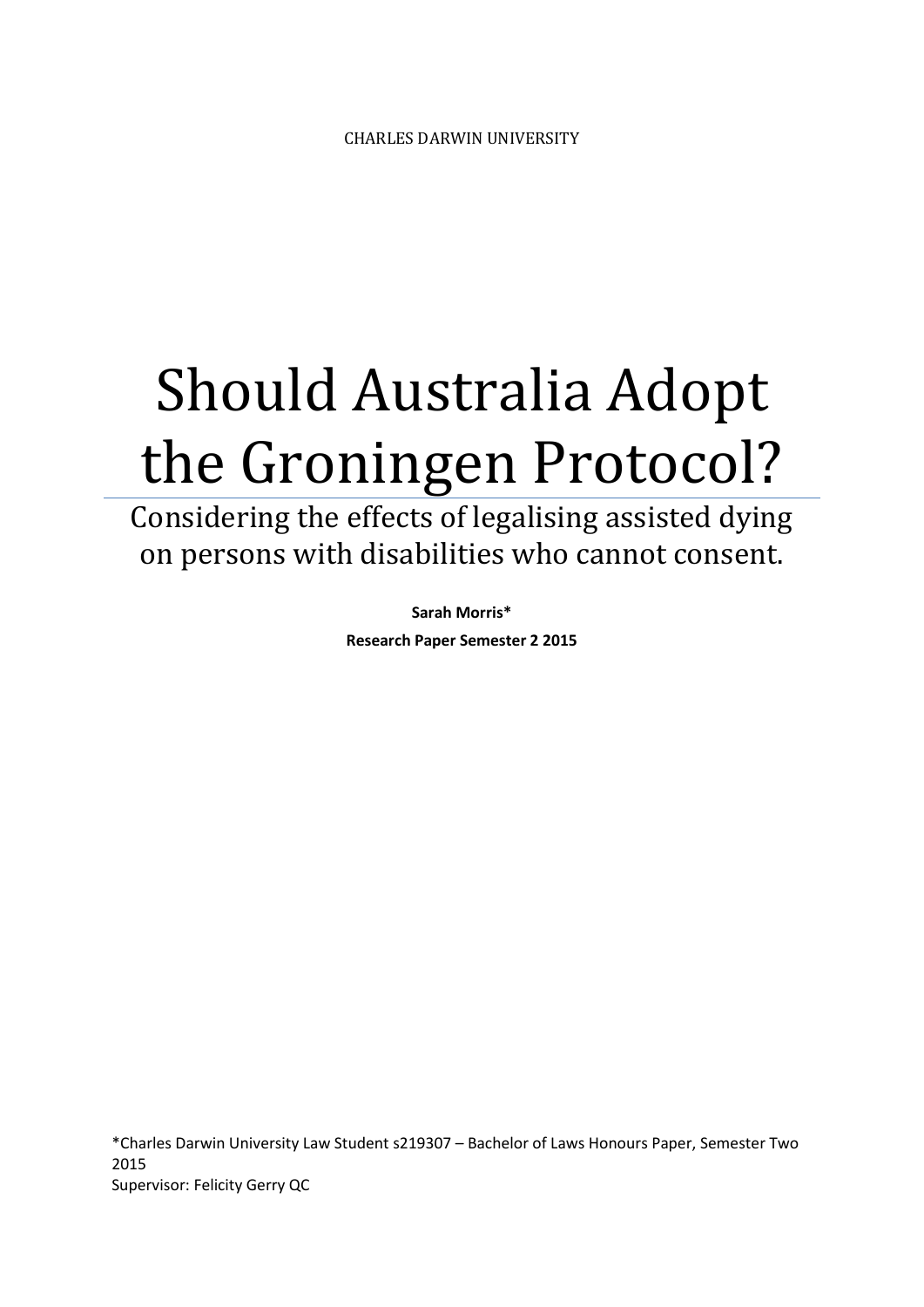#### TABLE OF CONTENTS

| 1.   | Introduction                                                                         | 5  |  |  |  |
|------|--------------------------------------------------------------------------------------|----|--|--|--|
| 2.   | <b>Background</b>                                                                    | 7  |  |  |  |
| Ι.   | Definitions                                                                          | 9  |  |  |  |
| З.   | <b>The Groningen Protocol</b>                                                        |    |  |  |  |
| Ι.   | <b>Netherlands History</b>                                                           | 10 |  |  |  |
| Ш.   | The Protocol                                                                         | 13 |  |  |  |
| 4.   | <b>International Conventions</b>                                                     |    |  |  |  |
| I.   | Convention for the Protection of Human Rights and<br><b>Fundamental Freedoms</b>     | 19 |  |  |  |
| Ш.   | The United Nations Convention on the Rights of Persons with<br>Disabilities (UNCRPD) | 21 |  |  |  |
| 5.   | <b>Australian Laws</b><br>24                                                         |    |  |  |  |
| I.   | What is Capacity?                                                                    | 27 |  |  |  |
| П.   | <b>Marion's Case</b>                                                                 | 29 |  |  |  |
| III. | Court's or Loved Ones?<br>32                                                         |    |  |  |  |
| IV.  | <b>National Consistency</b>                                                          | 35 |  |  |  |
|      | i.<br>Principles, Guidelines and Protocols                                           | 36 |  |  |  |
|      | 6. Conclusion<br>Annexure 1 - The Groningen Protocol                                 |    |  |  |  |
|      |                                                                                      |    |  |  |  |
|      | Annexure 2 - Table A                                                                 |    |  |  |  |
|      | <b>Bibliography</b>                                                                  | 43 |  |  |  |
|      | A Articles/Books/Reports                                                             | 43 |  |  |  |
|      | <b>B</b> Cases                                                                       | 45 |  |  |  |
|      | C Leglislation/Conventions                                                           | 46 |  |  |  |
|      | D Other                                                                              | 47 |  |  |  |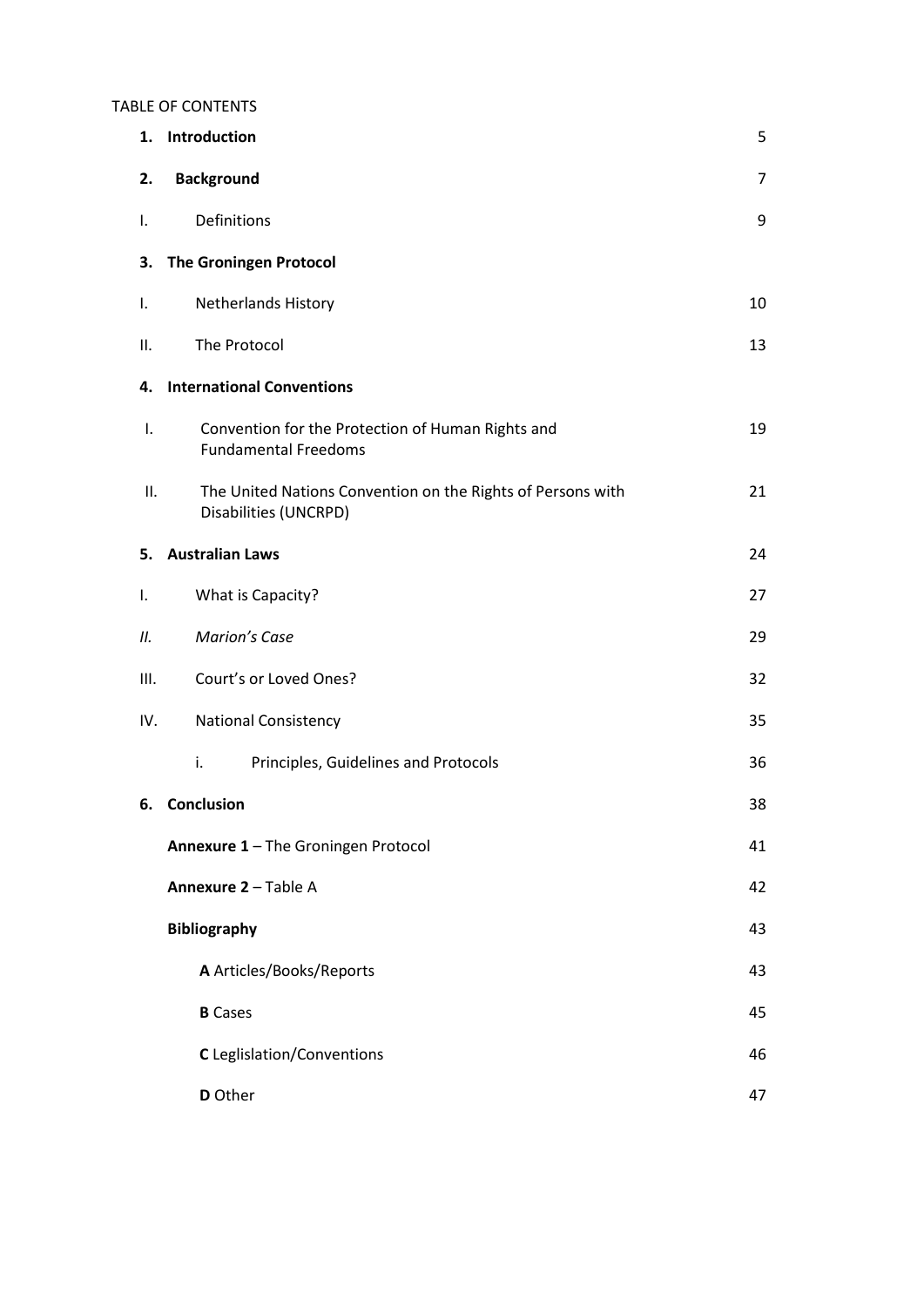#### **1. Introduction**

With recent developments creating physician assisted suicide lawful around the world<sup>[1](#page-2-0)</sup> and politician's Bills being introduced in Australia<sup>[2](#page-2-1)</sup> and the United Kingdom,<sup>[3](#page-2-2)</sup> it is not surprising the debate on euthanasia and assisted suicide is being constantly revived. Nancy Fitzmaurice was a 12 year-old child born with hydrocephalus, meningitis and septicaemia and was blind, could not walk, talk, eat or drink and was in need of constant care.<sup>[4](#page-2-3)</sup> In late 2014 her mother, Charlotte Fitzmaurice, was allowed to euthanise her on the grounds she was in too much pain and was suffering.<sup>[5](#page-2-4)</sup> This was despite being given morphine and ketamine to assist with the pain while she was being treated at London's Great Ormand Street Hospital.<sup>[6](#page-2-5)</sup> Charlotte spoke of the 'light from her [daughter's] eyes'<sup>[7](#page-2-6)</sup> leaving and being 'replaced with fear and a longing to be at peace.'[8](#page-2-7) It was the first decision involving a child who was still breathing by themselves and not on life support being allowed to die.<sup>[9](#page-2-8)</sup> It bears the question of whether the decision to terminate the life of a disabled person should be that of their loved ones and doctors, the courts or a combination of all.<sup>[10](#page-2-9)</sup> The underlying issue lies with understanding when a person has capacity to make the decision for

<span id="page-2-1"></span><span id="page-2-0"></span><sup>&</sup>lt;sup>1</sup> Carter v. Canada (Attorney-General), 2012 BCSC 886.<br><sup>2</sup> Greens, Committee Calls for Conscience Vote on Dying with Dignity (10 November 2014) < [http://greens.org.au/node/6469>](http://greens.org.au/node/6469).<br><sup>[3](http://greens.org.au/node/6469)</sup> Campaign for Dying with Dignity, *Lord Falconer's Assisted Dying Bill* 

<span id="page-2-3"></span><span id="page-2-2"></span><sup>&</sup>lt;http://www.dignityindying.org.uk/assisted-dying/lord-falconers-assisted-dying-bill/>. 4 Cassy Fiano, *Mother wins case to kill her disabled* daughter (October 27, 2014) Live Action News< http://liveactionnews.org/mother-wins-case-to-kill-her-disabled-daughter/>.<br><sup>5</sup> Ibid.

<span id="page-2-5"></span><span id="page-2-4"></span> $<sup>6</sup>$  Ibid.</sup>

 $<sup>7</sup>$  Ibid.</sup>

<span id="page-2-7"></span><span id="page-2-6"></span> $8$  Ibid.

<span id="page-2-8"></span><sup>9</sup> NBC News, *Juvenile Death with Dignity? U.K. Case May Hurt Aid in Dying Push* (7 November 2014) NBC News (Online) [<http://www.nbcnews.com/health/health-news/juvenile-death-dignity-u-k-case-may-hurt-aid-dying-](http://www.nbcnews.com/health/health-news/juvenile-death-dignity-u-k-case-may-hurt-aid-dying-n242961)

<span id="page-2-9"></span>[n242961>](http://www.nbcnews.com/health/health-news/juvenile-death-dignity-u-k-case-may-hurt-aid-dying-n242961).<br><sup>[10](http://www.nbcnews.com/health/health-news/juvenile-death-dignity-u-k-case-may-hurt-aid-dying-n242961)</sup> The term 'court' will be used as an interchangeable term referring to the judiciary and administrative and other tribunals.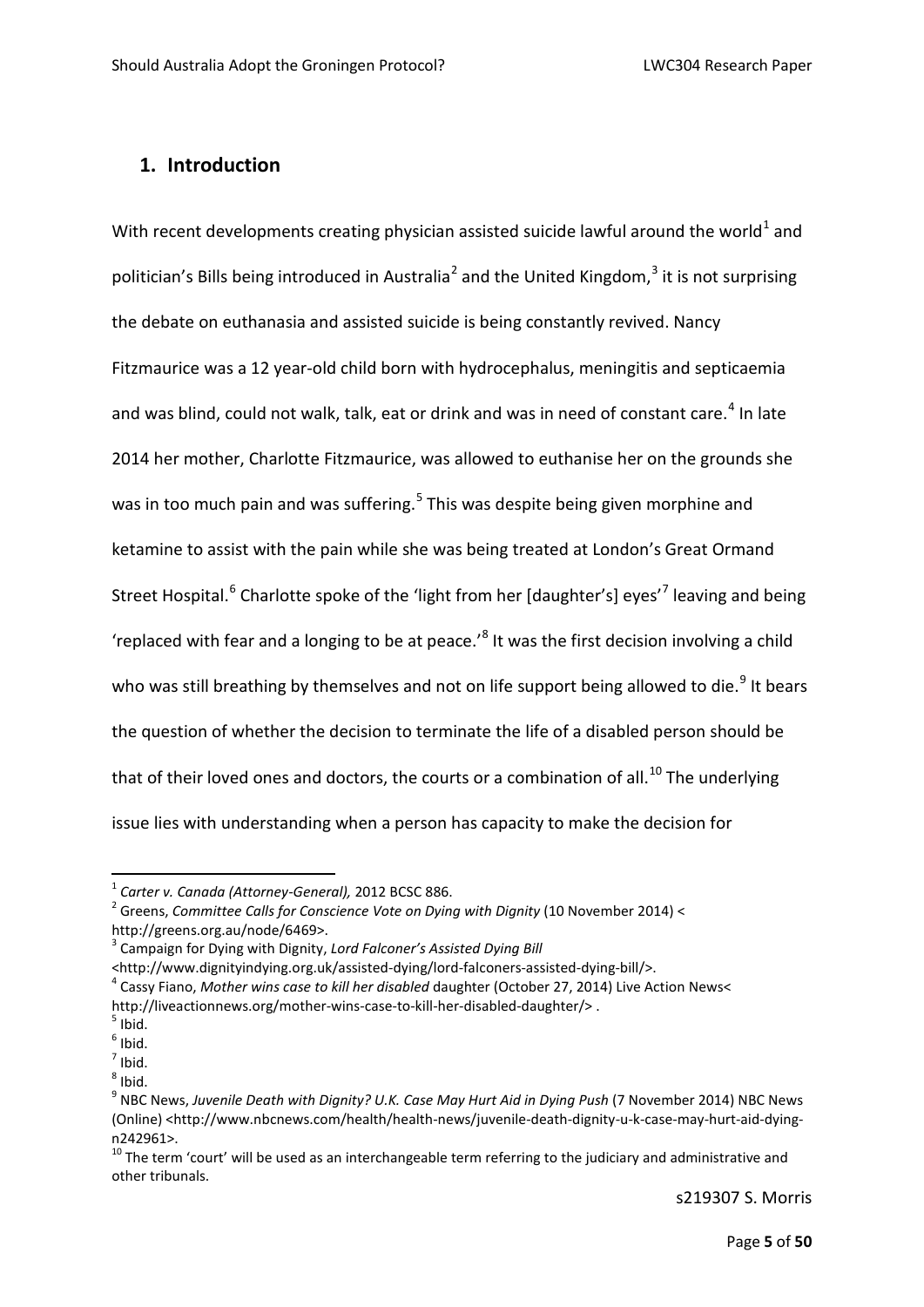themselves or when substitute consent needs to be brought in; $^{11}$  $^{11}$  $^{11}$  and with capacity being fluid, how is this assessed?<sup>[12](#page-3-1)</sup> Currently the law in Australia, seems to permit withdrawing and withholding treatment that may save a life is permissible with consent of either the patient<sup>[13](#page-3-2)</sup> or through substitute consent.<sup>[14](#page-3-3)</sup> If laws on euthanasia and assisted dying are passed in Australia, how will this affect Australian's with disabilities that also lack the capacity to consent?

Through a critical analysis of the legislative history and precedents of assisted dying, the views of opponents and proponents of legally being able to assist disabled persons who lack the capacity to consent to assisted dying will be discussed. The Dutch *Groningen Protocol* will be analysed to consider whether this method should be adopted in Australia, and if it is, the framework in which it would possibly operate. It will be demonstrated that abuse of vulnerable persons, such as those with disabilities, is unlikely to occur in the legal framework set out in Australia due to the existing safeguards present in statute and common law. The divide between the legislature and judiciary will demonstrate the ethical dilemma in determining whose decision ultimately it will be to assess the capacity of disabled persons seeking assisted dying for themselves or a disabled relative.

<span id="page-3-0"></span> <sup>11</sup> Australian Law Reform Commission, *Equality, Capacity and Disability in Commonwealth Laws*, Issues Paper 44, November 2013.<br><sup>12</sup> Ihid.

<span id="page-3-3"></span><span id="page-3-2"></span><span id="page-3-1"></span><sup>&</sup>lt;sup>13</sup> Adeline Tran, (Honours Thesis, Charles Darwin University, 2015) 21-25.<br><sup>14</sup> See, *Guardianship and Management of Property Act 1991* (ACT); *Guardianship Act 1987* (NSW); New South *Wales Trustee Guardianship Act 2009* (NSW); *Adult Guardianship Act 1988* (NT); *Guardianship and Administration Act 2000* (Qld)*; Powers of Attorney Act 1998* (Qld)*; Guardianship and Administration Act 1993*  (SA); *Guardianship and Administration Act 1995* (Tas); *Guardianship and Administration Act 1986* (Vic); *Guardianship and Administration Act 1990* (WA).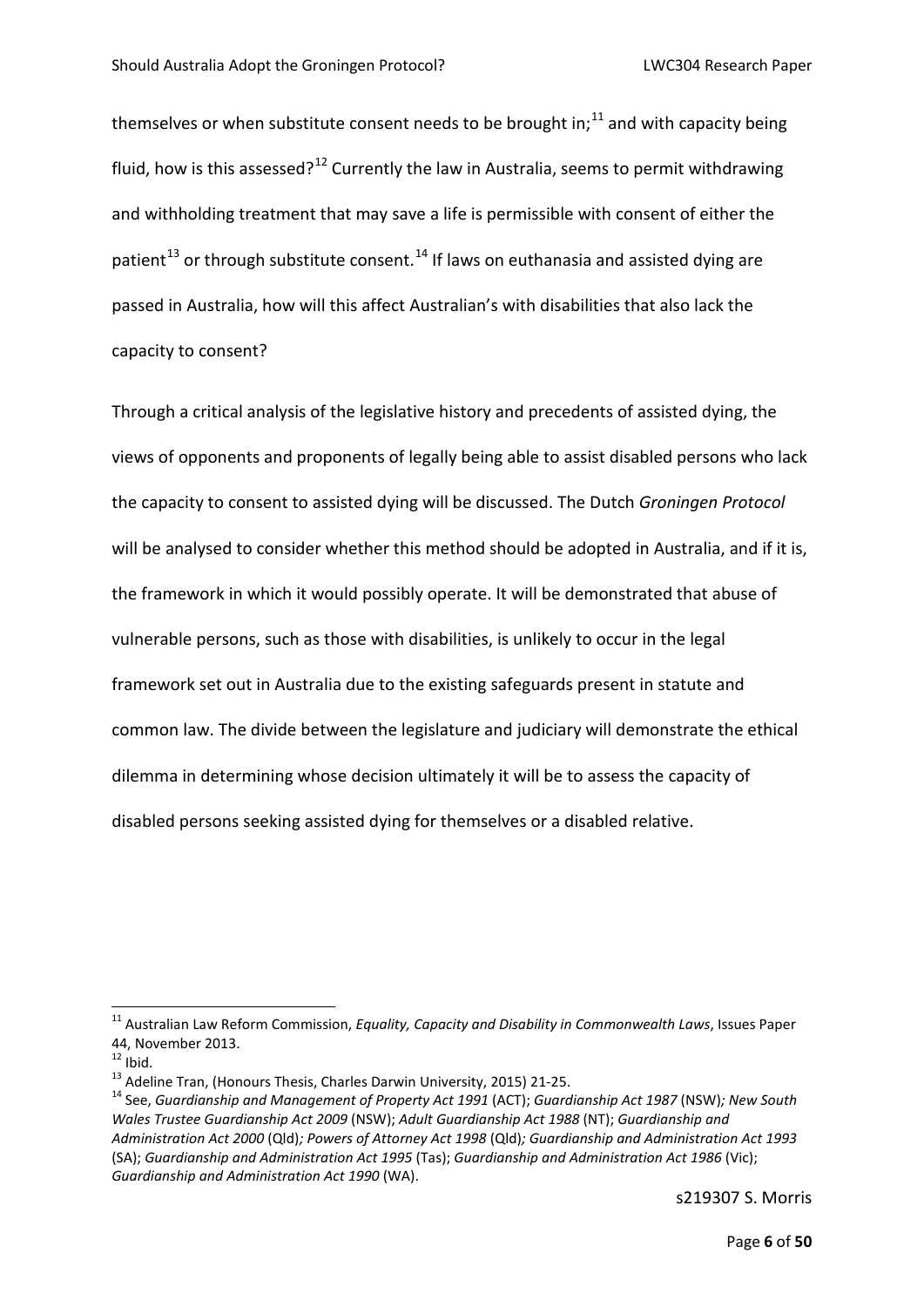#### **2. Background**

Euthanasia is a term commonly used to describe a variety of scenarios which some argue should be separated and treated differently.<sup>[15](#page-4-0)</sup> The word euthanasia is believed to have derived from the Greek words '*eu'* and '*thantos'* meaning 'well/good' and 'death' as a term used to describe mercy killings of loved ones suffering enduring illnesses during the sixteenth century.<sup>[16](#page-4-1)</sup> Hippocrates developed the medical ethics code around 400BC, which demonstrates the killing of another human being has been considered immoral<sup>[17](#page-4-2)</sup> even when the other person has requested to end their own life.<sup>[18](#page-4-3)</sup> The Code states: 'I will neither give a deadly drug to anybody if asked... nor will I make suggestions to this effect.<sup>'19</sup> Despite this there is evidence that support for voluntary euthanasia has risen in Australia to an astonishing 85% in recent years.<sup>[20](#page-4-5)</sup> Numerous Australian States<sup>[21](#page-4-6)</sup> have attempted to pass laws on euthanasia unsuccessfully, usually stemming down to the belief there are not enough adequate safeguards in place to protect vulnerable persons.<sup>[22](#page-4-7)</sup> This paper will prove these fears are unfounded in Australia's medical-legal framework through adequate safeguards, although it should be improved.

<span id="page-4-5"></span><span id="page-4-4"></span>

<span id="page-4-0"></span><sup>&</sup>lt;sup>15</sup> John Griffiths, 'Physician-Assisted Suicide in the Netherlands and Belgium' in Dieter Birnbacher and Edgar Dahl (eds), *Giving Death a Helping Hand*: *Physician-Assisted Suicide and Public Policy. An International* 

<span id="page-4-1"></span>*Perspective* (Springer, Volume 38, 2008) 77-86.<br><sup>16</sup> George J.Marlin, *The Politician's Guide to Assisted Suicide, Cloning and Other Current Controversies* (Morely Books, Washington DC, 1998) 66.

<span id="page-4-2"></span><sup>&</sup>lt;sup>17</sup> Peter Tyson, *The Hippocratic Oath Today* (27 March 2001) Public Broadcasting Services <

<span id="page-4-3"></span>[http://www.pbs.org/wgbh/nova/body/hippocratic-oath-today.html>](http://www.pbs.org/wgbh/nova/body/hippocratic-oath-today.html).<br><sup>[18](http://www.pbs.org/wgbh/nova/body/hippocratic-oath-today.html)</sup> Ibid.<br><sup>19</sup> Fr. Paul Marx O.S.B, Ph.D., *And Now... Euthanasia* (Washington, DC, 2<sup>nd</sup> Ed, 1985) 10.<br><sup>20</sup> Australian Associated Press, '85 per cent Suppor October 2009 [<http://www.theaustralian.com.au/news/latest-news/per-cent-support-voluntary-euthanasia](http://www.theaustralian.com.au/news/latest-news/per-cent-support-voluntary-euthanasia-poll/story-fn3dxiwe-1225791455181)[poll/story-fn3dxiwe-1225791455181>](http://www.theaustralian.com.au/news/latest-news/per-cent-support-voluntary-euthanasia-poll/story-fn3dxiwe-1225791455181).<br><sup>[21](http://www.theaustralian.com.au/news/latest-news/per-cent-support-voluntary-euthanasia-poll/story-fn3dxiwe-1225791455181)</sup> See, eg, *Dying with Dignity Bill 2009* (Tas); *Ending Life with Dignity (No 2) Bill 2013* (SA); *Rights of the* 

<span id="page-4-7"></span><span id="page-4-6"></span>*Terminally Ill Bill 2013* (NSW); *Medical Treatment (Physician Assisted Dying) Bill 2008* (Vic).<br><sup>22</sup> Southern Cross Bioethics Institute, *Non Voluntary Euthanasia*, Southern Cross Bioethics Institute <http://www.bioethics.org.au/Resources/Online%20Articles/Other%20Articles/Non-

voluntary%20euthanasia%20in%20Australia%20-%20Brian%20Pollard's%20fourth%20Document.pdf>.

s219307 S. Morris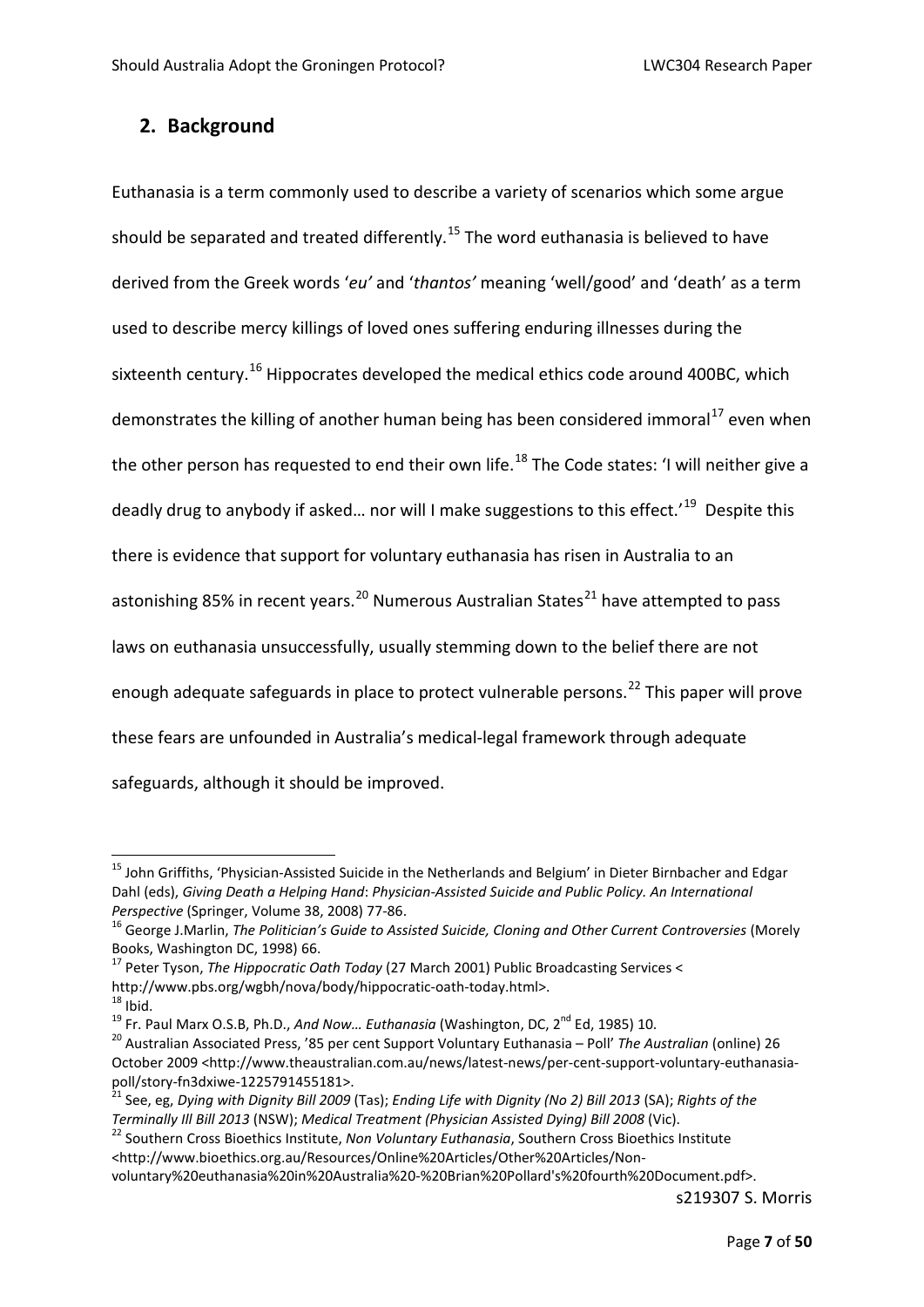The debate over euthanasia is a heated discussion weighing in and raising a myriad of intertwining ethical, legal, social, political and moral issues.<sup>[23](#page-5-0)</sup> The crux of the debates typically turn to the right of autonomy<sup>[24](#page-5-1)</sup> over one's own body combined with the perceived right to choose when to die<sup>[25](#page-5-2)</sup> verse the competing right to life.<sup>26</sup> Additionally, the assessment of mental capacity of the patient is a complex undertaking<sup>[27](#page-5-4)</sup> which must not be taken lightly. Intellectual disability is the most common primary disability reported in Australia<sup>[28](#page-5-5)</sup> as the concept of disabilities has widened from individual insufficiency to 'functional and environmental considerations' of the person.<sup>29</sup> Furthermore, the fluctuating nature of capacity<sup>[30](#page-5-7)</sup> needs to be assessed as a patient may be able to make decisions at certain times of the day and not others, due to their ability to comprehend simple decisions versus decisions with high consequences. $31$  The case of Nancy mentioned above, illustrates a potentially troubling precedent where a person not on life support and not diagnosed with a terminal illness<sup>[32](#page-5-9)</sup> was allowed to be euthanised by their loved one. Cases such as Nancy's push the discussion on euthanasia from the question of legalising it to the logistics of who decides whether the patient has the capacity to consent for themselves, or whether substitute consent is needed. Should courts hear all matters where capacity is an issue to

%20Mental%20Capacity%20and%20Assisted%20Suicide.pdf>.

<span id="page-5-0"></span><sup>&</sup>lt;sup>23</sup> Alexander Smith, 'Euthanasia: The Strengths of the Middle Ground' (1999) 7 Medical Law Review 194, 195.<br><sup>24</sup> Michael Douglas, 'An Absurd Inconsistency in Law: Nicklinson's Case and Deciding to Die' (2014) 21 Journal

<span id="page-5-2"></span><span id="page-5-1"></span>of Law and Medicine 627, 638.<br><sup>25</sup> Leon R. Kass, 'Is There a Right to Die?' (1993) Volume 23 No. 1, The Hastings Center Report, 34-43.<br><sup>26</sup> See, Dieter Birnbacher and Edgar Dahl (editors), *Giving Death a Helping Hand: Phy* 

<span id="page-5-4"></span><span id="page-5-3"></span>*Public Policy. An International Perspective* (Springer, Volume 38, 2008).<br><sup>27</sup> Claudia Camden-Smith, 'Mental Capacity and Assisted Suicide: To what exent can mental capacity be reliably assessed in patients seeking physician-assisted suicide?' (2010) *Living and Dying Well (Online) <*http://www.livinganddyingwell.org.uk/sites/default/files/Report%20-

<span id="page-5-5"></span><sup>&</sup>lt;sup>28</sup> Australian Institute of Health and Welfare, 'Disability in Australia: intellectual disability' (2008) 67 *Australian*<br>Government (Online) <http://www.aihw.gov.au/WorkArea/DownloadAsset.aspx?id=6442452891>. <sup>29</sup> Ibid.<br><sup>30</sup> Rebecca Jacob, Michael J Gunn and Anthony Holland (eds), *Mental Capacity Legislation: Principles and* 

<span id="page-5-7"></span><span id="page-5-6"></span>

<span id="page-5-9"></span>

<span id="page-5-8"></span>*Practice* (RCPsych Publications, 2013) 99.<br><sup>31</sup> Ibid.<br><sup>32</sup> Andy Jones, *Disability rights group responds to Nancy Fitzmaurice case* (5 November 2014) Rooted In Rights [<http://www.rootedinrights.org/disability-rights-group-responds-to-nancy-fitzmaurice-case/>](http://www.rootedinrights.org/disability-rights-group-responds-to-nancy-fitzmaurice-case/).

s219307 S. Morris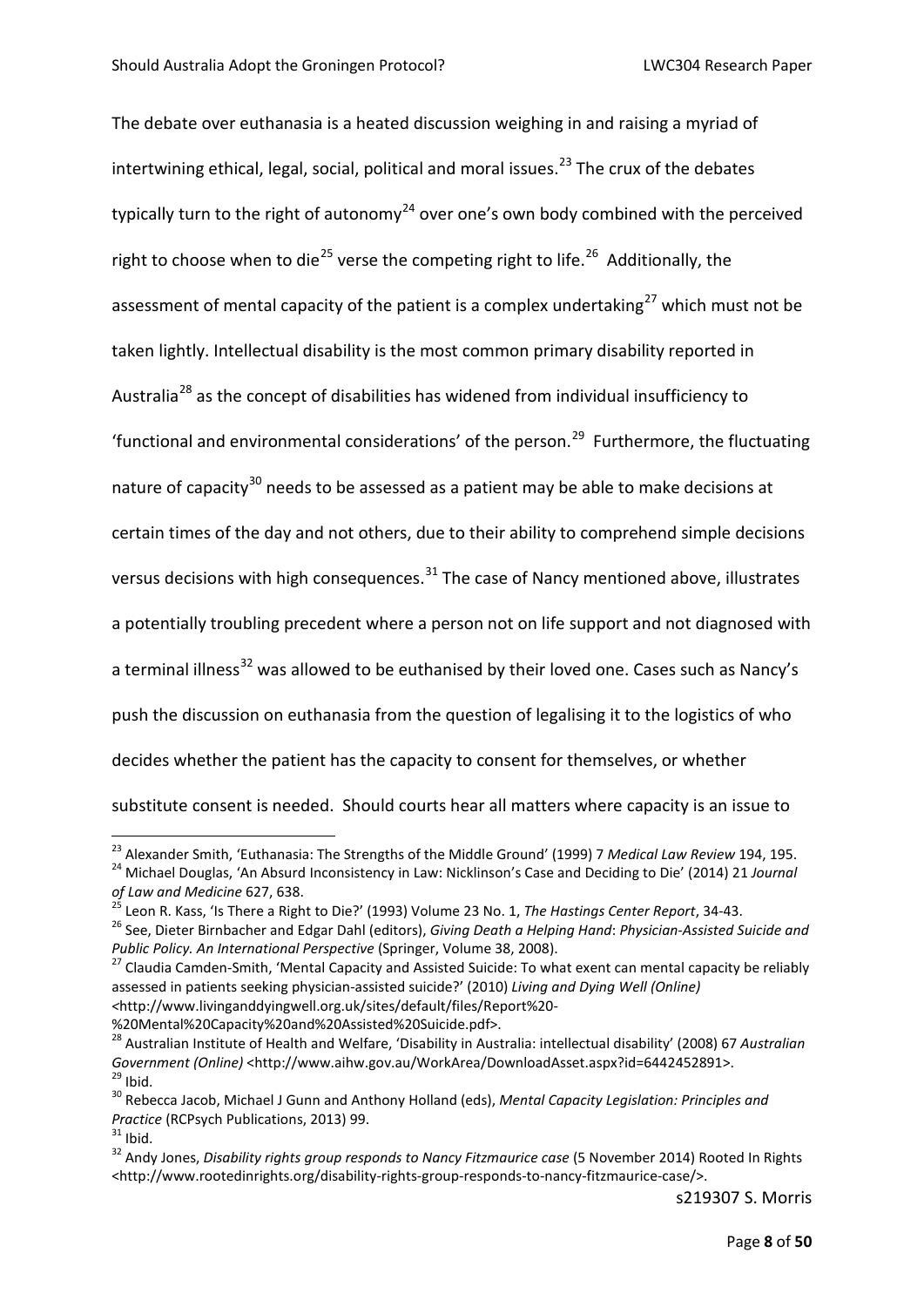ensure the patient's best interests are being met?<sup>[33](#page-6-0)</sup> Or should it be left up to the patient's doctors and their loved ones?

#### **I. DEFINITIONS**

'Euthanasia' is used to describe acts where the physician injects the patient with a lethal drug directly causing the death of the patient.<sup>[34](#page-6-1)</sup> The term is also frequently, and arguably incorrectly, used to describe 'physician assisted suicide'<sup>[35](#page-6-2)</sup> where the physician gives the lethal drug to the patient to take themselves.<sup>[36](#page-6-3)</sup> Many argue the distinction between the two is irrelevant to the moral evaluation of the acts<sup>[37](#page-6-4)</sup> whilst others believe the distinction is critical<sup>[38](#page-6-5)</sup> as patients who are not capable of taking the lethal drug themselves cannot have physician assisted suicide as an option for ending their lives.<sup>[39](#page-6-6)</sup> Furthermore, euthanasia can be 'voluntary', 'involuntary' or 'non-voluntary' depending on the level of competence of the patient.<sup>[40](#page-6-7)</sup> The term 'assisted dying' has been used to mean acts of physician assisted suicide and euthanasia in all of its forms.<sup>[41](#page-6-8)</sup>

The terms of 'doctrine of double effect' and 'advanced medical directive' should also be noted. The doctrine of double effect is where palliative care for a patient is taken and death is hastened *unintentionally*<sup>[42](#page-6-9)</sup>; this method is arguably considered legal in Australia.<sup>[43](#page-6-10)</sup>

<span id="page-6-0"></span> <sup>33</sup> *Secretary, Department of Health and Community Services v JWB and SMB (Marion's Case)* [1992] 175 CLR 218.

<span id="page-6-10"></span><span id="page-6-1"></span><sup>34</sup> John Keown, *Euthanasia, Ethics and Public Policy: An Argument Against Legislation* (Cambridge University Press, 2002) 10-11.<br><sup>35</sup> John Griffiths, above n 14, 77.<br><sup>36</sup> John Keown, above n 33.<br><sup>37</sup> John Griffiths, above n 14, 77.<br><sup>38</sup> Ibid.<br><sup>39</sup> Ibid. <sup>40</sup> BBC, *Voluntary and involuntary euthanasia,* BBC (online)

<span id="page-6-2"></span>

<span id="page-6-3"></span>

<span id="page-6-4"></span>

<span id="page-6-5"></span>

<span id="page-6-6"></span>

<span id="page-6-7"></span><sup>&</sup>lt;http://www.bbc.co.uk/ethics/euthanasia/overview/volinvol.shtml>.<br><sup>41</sup> Assisted Dying for the Terminally III Bill (2004) United Kingdom.

<span id="page-6-9"></span><span id="page-6-8"></span><sup>41</sup> *Assisted Dying for the Terminally Ill Bill* (2004) United Kingdom. 42 George Williams, *Changing mind on the right to die* (25 February 2015) The Drum [<http://www.abc.net.au/news/2015-02-25/williams-euthanasia/6261884>](http://www.abc.net.au/news/2015-02-25/williams-euthanasia/6261884).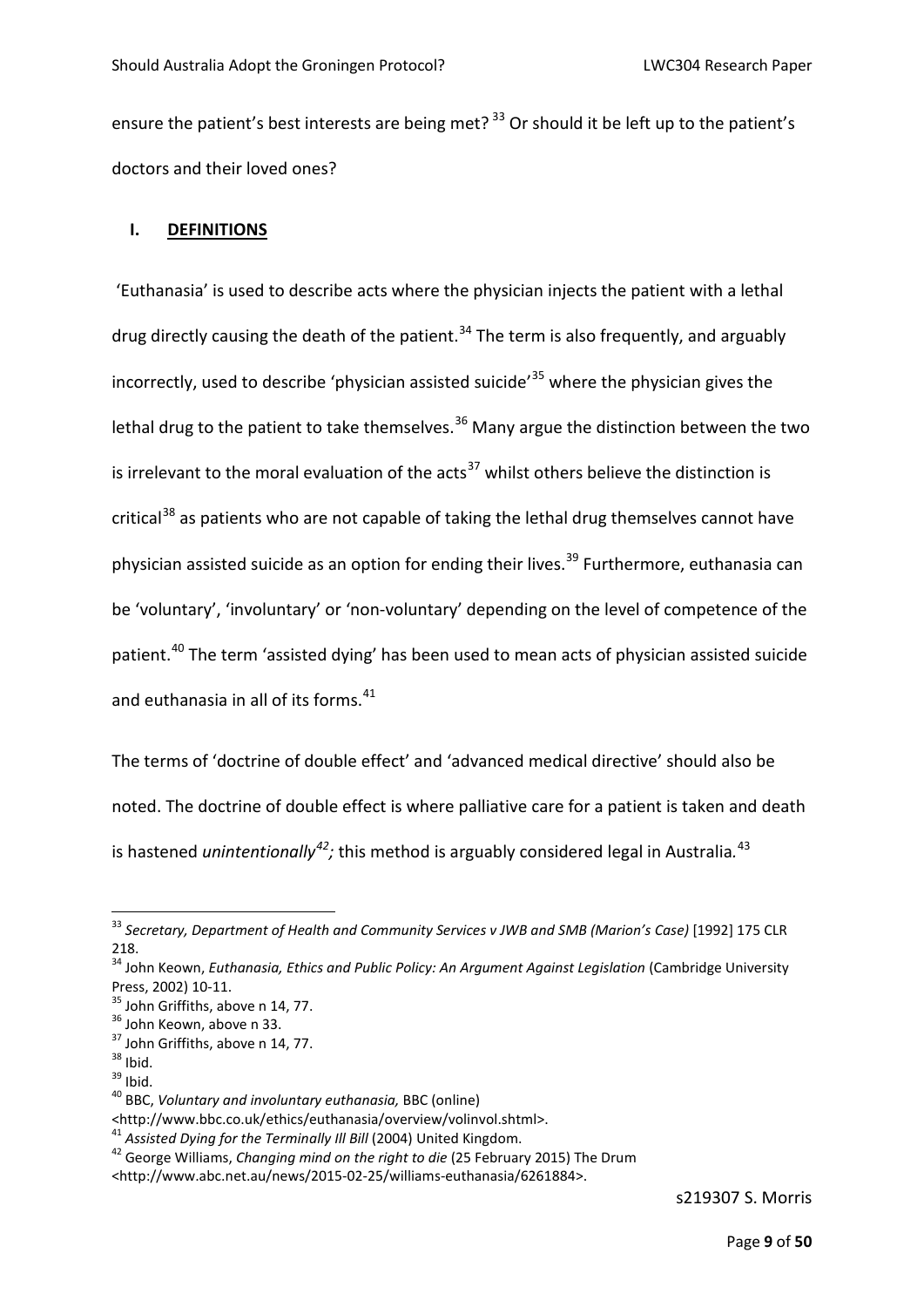Advanced medical directives have been implemented in certain Australian jurisdictions, such as the Northern Territory.<sup>[44](#page-7-0)</sup> to provide persons with capacity to make a decision about their health, finance and end of life circumstances before they lose capacity.<sup>[45](#page-7-1)</sup> For the purposes of this paper non-voluntary assisted dying will be the focus; where the act can be aided by the patient's physician or their loved ones without the consent of the patient.

#### **3. The Groningen Protocol**

#### **I. NETHERLANDS HISTORY**

Although Australia currently does not have any laws allowing for either euthanasia or physician assisted suicide, the Netherlands has prided itself on its innovative laws allowing for both.<sup>[46](#page-7-2)</sup> In the 1990s both acts of euthanasia and physician assisted suicide were liable for prosecution unless strict guidelines were adhered to in the Netherlands.<sup>[47](#page-7-3)</sup> Despite the illegality of euthanasia and physician assisted suicide it seems that Dutch courts have not provided a clear judgement on the matters since 1984<sup>[48](#page-7-4)</sup> when the Supreme Court allowed the doctrine of *force majeure* to be applied in circumstances.[49](#page-7-5) Due to the view of the 'physician's duty to assist a terminally ill patient outweigh[ing] his or her duty to adhere to the law<sup>'[50](#page-7-6)</sup> the Dutch Medical Association combined with the Nurses Association developed

<span id="page-7-0"></span>

<sup>43</sup> Adeline Tran, above n 11, 21-25. 44 *Advance Personal Planning Act 2014* (NT). 45 Northern Territory Government, *Advanced Personal Planning* (24 November 2014)

<span id="page-7-1"></span><sup>&</sup>lt;http://www.nt.gov.au/justice/pubtrust/app/index.shtml>.<br><sup>46</sup> George J. Marlin, above n 15, quoting W.C.M Klijn Dutch Professor of Medical Ethics, 80.

<span id="page-7-3"></span><span id="page-7-2"></span><sup>&</sup>lt;sup>47</sup> David Jeffrey, Against Assisted Suicide: a palliative care perspective, (Radcliffe Publishing United Kingdom, 2009) 69.

<span id="page-7-4"></span><sup>48</sup> See, Felipe E. Vizcarrondo MD, MA, FCP, *Neonatal Euthanasia: The Groningen Protocol* (February 2014) American College of Paediatricians [<http://www.acpeds.org/the-college-speaks/position-statements/life-](http://www.acpeds.org/the-college-speaks/position-statements/life-issues/neonatal-euthanasia-2)

<span id="page-7-6"></span><span id="page-7-5"></span>[issues/neonatal-euthanasia-2>](http://www.acpeds.org/the-college-speaks/position-statements/life-issues/neonatal-euthanasia-2).<br><sup>[49](http://www.acpeds.org/the-college-speaks/position-statements/life-issues/neonatal-euthanasia-2)</sup> Parliamentary Library Research Service, 'Medical Treatment (Physician Assisted Dying) Bill 2008' (Current Issues Brief No. 2,2008, Parliamentary Library, Victoria, June 2008) 31.  $^{50}$  Ihid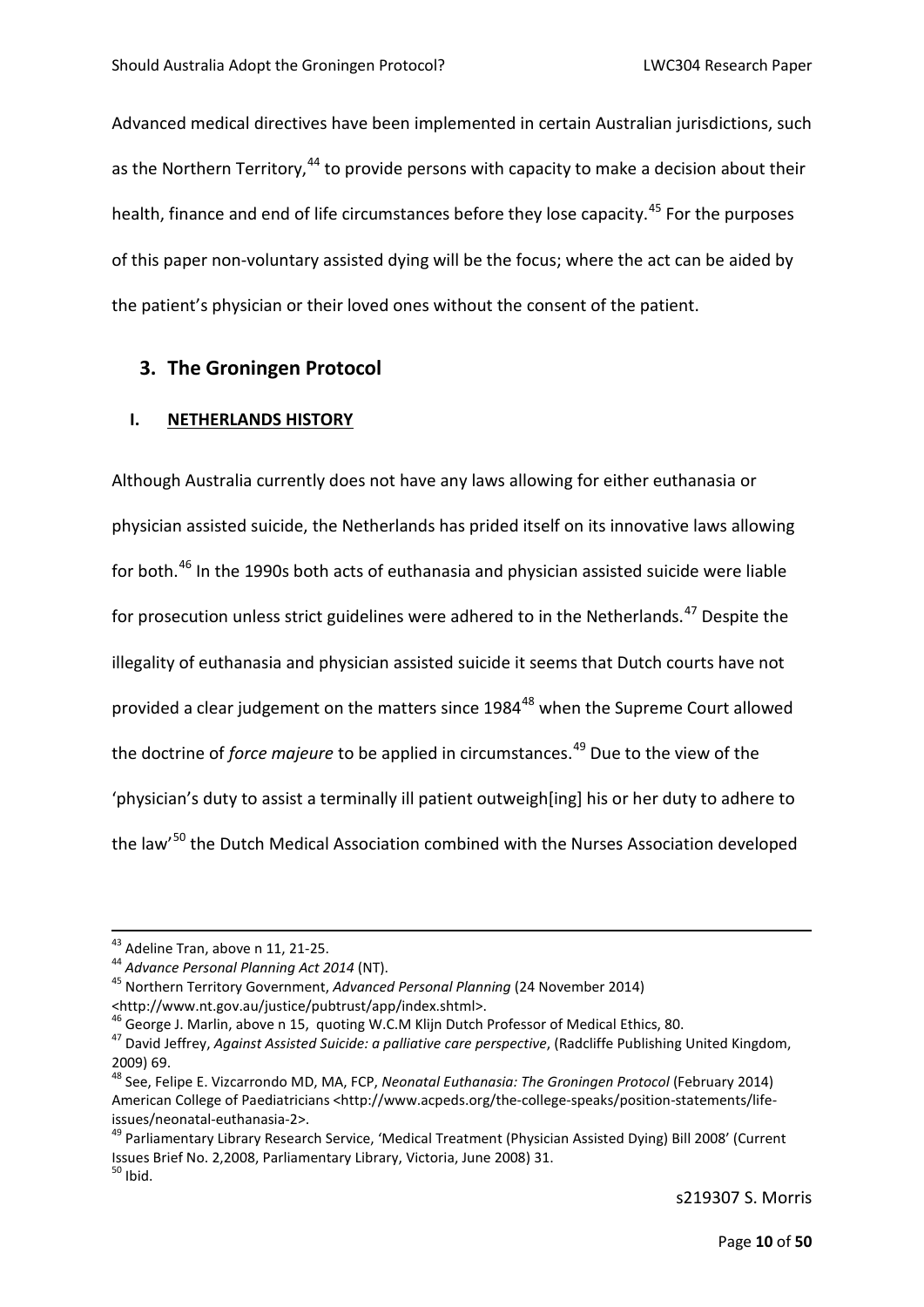the 'Guidelines for Euthanasia' in 1986.<sup>[51](#page-8-0)</sup> In 2002 both forms of assisted dying were legalised for patients who are 'suffering unbearably'[52](#page-8-1) with the enactment of the *Termination of Life on Request and Assisted Suicide (Review Procedures) Act*. It should be noted that under the Dutch Penal Code,[53](#page-8-2) and the *Termination of Life on Request and Assisted Suicide (Review Procedures) Act,* euthanasia and physician assisted suicide are criminal offences<sup>[54](#page-8-3)</sup> unless conducted by a physician<sup>[55](#page-8-4)</sup> who satisfies the relevant requirements<sup>[56](#page-8-5)</sup> for patients 12 years and older.<sup>[57](#page-8-6)</sup> This means that to avoid prosecution the act of assisting death must be conducted by a physician.

The primary requirement of suffering unbearably<sup>[58](#page-8-7)</sup> is in stark contrast to the primary concern with patients of physician assisted suicide in Oregon, and proponents in Australia, who are largely concerned with autonomy.<sup>[59](#page-8-8)</sup> A problem with this is that suffering is a subjective<sup>[60](#page-8-9)</sup> and what may be unbearable to one person may be tolerable to another.<sup>[61](#page-8-10)</sup> David Jeffery stated that 'Dutch physicians appear to have the power to decide whether the suffering is unbearable even if the patient is not requesting or cannot request euthanasia or physician assisted suicide.'[62](#page-8-11) He goes on to remark in *Against Physician Assisted Suicide: a palliative care perspective* that in 2005 there were 2,297 deaths as a result of euthanasia and 113 due to physician assisted suicide with 452 of these deaths resulting from patients

<span id="page-8-1"></span>

<span id="page-8-2"></span>

<span id="page-8-3"></span>

<span id="page-8-6"></span><span id="page-8-5"></span><span id="page-8-4"></span>

<span id="page-8-8"></span><span id="page-8-7"></span>

<span id="page-8-0"></span><sup>&</sup>lt;sup>51</sup> Ibid.<br><sup>52</sup> Termination of Life on Request and Assisted Suicide (Review Procedures) Act (Netherlands) ch 4-A.<br><sup>53</sup> Parliamentary Library Research Service, above n 48.<br><sup>54</sup> Termination of Life on Request and Assisted S 2014 Report.

<span id="page-8-9"></span><sup>60</sup> Dr Verhagen and Dr Sauer, 'The Groningen Protocol- Euthanasia in Severely Ill Newborns' (2005) *The New* 

<span id="page-8-11"></span><span id="page-8-10"></span>*England Journal of Medicine* (online) [<http://www.nejm.org/doi/full/10.1056/NEJMp058026#t=article>](http://www.nejm.org/doi/full/10.1056/NEJMp058026#t=article).<br><sup>61</sup> David Jeffrey, Against Physician Assisted Suicide: a palliative care perspective (Radcliffe Publishing, 2009)17.<br><sup>6</sup>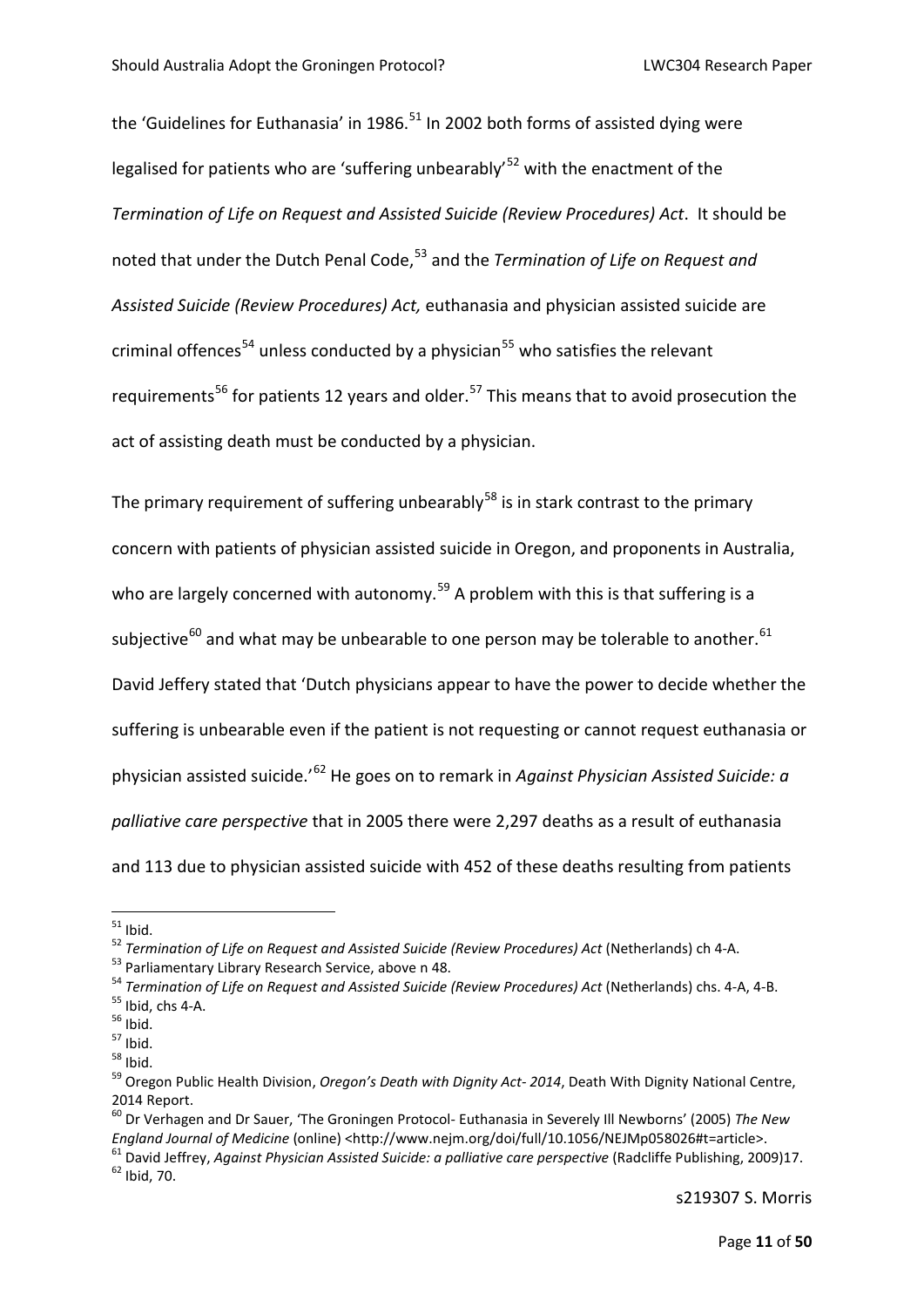who had no given consent.<sup>63</sup> Alarmingly, the State Commission on Euthanasia in 1987 argued that non-voluntary euthanasia should not be an offence in an already euthanasia accepting society<sup>[64](#page-9-1)</sup> despite consent, whether by the patient directly or through substitute consent, is clearly a requirement for assisted dying to not constitute murder.<sup>[65](#page-9-2)</sup>

The Netherlands have debated extensively on the medical treatments open to incompetent patients, particularly in light of end of life treatments.<sup>[66](#page-9-3)</sup> The striking difference in the Netherland's approach compared to all other jurisdictions is however, that they seem more accepting of euthanasia and physician assisted suicide in all its forms.<sup>[67](#page-9-4)</sup> As will be discussed below, the Netherlands have adopted a protocol which enables physicians to, in circumstances,<sup>[68](#page-9-5)</sup> euthanise children with disabilities.<sup>[69](#page-9-6)</sup> Although it is argued that the Protocol is misunderstood and is 'both ethical and also the most humane alternative for these suffering and dying infants'<sup>[70](#page-9-7)</sup> practice has shown that the Protocol has led to unintended abuse and the termination of life of children with non-severe disabilities.<sup>[71](#page-9-8)</sup> If the Protocol were to be adopted in Australia, would existing laws aide in ensuring abuse found in the Netherlands does not occur? In the case with Nancy Fitzmaurice, under the Protocol, Charlotte Fitzmaurice would have been able to euthanise her non-terminally ill child without

<span id="page-9-3"></span><span id="page-9-2"></span>

<span id="page-9-1"></span><span id="page-9-0"></span><sup>&</sup>lt;sup>63</sup> Ibid.<br><sup>64</sup> Southern Cross Bioethics Institute, above n 21.<br><sup>65</sup> Ibid.<br><sup>66</sup> Sjef Gevers, 'Euthanasia: law and practices in The Netherlands' (1996) 52 (No. 2) *British Medical Bulletin* 326-333, 1.<br> $^{67}$  George J. Marlin, above n 15, 81.

<span id="page-9-7"></span>

<span id="page-9-6"></span><span id="page-9-5"></span><span id="page-9-4"></span><sup>&</sup>lt;sup>68</sup> Dr Verhagen and Dr Sauer, above n 59.<br><sup>69</sup> Ibid.<br><sup>70</sup> B A Manninen, 'A case for justified non-voluntary active euthanasia: exploring the ethics of the Groningen Protocol' (2006) 32 (11) *J Med Ethics* Online [< http://www.ncbi.nlm.nih.gov/pmc/articles/PMC2563300/>](http://www.ncbi.nlm.nih.gov/pmc/articles/PMC2563300/). 71 Mark Leach, *Gosnell, after-birth abortion, and Down Syndrome* (May 16, 2013) Down Syndrome Prenatal Testing < http://www.downsyndromeprenataltesting.com/gosnell-after-birth-abortion-and-down-syndrome/

<span id="page-9-8"></span><sup>&</sup>gt;.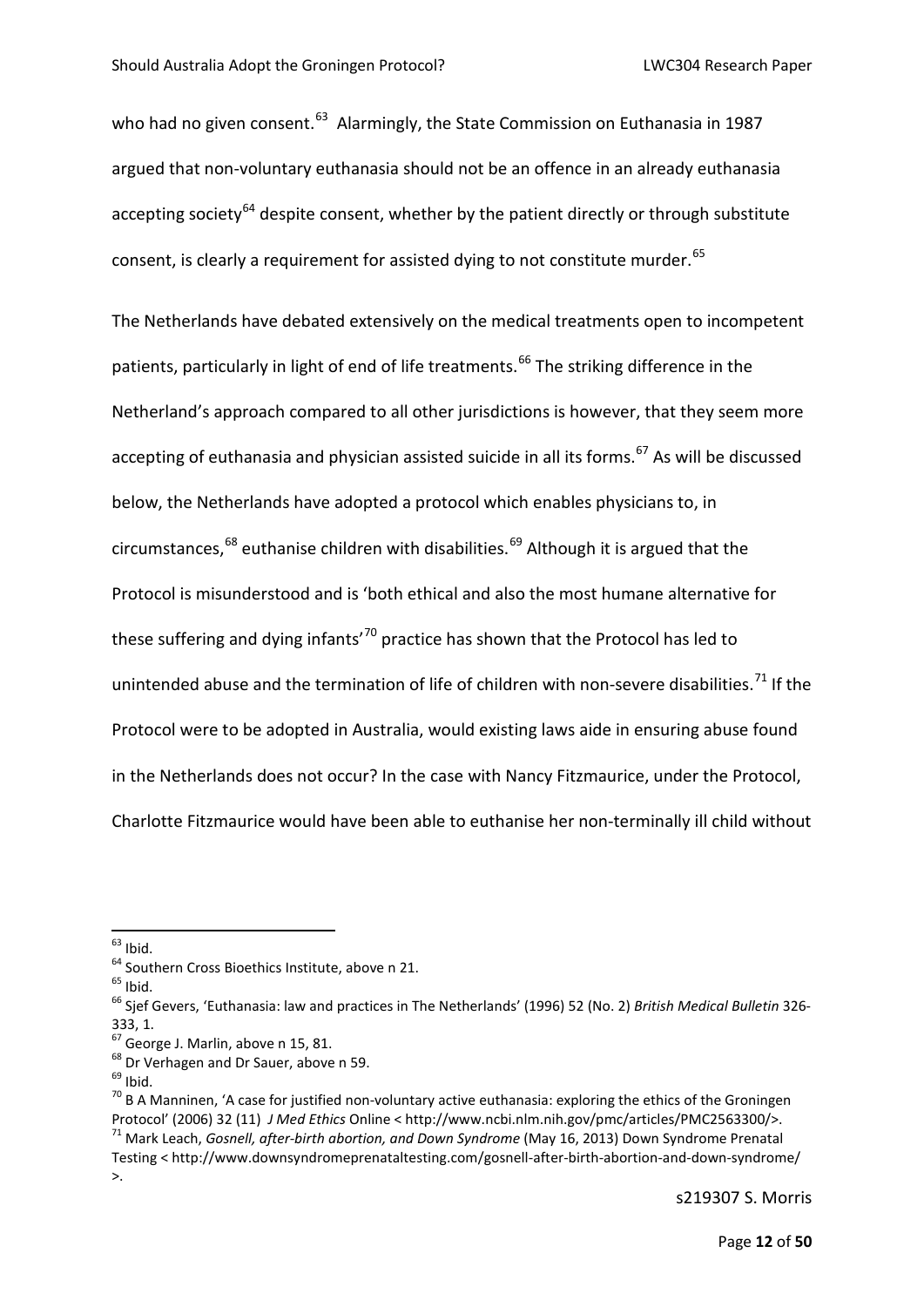going to the courts for permission first.<sup>[72](#page-10-0)</sup> Is this the method Australia should adopt when legalising assisted dying?

#### **II. THE PROTOCOL**

In 2005 the Groningen Protocol ('the Protocol') was developed in consultation with the Dutch District Attorney and the University Medical Center Groningen in the Netherlands to ensure strict guidelines were in place for physician assisted suicide of infants with illnesses and disabilities.<sup>[73](#page-10-1)</sup> The Protocol outlines the medical requirements<sup>[74](#page-10-2)</sup> along with the information needed $^{75}$  $^{75}$  $^{75}$  to support the making of the decision by the parents and the medical team, combined with an independent practitioner,  $^{76}$  $^{76}$  $^{76}$  in the ending of the infant's life.<sup>[77](#page-10-5)</sup>

Although the Protocol, as used within the Netherlands is for the purpose of deciding whether seriously ill neonates<sup>[78](#page-10-6)</sup> should have their life terminated,<sup>[79](#page-10-7)</sup> for the purposes of this paper the Protocol will be analysed with reference to all persons who do not have the capacity to consent to assisted dying due to disabilities.

<span id="page-10-2"></span>

<span id="page-10-4"></span><span id="page-10-3"></span>

<span id="page-10-1"></span><span id="page-10-0"></span><sup>&</sup>lt;sup>72</sup> Dr Verhagen and Dr Sauer, above n 59.<br><sup>73</sup> Dr Verhagen and Dr Sauer, above n 59.<br><sup>74</sup> Ibid.<br><sup>75</sup> James E. Wilkinson, *Position Paper on the Groningen Protocol: Disability Stereotypes, International Human Rights and Infanticide* (2011) International Federation for Spina Bifida and Hydrocephalus [<http://www.ifglobal.org/images/stories/groningen-d.pdf>](http://www.ifglobal.org/images/stories/groningen-d.pdf). [77](http://www.ifglobal.org/images/stories/groningen-d.pdf) Felipe E. Vizcarrondo MD, MA, FCP, *Neonatal Euthanasia: The Groningen Protocol* (February 2014) American

<span id="page-10-5"></span>College of Paediatricians [<http://www.acpeds.org/the-college-speaks/position-statements/life-](http://www.acpeds.org/the-college-speaks/position-statements/life-issues/neonatal-euthanasia-2)

<span id="page-10-7"></span>

<span id="page-10-6"></span>[issues/neonatal-euthanasia-2>](http://www.acpeds.org/the-college-speaks/position-statements/life-issues/neonatal-euthanasia-2).<br><sup>[78](http://www.acpeds.org/the-college-speaks/position-statements/life-issues/neonatal-euthanasia-2)</sup> Ibid.<br><sup>79</sup> Dr Verhagen and Dr Sauer, above n 59.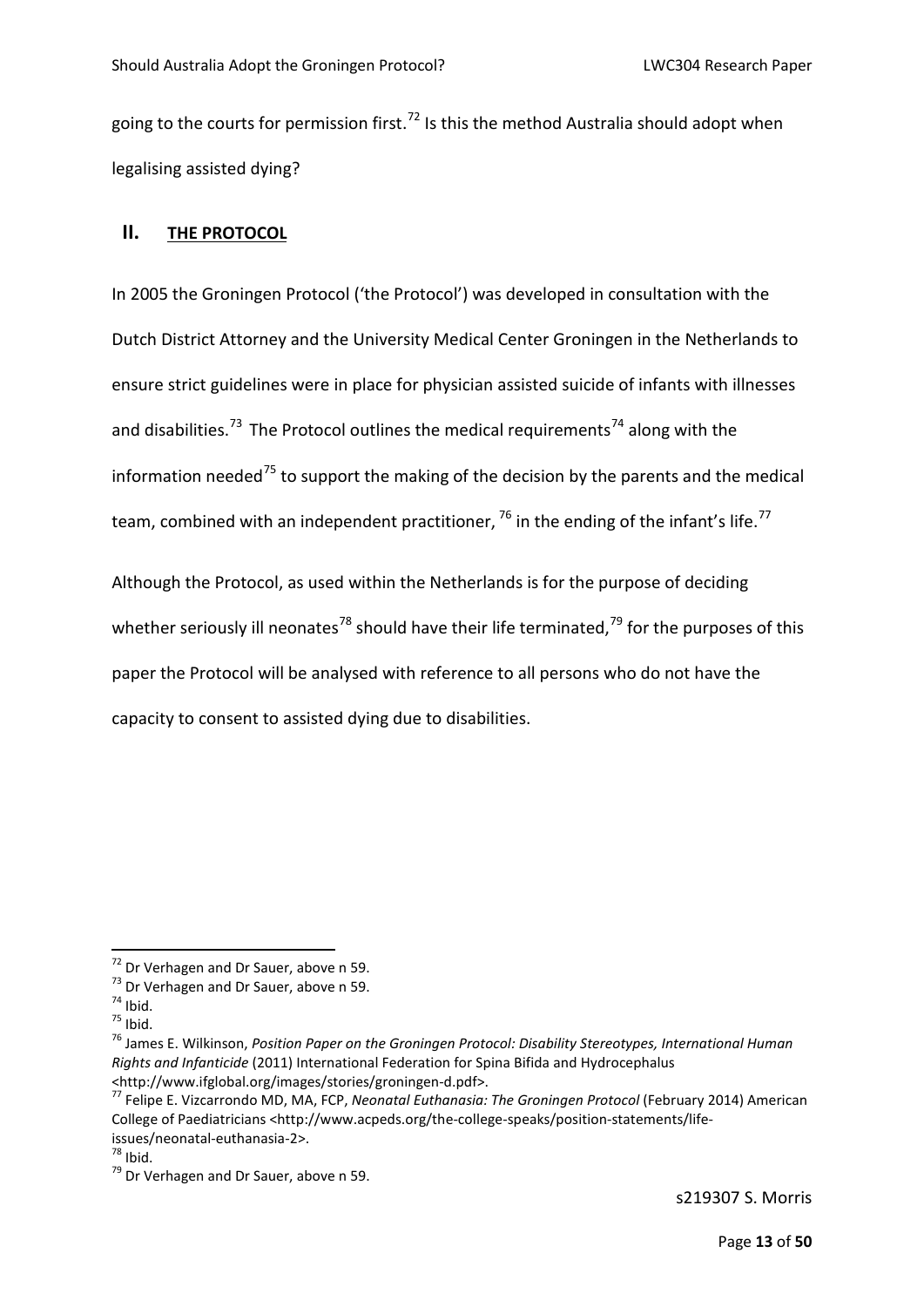Dr Verhagen, the clinical director/attorney, and Dr Sauer, chairman of the paediatrics department of the University Medical Center Groningen state the Protocol only applies to persons in three categories: [80](#page-11-0)

- 1. Persons with no chance of survival;
- 2. Persons with a poor prognosis and are dependent on intensive care; and
- 3. Persons with a hopeless prognosis who experience what family and medical experts deem to be unbearable suffering.<sup>[81](#page-11-1)</sup>

Table 2 of the Protocol, in Annexure 1, sets out the requirements which must be filled in order to use the Protocol as well as the supporting information which must be provided to ensure that justification of the termination of life is present to avoid prosecution.<sup>[82](#page-11-2)</sup> Within the Netherlands persons over the age of 16 may request euthanasia in circumstances similar to that proposed by the Protocol.<sup>[83](#page-11-3)</sup> The Protocol requires that 'all possible measures must be taken to alleviate severe pain and discomfort'<sup>[84](#page-11-4)</sup> before determining the life of the disabled patient cannot have suffering relieved $^{85}$  $^{85}$  $^{85}$  and no improvement can be expected of their condition.<sup>[86](#page-11-6)</sup> In determining this, the Protocol requires that the patient's physician, along with an independent physician's second opinion on the prognosis of the patient, must come to the same conclusion that assisted dying is acceptable in the circumstances.<sup>[87](#page-11-7)</sup> The consultations must also provide the method of assisted dying to be prescribed as well as the

- 
- <span id="page-11-5"></span><span id="page-11-4"></span><span id="page-11-3"></span>

<span id="page-11-1"></span>

<span id="page-11-2"></span>

<span id="page-11-0"></span><sup>&</sup>lt;sup>80</sup> Ibid.<br><sup>81</sup> Dr Verhagen and Dr Sauer, above n 59.<br><sup>82</sup> Ibid, Table 2.<br><sup>83</sup> Ibid.<br><sup>85</sup> Manninen,, above n 69.<br><sup>86</sup> Dr Verhagen and Dr Sauer, above n 59.<br><sup>87</sup> Ibid.

<span id="page-11-7"></span><span id="page-11-6"></span>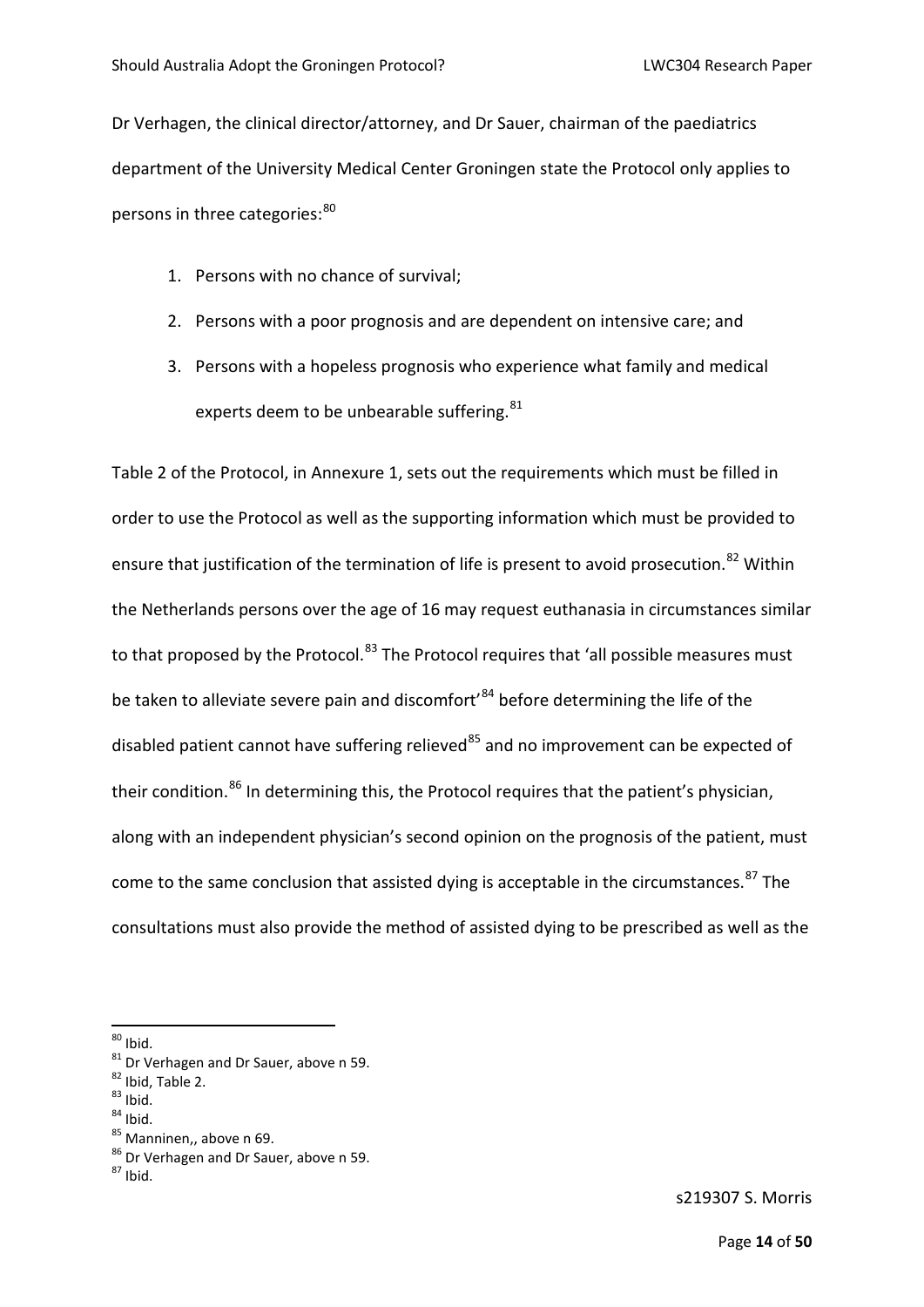time, place and participants of the procedure and reasons for the method chosen.<sup>[88](#page-12-0)</sup> In order to make the decision to terminate of the patient's life, there does not need to be a terminal illness – only that there is suffering which is '[h]opeless and unbearable'.<sup>[89](#page-12-1)</sup> An issue with this is there is no definition of the terms 'suffering' and 'unbearable pain' within the Dutch framework.<sup>[90](#page-12-2)</sup> Evidence suggests the Dutch understand the implied meaning of the 'soft or vague criteria in the law<sup>'[91](#page-12-3)</sup> despite their subjective nature. As argued by slippery slope opponents of assisted dying, this implied meaning will inherently lead to abuse and murder of vulnerable persons such as the disabled with a lack of capacity.  $92$ 

Opponents of legalising assisted dying argue the Groningen Protocol is a step towards the 'slippery slope<sup>'[93](#page-12-5)</sup> they so desperately wish to avoid. The question is whether by legalising voluntary assisted dying and the Protocol, has society accepted the act of non-voluntary assisted dying as lawful with it? And more importantly, if it has done so in the Netherlands, would Australia also be so accepting if it had similar laws? The 'slippery slope' argument falls into two related arguments: $94$  that by accepting voluntary assisted dying, acceptance of non-voluntary assisted dying is naturally a consequence over time,  $95$  and; that there will never be adequate safeguards in practice to prevent the slide.<sup>[96](#page-12-8)</sup> Similarly, the Protocol has been likened to a 'Hitleresque types of eugenics programme'<sup>[97](#page-12-9)</sup> for parents 'who don't want

<span id="page-12-3"></span><span id="page-12-2"></span>

<span id="page-12-1"></span><span id="page-12-0"></span><sup>&</sup>lt;sup>88</sup> Ibid.<br><sup>89</sup> Ibid.<br><sup>90</sup> James E. Wilkinson, above n 77, 5.<br><sup>91</sup> A.Klijn, F. Mortier, M. Trappenburg, M. Otlowski (editors), *Regulating Physician-Negotiated Death* (Elsevier, 2001) 4.

<span id="page-12-4"></span><sup>&</sup>lt;sup>92</sup> John Keown, 'Euthanasia in the Netherlands: Sliding Down the Slippery Slope?' (1991) Vol 338, Issue 8773

<span id="page-12-6"></span><span id="page-12-5"></span>

<span id="page-12-8"></span><span id="page-12-7"></span>

*The Lancet, 407, 407.*<br><sup>93</sup> Ibid.<br><sup>94</sup> Ibid.<br><sup>95</sup>Yale Kamisar, 'Some Non-Religious Views against Proposed Mercy-Killing Leglisaltion' (1958) Vol 42:969,<br>*Minnesota Law Review,* 969, 976.

<span id="page-12-9"></span><sup>&</sup>lt;sup>97</sup> B A Manninen, above n 69.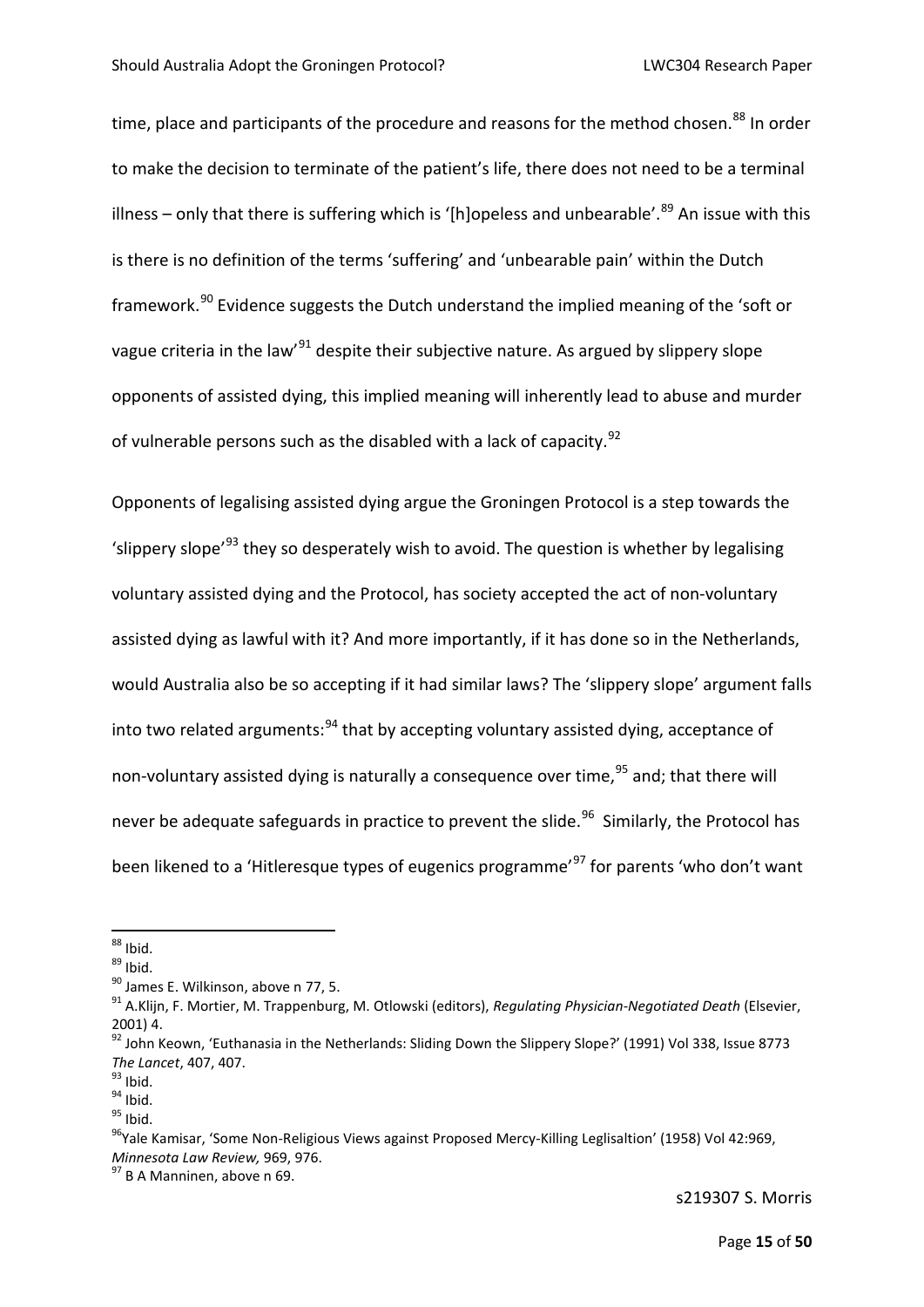to contend with raising a disabled child'<sup>[98](#page-13-0)</sup> irrespective of whether they could have had a meaningful life. [99](#page-13-1)

These propositions can be considered absurd in the context of Australia, as there is no evidence of the existence of the slippery-slope<sup>[100](#page-13-2)</sup> in Australia's unregulated assisted dying practice.<sup>[101](#page-13-3)</sup> The recent decision involving Doctor Philip Nitschke was hoped to shed light on consequences on physicians assisting non-terminally ill patients to die.<sup>[102](#page-13-4)</sup> but instead has proved to cause further uncertainty. In July 2015 the Northern Territory Supreme Court overturned the suspension of Dr Nitschke's medical licence by the Medical Board of Australia over the death of Mr Nigel Brayley.[103](#page-13-5) Mr Brayley approached Dr Nitschke at a workshop in February 2014 and spoke of wishing to have access to 'the means of a peaceful and reliable death<sup>'[104](#page-13-6)</sup> and subsequently bought the lethal drug, Nembutal, illegally from China.[105](#page-13-7) Mr Brayley also bought from Dr Nitschke's organisation, Exit International, an 'Exit Dilution Purity Test Kit<sup> $106$ </sup> which tests the purity of Nembutal.<sup>[107](#page-13-9)</sup> Via email correspondence in April 2014 Mr Brayley alerted Dr Nitscke that he was not terminally ill but was suffering<sup>[108](#page-13-10)</sup> to which the response was: 'Thank you very much for your information, and I will be

<span id="page-13-0"></span><sup>98</sup> Ibid, quoting Bar B. 'Euthanasia ... or a 'Dutch Treat?' <http://www.washtimes.com/commentary/20041226-

<span id="page-13-2"></span>

<span id="page-13-1"></span><sup>123251-5015</sup>r.htm>.<br><sup>99</sup> Ibid.<br><sup>100</sup> Victoria Hiley, *In Pursuit of a Good Death: Responding to Changing Sensibilities in the Context of the Right to<br><i>Die Debate* (PhD Thesis, The University of Sydney, 2008) 229.

<span id="page-13-3"></span><sup>&</sup>lt;sup>101</sup> Charles Douglas, 'The Intention to Hasten Death: A Survey of Attitudes and Practices of Surgeons in Australia' (2001) 175 (10) *Medical Journal of Australia* 511.<br><sup>102</sup> Adeline Tran, above n 11, 28.

<span id="page-13-5"></span><span id="page-13-4"></span>Australia' (2001) 175 (10) *Medical Journal of Australia* 511. 102 Adeline Tran, above n 11, 28. 103 Craig Butt, 'Court Finds Philip Nitschke's medical licence suspension unlawful', *The Sydney Morning Herald* (online) 6 July 2015 [<http://www.smh.com.au/national/health/court-finds-philip-nitschkes-medical-licence](http://www.smh.com.au/national/health/court-finds-philip-nitschkes-medical-licence-suspension-unlawful-20150706-gi6cdd.html)[suspension-unlawful-20150706-gi6cdd.html>](http://www.smh.com.au/national/health/court-finds-philip-nitschkes-medical-licence-suspension-unlawful-20150706-gi6cdd.html).<br><sup>[104](http://www.smh.com.au/national/health/court-finds-philip-nitschkes-medical-licence-suspension-unlawful-20150706-gi6cdd.html)</sup> *Nitschke v Medical Board of Australia* [2015] NTSC 39, 74 per Hiley J.<br><sup>105</sup> Ibid. 107 Ibid. 108 Ibid. 108 Ibid.

<span id="page-13-6"></span>

<span id="page-13-7"></span>

<span id="page-13-8"></span>

<span id="page-13-9"></span>

<span id="page-13-10"></span>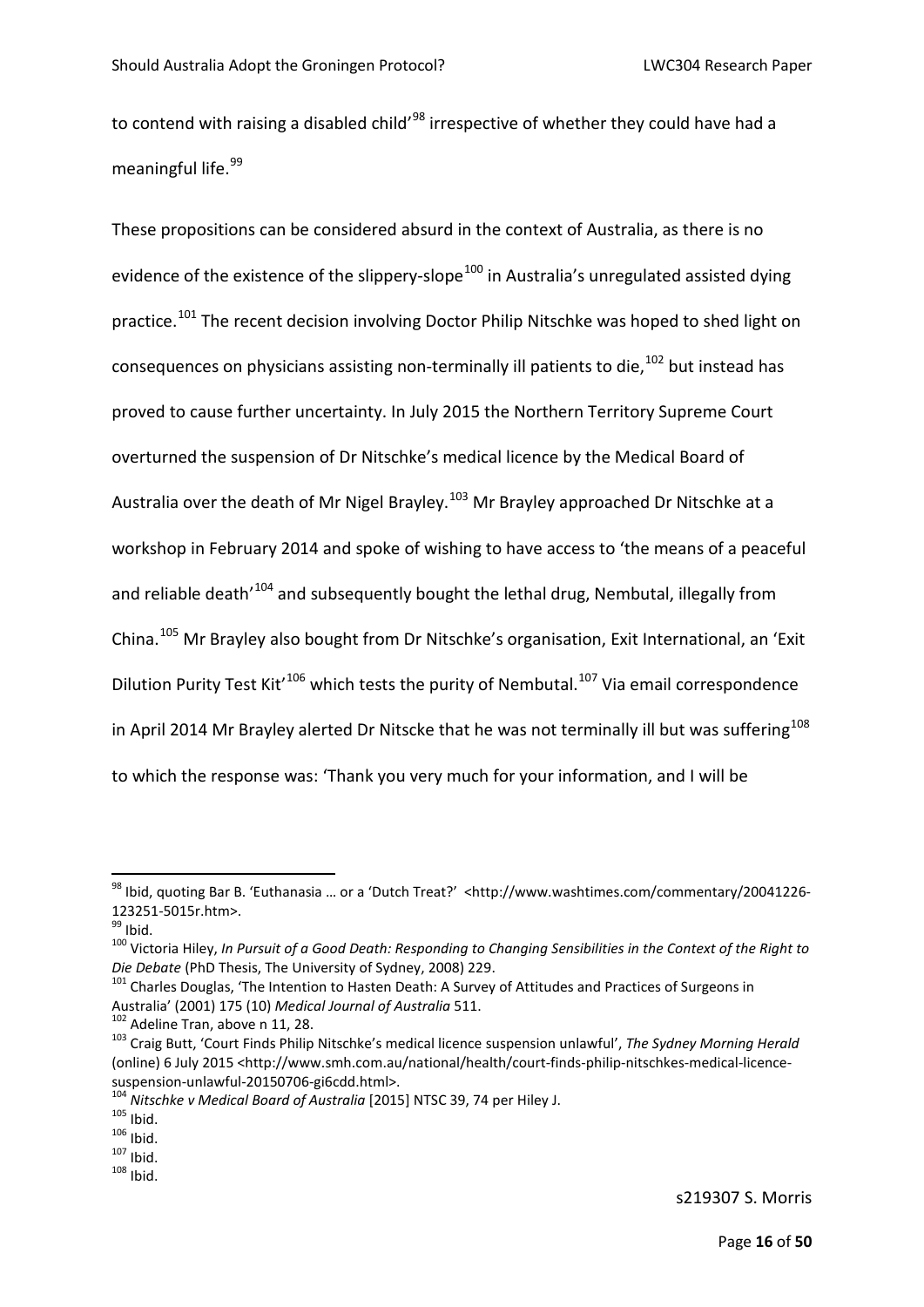interested in your final statement.<sup>'[109](#page-14-0)</sup> The Medical Board of Australia decided to suspend Dr Nitschke's medical license on the basis he '[f]ailed to respond in an appropriate manner'.<sup>[110](#page-14-1)</sup> Justice Graham Hiley stated the Health Professional Review Tribunal, which upheld Dr Nitschke's suspension, had 'misconstrued'<sup>[111](#page-14-2)</sup> the code of conduct in imposing an obligation on Dr Nitschke to 'assess, treat or refer Mr Brayley'<sup>[112](#page-14-3)</sup> who was not a patient of his.<sup>[113](#page-14-4)</sup> Due to an error in the law<sup>[114](#page-14-5)</sup> the Northern Territory Supreme Court did not rule on the legality or ethical dilemmas of assisting non-terminally ill patients to die.<sup>[115](#page-14-6)</sup>

Despite suffering being a subjective feeling each individual experiences uniquely in a manner which may not be experienced by anyone else, the Protocol uses this as the means test<sup>[116](#page-14-7)</sup> for selecting patients eligible for assisted dying. Dr Verhagen and Dr Sauer, in writing the Protocol, accepted that competent adults can express their unbearable suffering $117$ when children, $118$  and perhaps disabled adults, cannot express their suffering in the same manner. They believe through the 'different types of crying, movements and reactions to feeding<sup> $119$ </sup> combined with vital signs of the patient,  $120$  the amount of suffering and pain can be ascertained. Realistically, this is not an appropriate method of understanding whether a patient is suffering unbearably or is in pain. Methods of gaining understanding of a patient's

<span id="page-14-11"></span>

<span id="page-14-1"></span>

<span id="page-14-2"></span>

<span id="page-14-3"></span>

<span id="page-14-5"></span><span id="page-14-4"></span>

<span id="page-14-0"></span><sup>109</sup> Ibid.<br><sup>110</sup> Ibid, 13.<br><sup>112</sup> Ibid, 1. 114 per Hiley J.<br><sup>113</sup> Craig Butt, above n 104.<br><sup>114</sup> Helen Davidson, 'Philip Nitscke says NT medical body is 'insufferably arrogant and paternalistic', *The* Guardian (online) [<http://www.theguardian.com/australia-news/2015/jul/23/philip-nitschke-says-nt-medical](http://www.theguardian.com/australia-news/2015/jul/23/philip-nitschke-says-nt-medical-body-is-insufferably-arrogant-and-paternalistic)[body-is-insufferably-arrogant-and-paternalistic>](http://www.theguardian.com/australia-news/2015/jul/23/philip-nitschke-says-nt-medical-body-is-insufferably-arrogant-and-paternalistic). Note: It was held that it was not up to the court or the tribunal to determine whether Nitschke's conduct amounted to professional misconduct; rather they needed to determine whether the conduct alleged amounted to a breach of the code of conduct.<br><sup>115</sup> Nitschke v Medical Board of Australia [2015] NTSC 39.

<span id="page-14-8"></span><span id="page-14-7"></span><span id="page-14-6"></span><sup>&</sup>lt;sup>115</sup> Dr Verhagen and Dr Sauer, above n 59,Table 2.<br><sup>117</sup> Ibid.<br><sup>118</sup> Ibid. <sup>119</sup> Ibid. <sup>119</sup> Ibid.

<span id="page-14-10"></span><span id="page-14-9"></span>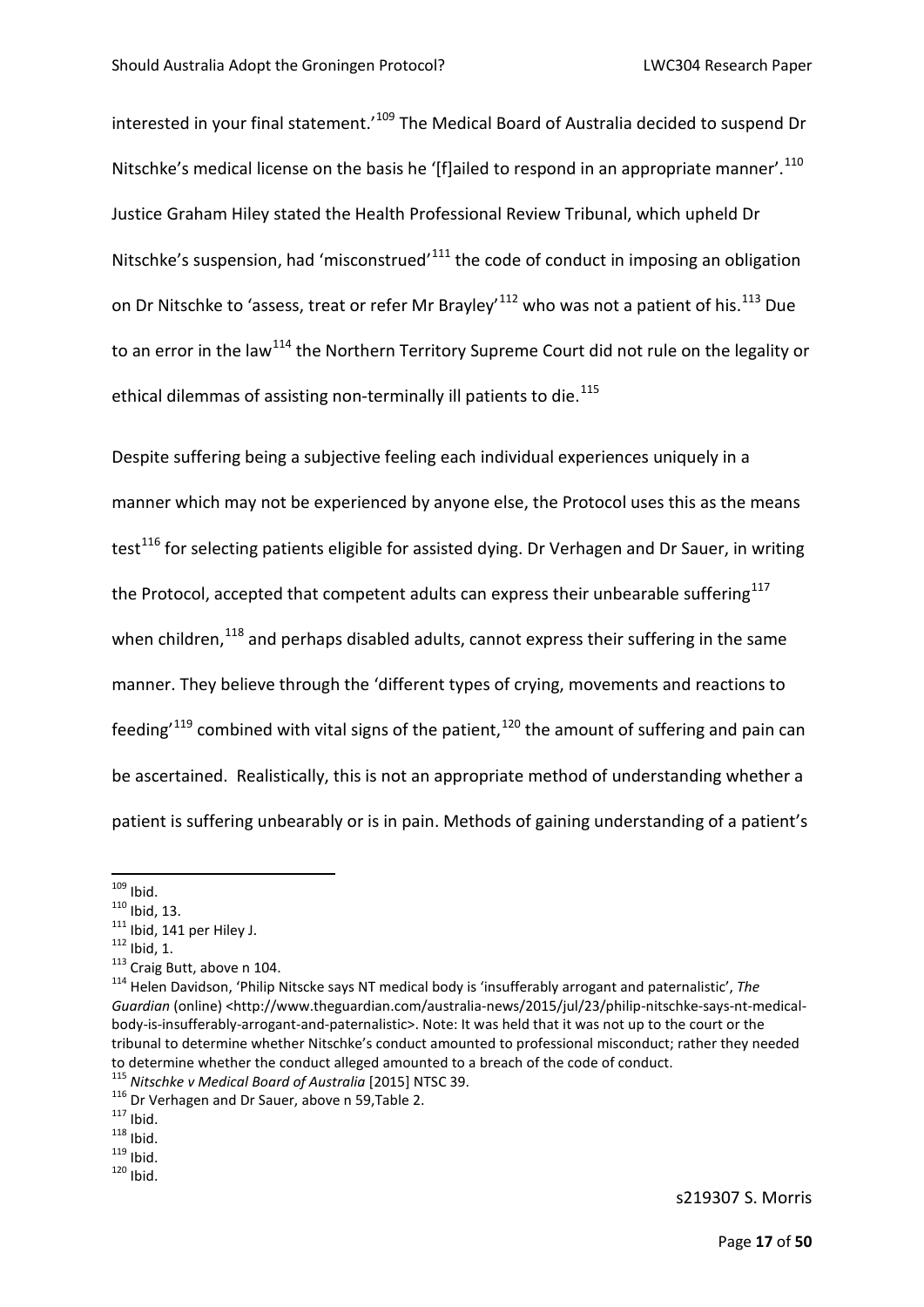threshold are only useful when the patient is able to communicate with the physician in some way.<sup>[121](#page-15-0)</sup> The primary argument and ethical justification proponents for legalising assisted dying is the concept of autonomy of persons<sup>[122](#page-15-1)</sup> to have the choice to end their life with dignity.<sup>[123](#page-15-2)</sup> The Groningen Protocol, by way of existence, abrogates this right that has been declared to exist in Australian common law.<sup>[124](#page-15-3)</sup> Despite this acceptance of autonomy and being able to communicate the pain and suffering from the patient in order for assisted dying to be an option, the courts have declared in instances this is not enough. Mr Nicklinson suffered a catastrophic stroke which left him completely paralysed with exception of his eyes and head. He could only communicate through blinking and spelling words out letter by letter. He communicated by these means for some time that he wanted to end his life, describing it as 'dull, miserable, demeaning, undignified and intolerable' despite having a supportive network around him. As a result of his disabilities the only legal option for Mr Nicklinson to attempt to end his own life was through starvation – a slow, painful and inhumane way to die. He wished for a lethal drug to be administered to him by a doctor or through a machine Exit International Founder, Dr Philip Nitschke, designed. This would mean Mr Nicklinson could digitally activate the administration of the barbiturate via an eye blink computer. The Court refused Mr Nicklinson an order for a physician to lawfully assist him in dying<sup>[125](#page-15-4)</sup> and he died of pneumonia after starving himself in late 2012.<sup>[126](#page-15-1)</sup> How

<span id="page-15-0"></span><sup>&</sup>lt;sup>121</sup> Letter to the Editor from Willem H.J. Martens, M.D., Ph.D to Med Law Editor, 'Recommendation of the Groningen Protocol for Euthanasia of Newborns with Unbearable Suffering and Unacceptable Quality of Life',  $2008 <$ 

[http://heinonline.org.ezproxy.cdu.edu.au/HOL/Page?handle=hein.journals/mlv27&div=74&start\\_page=925&c](http://heinonline.org.ezproxy.cdu.edu.au/HOL/Page?handle=hein.journals/mlv27&div=74&start_page=925&collection=journals&set_as_cursor=0&men_tab=srchresults)

<span id="page-15-1"></span>[ollection=journals&set\\_as\\_cursor=0&men\\_tab=srchresults>](http://heinonline.org.ezproxy.cdu.edu.au/HOL/Page?handle=hein.journals/mlv27&div=74&start_page=925&collection=journals&set_as_cursor=0&men_tab=srchresults).<br><sup>[122](http://heinonline.org.ezproxy.cdu.edu.au/HOL/Page?handle=hein.journals/mlv27&div=74&start_page=925&collection=journals&set_as_cursor=0&men_tab=srchresults)</sup> A B Jotkowitz and S Glick ' The Groningen protocol: another perspective' (2206) 32(3) J Med Ethics 157-158.<br><sup>123</sup> Oregon Public Health Division, above n 58.<br><sup>1</sup>

<span id="page-15-2"></span>

<span id="page-15-4"></span><span id="page-15-3"></span>*<sup>38</sup>* (25 June 2014) Jordan Publishing < [http://www.jordanpublishing.co.uk/practice-areas/private-](http://www.jordanpublishing.co.uk/practice-areas/private-client/news_and_comment/supreme-court-hands-down-judgment-in-r-nicklinson-v-ministry-of-justice-2014-uksc-38-25062014-029#.VhHzVvmqpBc)

[client/news\\_and\\_comment/supreme-court-hands-down-judgment-in-r-nicklinson-v-ministry-of-justice-2014](http://www.jordanpublishing.co.uk/practice-areas/private-client/news_and_comment/supreme-court-hands-down-judgment-in-r-nicklinson-v-ministry-of-justice-2014-uksc-38-25062014-029#.VhHzVvmqpBc) [uksc-38-25062014-029#.VhHzVvmqpBc>](http://www.jordanpublishing.co.uk/practice-areas/private-client/news_and_comment/supreme-court-hands-down-judgment-in-r-nicklinson-v-ministry-of-justice-2014-uksc-38-25062014-029#.VhHzVvmqpBc).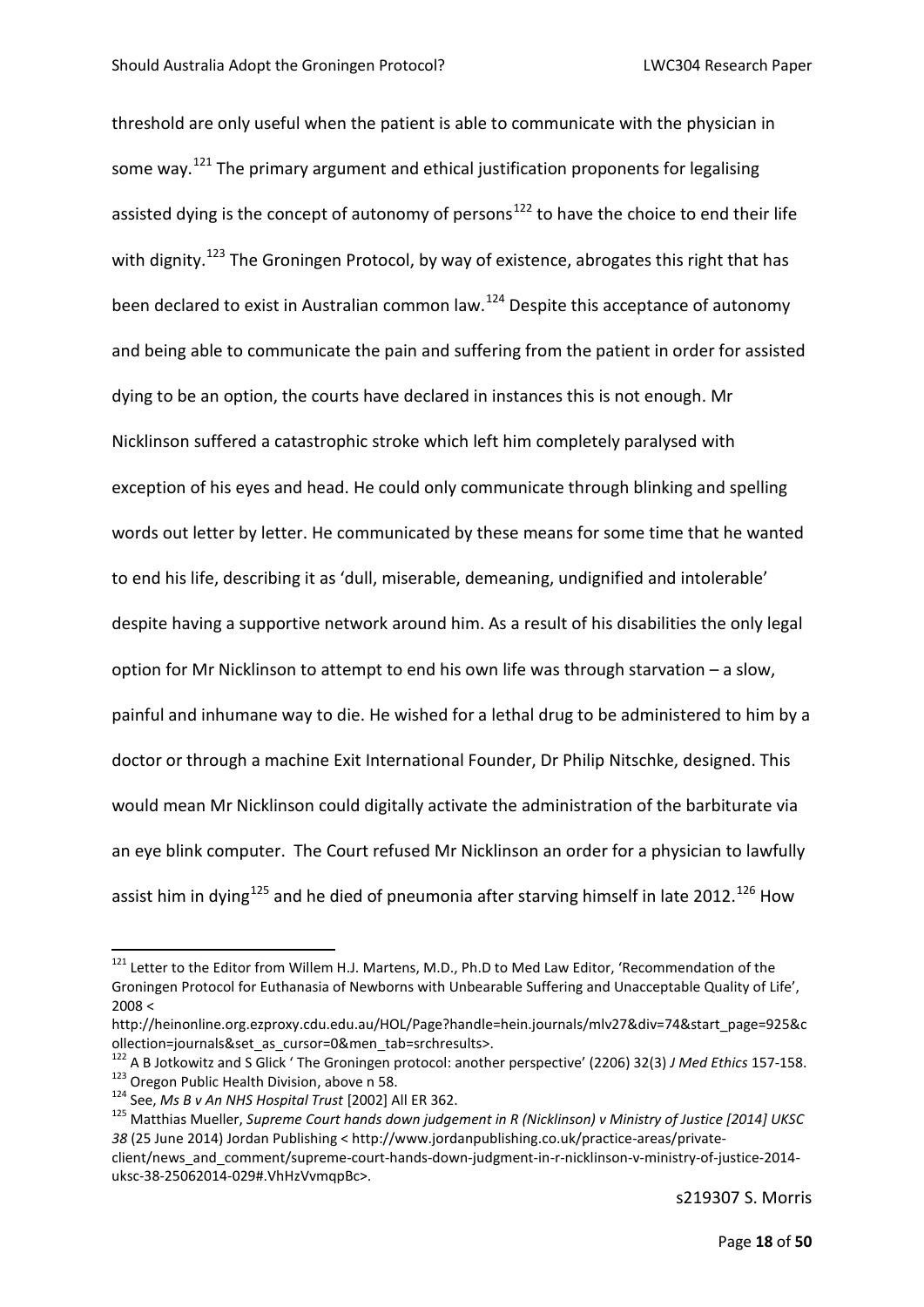was it that the Courts could allow a disabled 12 year old child the right to be assisted in dying through substitute consent when a competent disabled adult could not be granted the same right? The distinction may lie within the International Conventions which protect the right to life for all persons and for persons with disabilities.

#### **4. International Conventions**

## **I. CONVENTION FOR THE PROTECTION OF HUMAN RIGHTS AND FUNDAMENTAL FREEDOMS**

The Convention for the Protection of Human Rights and Fundamental Freedoms was declared in 1948 as a response to World War II by the United Nations.<sup>[127](#page-16-0)</sup> Its aim is to achieve a unified international recognition of equal rights for all persons.<sup>[128](#page-16-1)</sup> The Convention has been considered in many cases such as Pretty and Nicklinson to consider whether the basic human right to life encompasses the right to die.<sup>[129](#page-16-2)</sup> and more importantly, whether it encompasses the right to assisted dying.<sup>[130](#page-16-3)</sup>

In the matter of Diane Pretty v United Kingdom the European Court of Human Rights stated:

'In an era of growing medical sophistication combined with longer life expectancies, many more people are concerned that they should not be forced to linger on in old age or in states of advanced physical or mental decrepitude which conflict with strongly held ideas of self and personal identity.'[131](#page-16-4)

<span id="page-16-0"></span><sup>&</sup>lt;sup>126</sup> *R (Nicklinson) v Ministry of Justice* [2014] UKSC 38, 6.<br><sup>127</sup> Aisha Gani, 'What is the European convention on human rights?', *The Guardian* (Online), 4 October 2014, [<http://www.theguardian.com/law/2014/oct/03/what-is-european-convention-on-human-rights-echr>](http://www.theguardian.com/law/2014/oct/03/what-is-european-convention-on-human-rights-echr).<br>
<sup>[128](http://www.theguardian.com/law/2014/oct/03/what-is-european-convention-on-human-rights-echr)</sup> Ibid.<br>
<sup>129</sup> R (Nicklinson) v Ministry of Justice [2014] UKSC 38, 29.<br>
<sup>130</sup> Diane Pretty v United Kingdom (2002) III Re

<span id="page-16-2"></span><span id="page-16-1"></span>

<span id="page-16-3"></span>

<span id="page-16-4"></span>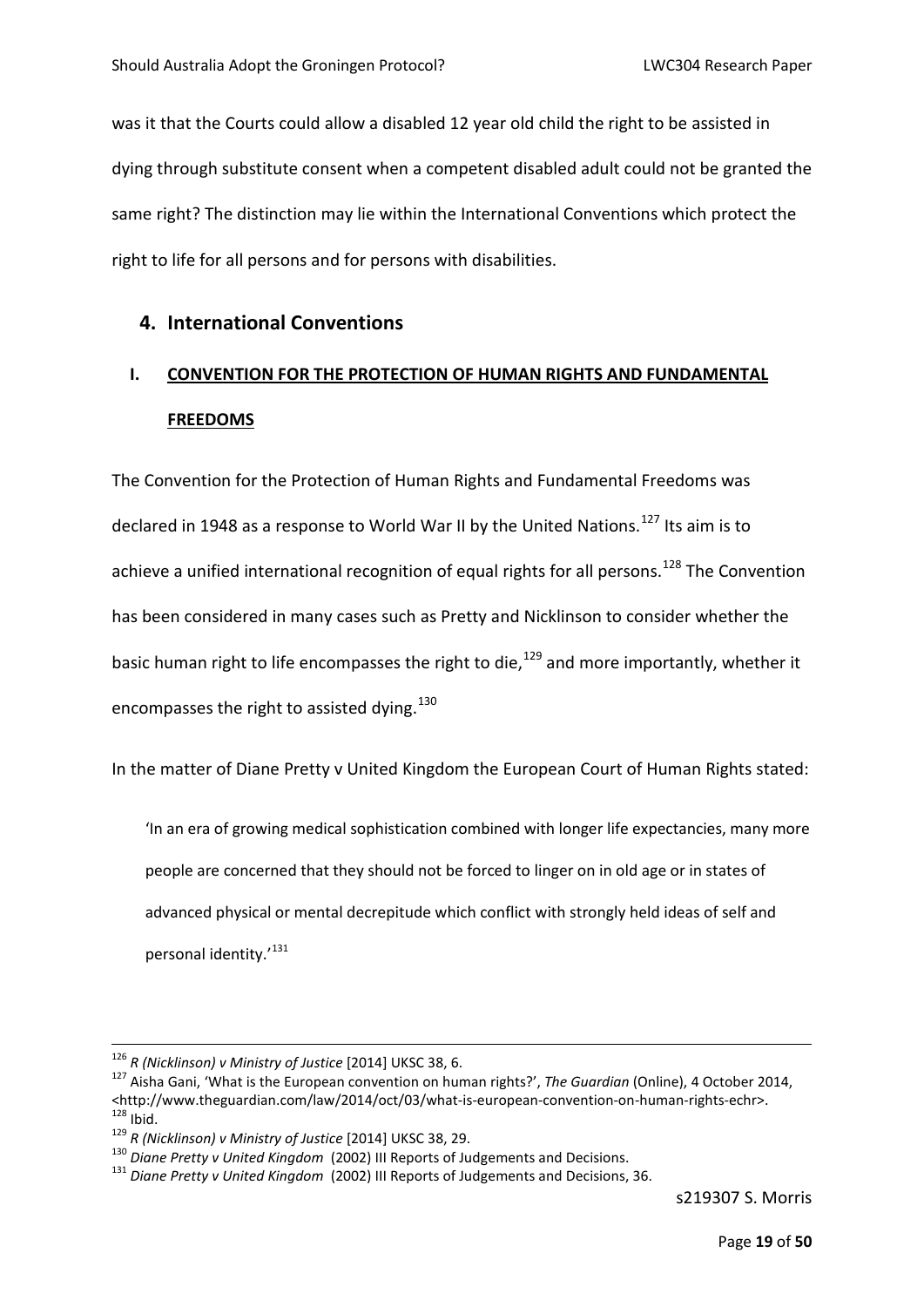Diane Pretty suffered from motor neurone disease which left her debilitated and unable to end her life on her own<sup>[132](#page-17-0)</sup> due to being paralysed from the neck down.<sup>[133](#page-17-1)</sup> Pretty sought from the European Court of Human Rights the ability to have her husband lawfully assist her with suicide without the fear of him being prosecuted.<sup>[134](#page-17-2)</sup> She argued that Article 8 of the Convention (the right to respect for private and family life)<sup>[135](#page-17-3)</sup> provided a right to selfdetermination which was being violated by domestic law, namely the Suicide Act 1961 (UK), preventing her from assisted dying.<sup>[136](#page-17-4)</sup> Lord Hope stated:

'Respect for a person's 'private life', which is only part of Article 8 which is in play here, relates to the way a person lives. The way she chooses to pass the closing moments of her life is part of the act of living, and she has a right to ask that this too must be respected. In that respect Mrs Pretty has the right of self-determination. In that sense, her private life is engaged even where in the face of terminal illness she seeks to choose death rather than life. But it is an entirely different thing to imply into these words a positive obligation to give effect to wish to end her own life by means of assisted suicide. I think that to do so would be to stretch the meaning of the words too far.'<sup>[137](#page-17-5)</sup>

Mrs Pretty's case was deemed inadmissible. Similarly, Mr Nicklinson's case was also deemed inadmissible by the European Court of Human Rights declaring Article 8 of the Convention does not impose obligations on domestic courts to examine merits of a challenge brought in

<span id="page-17-0"></span><sup>&</sup>lt;sup>132</sup> Ludwig A. Minelli, 'The European Convention on Human Right Protects the Right to Suicide' in Dieter Birnbacher and Edgar Dahl (eds), *Giving Death a Helping Hand*: *Physician-Assisted Suicide and Public Policy. An*  International Perspective (Springer, Volume 38, 2008) 149.<br><sup>133</sup> Diane Pretty v United Kingdom (2002) III Reports of Judgements and Decisions, 8.<br><sup>134</sup> Ludwig A. Minelli, above n 133.<br><sup>135</sup> Convention for the Protections o

<span id="page-17-1"></span>

<span id="page-17-3"></span><span id="page-17-2"></span>November 1950, CETS No. 005 (entered into force 3 September 1953) art 8.<br><sup>136</sup> Diane Pretty v United Kingdom (2002) III Reports of Judgements and Decisions, 58.

<span id="page-17-5"></span><span id="page-17-4"></span><sup>136</sup> *Diane Pretty v United Kingdom* (2002) III Reports of Judgements and Decisions, 58. 137 *Diane Pretty v United Kingdom* (2002) III Reports of Judgements and Decisions, 15 (emphasis added).

s219307 S. Morris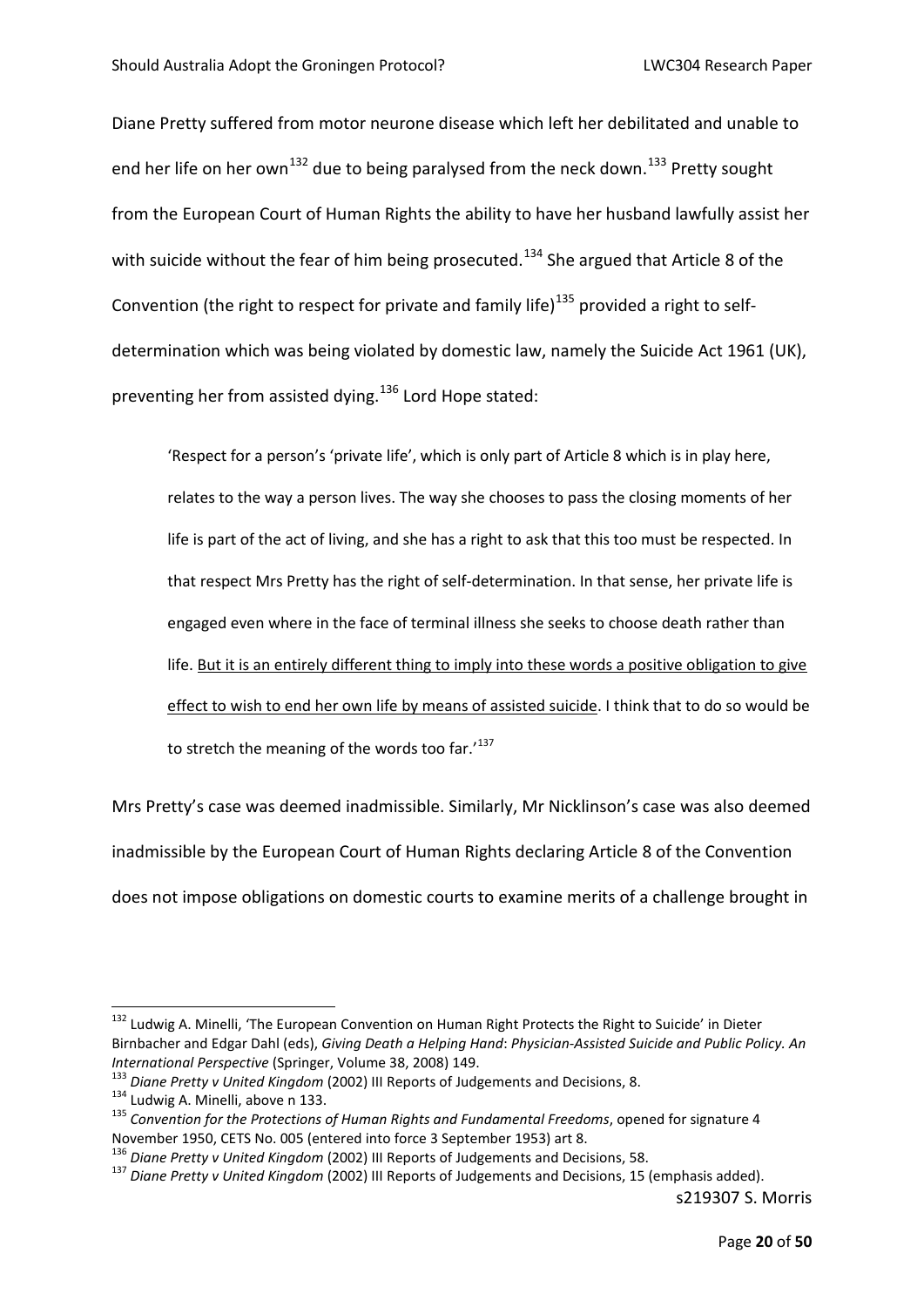respect of primary legislation.<sup>[138](#page-18-0)</sup> It was argued that the prevention of assisted dying was inconsistent with the Convention, in particular Article 3: the right to life. The matter of *Re B (Consent to Treatment – Capacity)* was highlighted and demonstrates the perplex decision physicians and court's having in determining who has the capacity to consent to assisted dying. The applicant, B, was a tetraplegic who was completely dependent on life support machine's and wished to have the treatment withdrawn.<sup>139</sup> It should be reiterated that the ability to have treatment withdrawn or withheld is considered lawful<sup>[140](#page-18-2)</sup> – it is the positive action by giving a lethal drug that is illegal. B's doctors refused to withdraw the treatment and subsequently she made an application to the court for an order to turn the machines off. Dame Elizabeth Bulter-Sloss P held that as long as the patient was in a fit mental state at the time of making the decision, then the decision was 'purely a matter for the [patient]'.<sup>[141](#page-18-3)</sup> This matter demonstrates the complexity of assessing the fluid nature of capacity to consent to medical treatment. It can also be distinguished from that of *Pretty* and *Nicklinson* as, despite all applicants being paralysed, the latter two were *not* on life support; they each needed positive assistance to die, whereas B was on life support and merely needed the support withdrawn. This distinction has been noted as being discriminatory for those physically disabled yet mentally competent.<sup>[142](#page-18-4)</sup> Yet where does the law stand for those that are both physically disabled and mentally incompetent?

# **II. THE UNITED NATIONS CONVENTION ON THE RIGHTS OF PERSONS WITH**

#### **DISABILITIES (UNCRPD)**

<span id="page-18-2"></span><span id="page-18-1"></span>

<span id="page-18-0"></span><sup>&</sup>lt;sup>138</sup> R (Nicklinson) v Ministry of Justice [2014] UKSC 38, 164 per Lord Mance.<br><sup>139</sup> Ibid, 301-305 per Lady Hale.<br><sup>140</sup> Airedale NHS Trust v Bland [1993] 2 WLR 316 per Lords Keith, Goff, Browne-Wilkinson and Mustill.<br><sup>141</sup>

<span id="page-18-3"></span>

<span id="page-18-4"></span>

s219307 S. Morris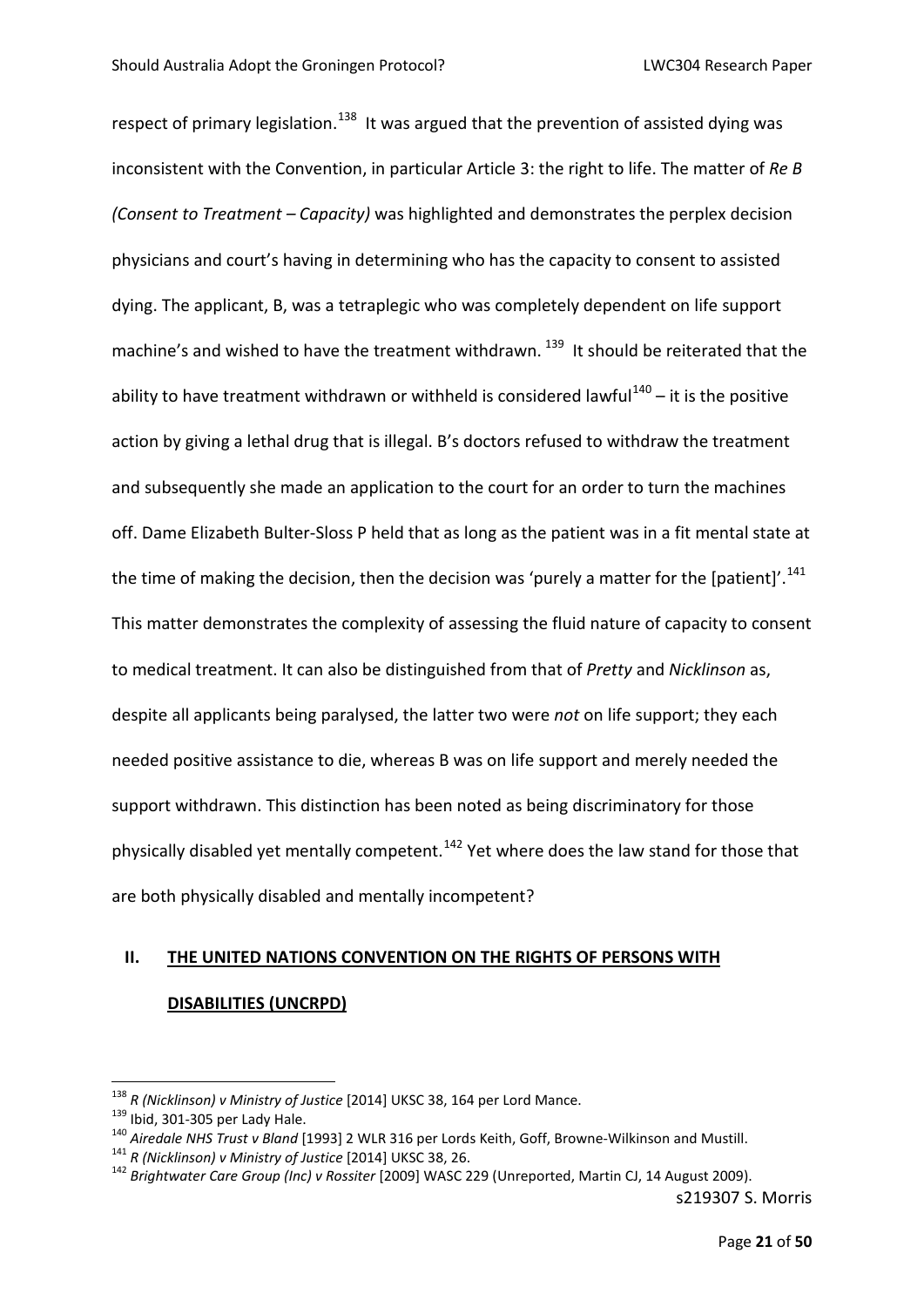The United Nations Convention on the Rights of Persons with Disabilities aims to: '…promote, protect and ensure the full and equal enjoyment of all human rights and fundamental freedoms by all persons with disabilities, and to promote respect for their inherent dignity.<sup>[143](#page-19-0)</sup>

The United Nations General Assembly saw in in 2001 that negotiations for a Convention on the rights of persons with disabilities was needed to ensure that respect and basic human rights are given to persons with disabilities internationally. The Convention was agreed to by the Committee in August 2006 with intention of the Convention coming into force on the thirteenth day after twenty member states ratified it.<sup>144</sup> Along with its Optional Protocol, the Convention was ratified by Australia on 17 July 2008.<sup>[145](#page-19-2)</sup> The Convention aims to express the existing rights which should be applied to persons with disabilities in line with those afforded to all other human beings under the Universal Declaration of Human Rights. Despite this Declaration some 10% of the world's population is living with disabilities and being discriminated against into having lesser rights than non-disabled persons. Article 1 of the UNCRPD outlines the purpose of the Convention being to promote, protect and ensure that all human rights and fundamental freedoms are being afforded to all persons with disabilities. It further goes on to define a disabled person as being an evolving concept which deals with 'long-term physical, mental, intellectual or sensory impairment' and how this effects the person's interactions with various elements around them.<sup>[146](#page-19-3)</sup>

<span id="page-19-0"></span> <sup>143</sup> *United Nations Convention on the Rights of Disabled Persons*, opened for signature 30 March 2007, 2515 UNTS 3, art 1.<br><sup>144</sup> Ibid, art 45 (1).

<span id="page-19-2"></span><span id="page-19-1"></span><sup>&</sup>lt;sup>145</sup> People with Disability, *Key Pieces of Legislation* <http://www.pwd.org.au/student-section/key-pieces-of-legislation.html>.

<span id="page-19-3"></span><sup>&</sup>lt;sup>[146](http://www.pwd.org.au/student-section/key-pieces-of-legislation.html)</sup> United Nations Convention on the Rights of Disabled Persons, opened for signature 30 March 2007, 2515 UNTS 3, art 1.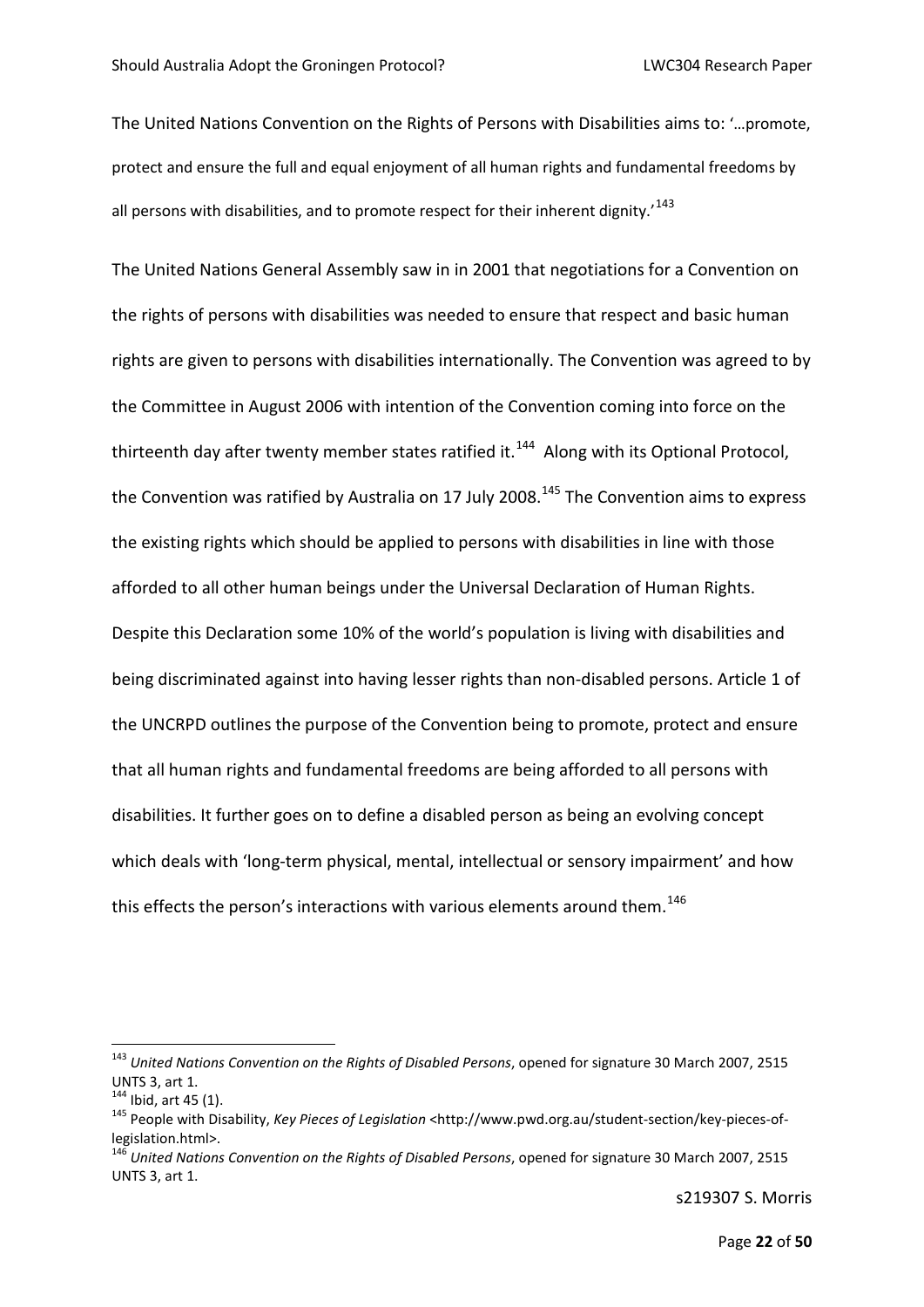The affirmation that every human being, irrespective of whether they have a disability, has the inherent right to life is found within Article 10.<sup>[147](#page-20-0)</sup> It states that all State Parties 'shall take all necessary measures to ensure its effective enjoyment by persons with disabilities on an equal basis with others.<sup> $148$ </sup> This inherently is a continuation of Article 2 of the Convention on Human Rights and Fundamental Freedoms.

Article 12 of the Convention requires that persons with disabilities are recognised equally before the law<sup>[149](#page-20-2)</sup> including having 'legal capacity on an equal basis with others in all aspects of life.<sup>'150</sup> The Article recognises that in some instances this may require support and provides that the required support in allowing persons with disabilities should be given to all persons requiring the services.<sup>[151](#page-20-4)</sup> In order to prevent abuse of disabled persons acting with their legal capacity, it further provides that adequate and proportionate safeguards should be in place with 'review by a competent, independent and impartial authority or judicial body.'[152](#page-20-5) In *Shtukaturov v Russia* the applicant had a history of mental illness and in 2003 was declared disabled. The applicant's mother was appointed as his guardian in 2004 when the applicant was declared legally incompetent to having capacity. Subsequently, the following year he was admitted to a psychiatric hospital where he argued he had unknowingly been deprived of his legal capacity and received medical treatment without consent.[153](#page-20-6) This amounted to a violation of Article 8 of the Convention for the Protection of Human Rights and Fundamental Freedoms. Unlike in Australia however, the Russian

<span id="page-20-2"></span>

<span id="page-20-3"></span>

<span id="page-20-4"></span>

<span id="page-20-6"></span><span id="page-20-5"></span>

<span id="page-20-1"></span><span id="page-20-0"></span><sup>&</sup>lt;sup>147</sup> Ibid, art 10.<br>
<sup>148</sup> Ibid, art 12(1).<br>
<sup>149</sup> Ibid, art 12(2).<br>
<sup>151</sup> Ibid, art 12(3).<br>
<sup>152</sup> Ibid, art 12(4).<br>
<sup>152</sup> Ibid, art 12(4).<br>
<sup>152</sup> European Court of Human Rights, 'Persons with disabilities and the Europea (Factsheet – Persons with disabilities and the ECHR, September 2015) 14.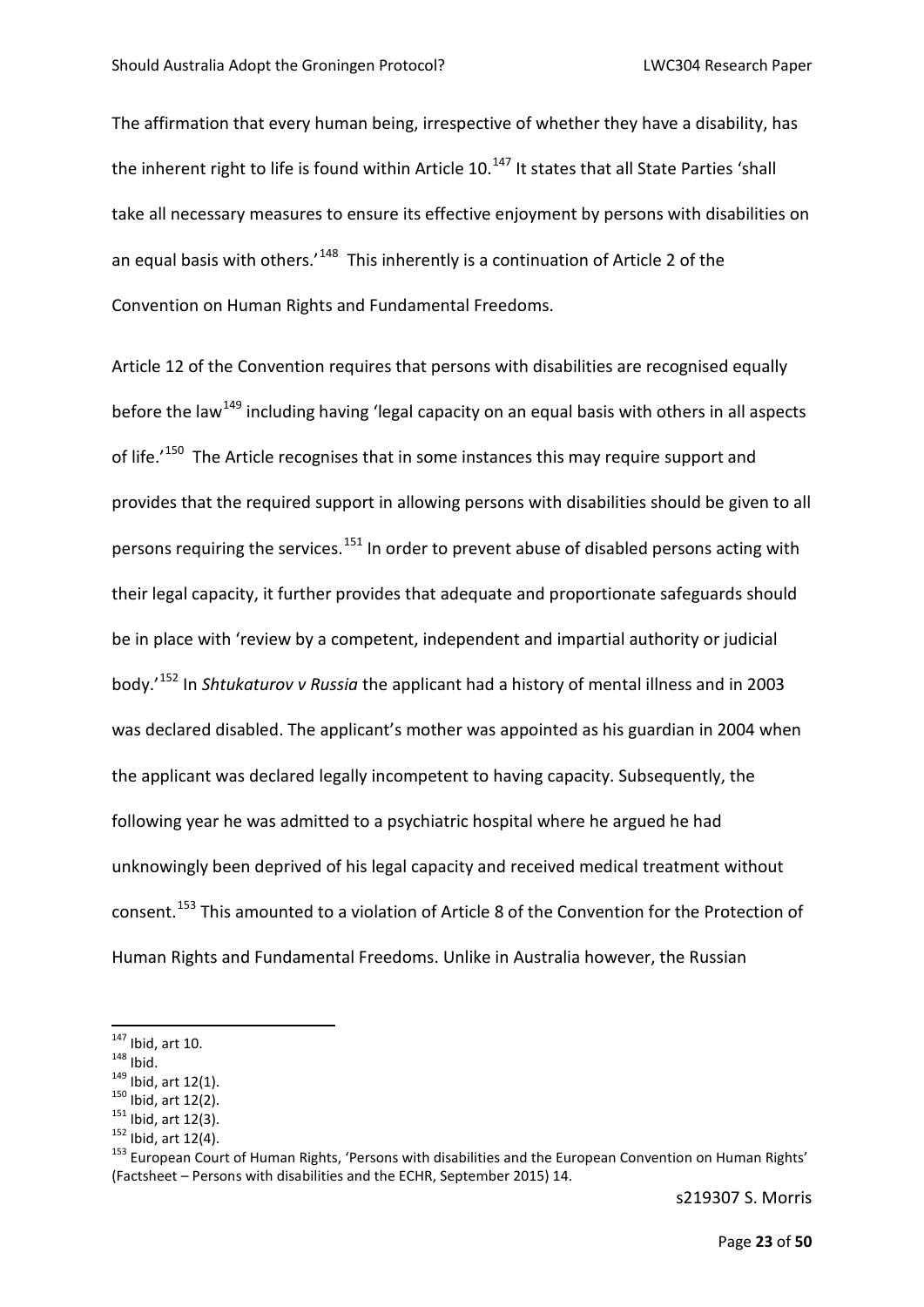legislation only recognised a dichotomy of full capacity and full incapacity of disabled persons and not the fluid nature of capacity. In order to comply with Article 12 of the UNCRPD, guardianship and administrative laws have been implemented in all States and Territories. These laws aim at balancing the right for disabled persons with impaired capacity to make their own decisions in accordance with their autonomy with the disabled person's right to having adequate support in the decision making process.<sup>[154](#page-21-0)</sup>

#### **5. AUSTRALIAN LAWS**

In order to comply with the provisions of the numerous international conventions regarding human rights, and in particular, the rights of disabled persons, a system of guardianship and administration laws ('the Framework') has been enacted within Australia.<sup>[155](#page-21-1)</sup> This Framework of legislation contains numerous safeguards which enable the prevention of abuse and exploitation of vulnerable persons.<sup>[156](#page-21-2)</sup> The Framework starts with the common law presumption that all persons have capacity until found in the contrary; albeit some legislative instruments provide this in more simple terms than others.<sup>[157](#page-21-3)</sup> The difficult task the Framework attempts to assist with is assessing when the capacity of a disabled person is impaired enough to either reduce the patient's capacity to make decisions either temporarily or permanently. This Framework is not a national system and as such each State

<span id="page-21-0"></span> <sup>154</sup> Law Council Australia, *Australia's Initial Report under the Convention on the Rights of Persons with Disabilities* (May 2010) Law Council Australia [<http://www.lawcouncil.asn.au/lawcouncil/images/LCA-](http://www.lawcouncil.asn.au/lawcouncil/images/LCA-PDF/corporate/Australia)[PDF/corporate/Australia'sInitialReportundertheConventionontheRightsofPersonswithDisabilities.pdf>](http://www.lawcouncil.asn.au/lawcouncil/images/LCA-PDF/corporate/Australia),18.<br><sup>[155](http://www.lawcouncil.asn.au/lawcouncil/images/LCA-PDF/corporate/Australia)</sup> Patricia Staunton and Mary Chiarella, *Law for Nurses and Midwives* (7 Ed, Churchill Livingstone 2013, 154.<br><sup>156</sup>

<span id="page-21-3"></span><span id="page-21-2"></span><span id="page-21-1"></span>*<sup>1990</sup>* (WA) s 4(2)(b).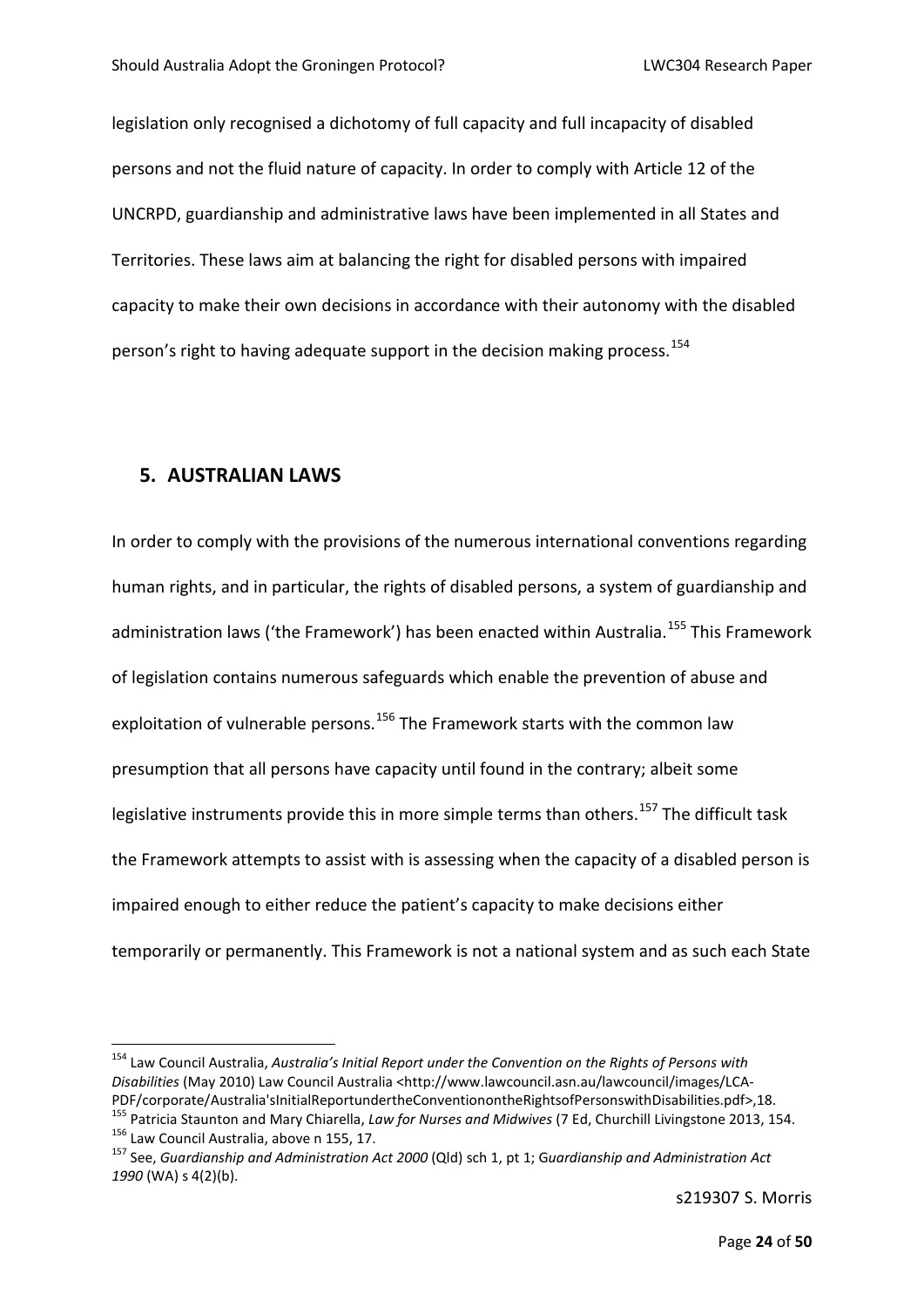and Territory features different mechanisms within its provisions.<sup>[158](#page-22-0)</sup> A consequence of the non-uniform legislation is the differing methods and outcomes that naturally result from the various mechanisms provided, creating a somewhat non-cohesive area of law.<sup>[159](#page-22-1)</sup> The differences lie within the circumstances in which guardianship (or administration) is required and what factors need to be taken into consideration when determining issues facing the patient.<sup>[160](#page-22-2)</sup> Table A found in Annexure 2, breaks down the relevant sections of the Acts in the Northern Territory, New South Wales and the Australian Capital Territory for consideration.<sup>[161](#page-22-3)</sup>

Current laws within Australia provide uncertainty to the withdrawal of life-sustaining treatment of intellectually disabled persons<sup>[162](#page-22-4)</sup> without beginning to consider the difficulties of consenting to assisted dying. Some jurisdictions expressly provide provisions for the substitute consent to withhold or withdraw treatment<sup>[163](#page-22-5)</sup> whilst others draw on the common law principles.<sup>[164](#page-22-6)</sup> Re BAH involved a 56 year old woman with a mild intellectual disability combined with a terminal illness<sup>[165](#page-22-7)</sup> whose doctors wished to include a non-resuscitation order in her end-of-life care regime.<sup>[166](#page-22-8)</sup> It was held that in certain situations, the limiting of

<span id="page-22-0"></span><sup>&</sup>lt;sup>158</sup> Office of the Public Advocate, 'Autonomy and decision-making support in Australia' (A targeted overview of guardianship legislation) Queensland Government, February 2014, 1.<br><sup>159</sup> People with Disability Inc and Blake Dawson Waldron Lawyers, Submission Number 201089039\_1 to

<span id="page-22-1"></span>Attorney-General's Department of NSW, *Are the rights of people whose capacity is in question being* 

<span id="page-22-3"></span>

<span id="page-22-2"></span>*adequately protected?*, 7. 160 Office of the Public Advocate, above n 159, 2. 161 *Guardianship and Management of Property Act 1991* (ACT); *Guardianship Act 1987* (NSW)*; New South Wales Trustee Guardianship Act 2009* (NSW); *Adult Guardianship Act 1988* (NT); *Guardianship and Administration Act 2000* (Qld)*; Powers of Attorney Act 1998* (Qld)*; Guardianship and Administration Act 1993*  (SA); *Guardianship and Administration Act 1995* (Tas); *Guardianship and Administration Act 1986* (Vic); *Guardianship and Administration Act 1990* (WA).

<span id="page-22-4"></span><sup>&</sup>lt;sup>162</sup> Staunton and Chiarella, above n 156, 158.<br><sup>163</sup> Guardianship and Administration Act 2000 (Qld), s 63A. See also, *Natural Death Act 1988* (NT); *Medical* 

<span id="page-22-6"></span><span id="page-22-5"></span>*Treatment (Health Directives) Act 2006* (ACT).<br><sup>164</sup> Parliamentary Library Research Service, above n 48, 4.<br><sup>165</sup> *Re BAH* [207] NSWGT 1.<br><sup>166</sup> Ibid.

<span id="page-22-8"></span><span id="page-22-7"></span>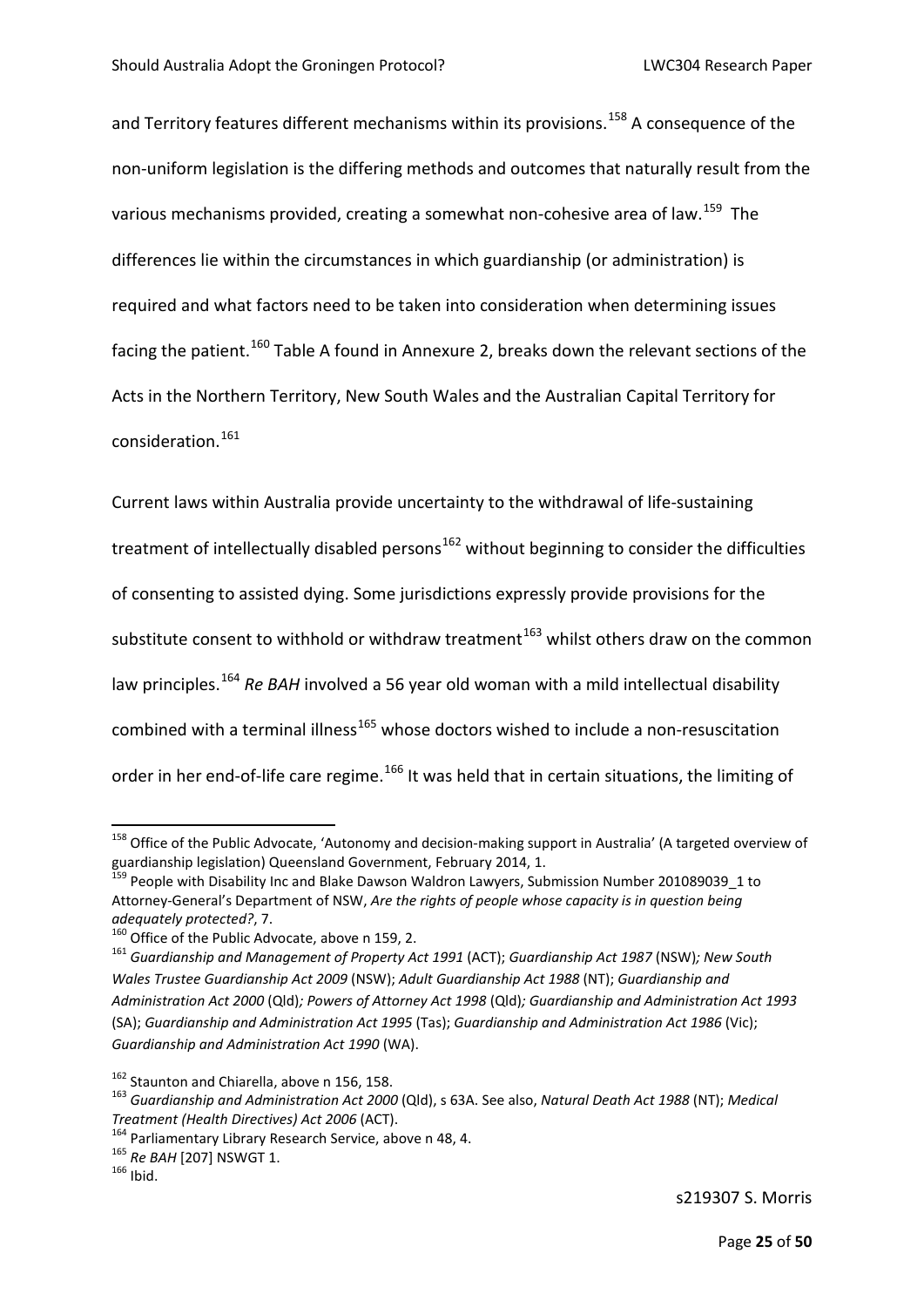treatment, particularly palliative treatment, may be in the best interests of the patient.<sup>[167](#page-23-0)</sup> Justice Morris supported this view in *Public Advocate v RCS (Guardianship)* at 74-75:

*'*The contrary argument is predicated upon the proposition that it is always in a person's best interests to live. I cannot accept this. Death is an inevitable consequence of life on this earth. When death stares one in the face or when treatment is futile, the person concerned or the trusted agent or guardian may conclude that it is in the best interests of the person to refuse medical treatment and to allow the person to pass away.'[168](#page-23-1)

Issues within the current system stem from unsatisfactory recognition of levels of capacity and the non-uniformity of the legislation.<sup>[169](#page-23-2)</sup> Although it seems settled in Australia that withholding or withdrawing treatment of an intellectually disabled person on life support is, in certain circumstances, in the best interest of the patient; can the same be said for actively ending their life? Jointly the People with Disability Australia and Blake Dawson Waldron Lawyers responded to the NSW's department of Attorney-General in stating issues surrounding the protection of the rights of persons with a need to have capacity assessed are two-fold.<sup>[170](#page-23-3)</sup> Firstly, there is a need to have a consistent and unified approach in the assessment of legal capacity to ensure the correct information is being given to patients and their families and to enable a system of precedents with foreseeable consequences of decisions relating to assisted dying available for persons with no capacity.<sup>[171](#page-23-4)</sup> Secondly, a

<span id="page-23-1"></span><span id="page-23-0"></span><sup>&</sup>lt;sup>167</sup> Stauton and Chiarella, above n 156, 159.<br><sup>168</sup> Public Advocate v RCS (Guardianship) [2004] VCAT 1880, 74-75 per Morris J.<br><sup>169</sup> People with Disability Inc and Blake Dawson Waldron Lawyers, above n 160, 10.<br><sup>170</sup> Ibi

<span id="page-23-2"></span>

<span id="page-23-3"></span>

<span id="page-23-4"></span>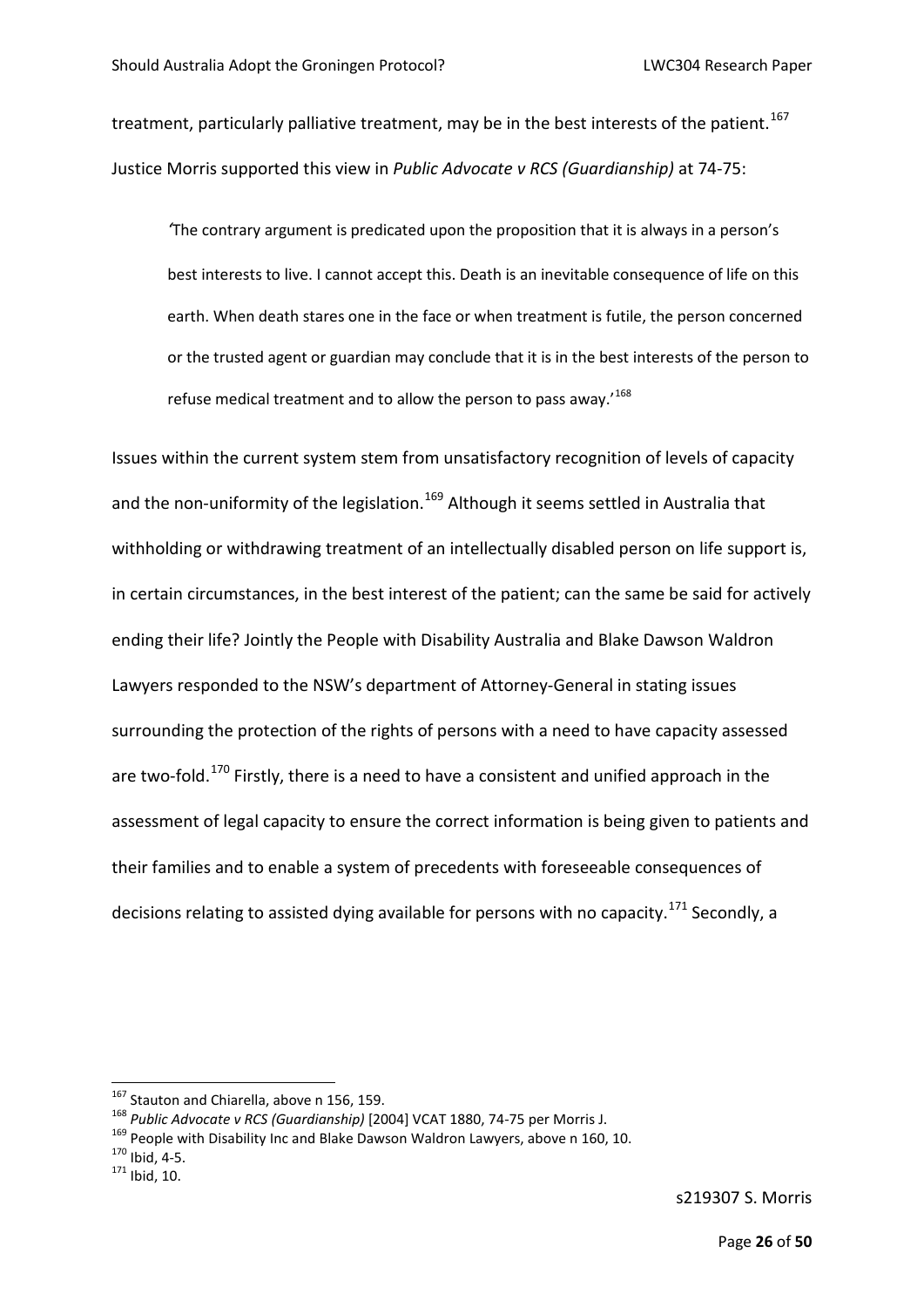method of assessing capacity should be established to provide a system of consistency across all jurisdictions in Australia.<sup>172</sup>

#### **I. WHAT IS CAPACITY?**

'The law does not prescribe any fixed standard of sanity as requisite for the validity of transactions. It requires, in relation to each particular matter or piece of business transacted, that each party shall have such soundness of mind as to be capable of understanding the general nature of what he is doing by his participation.'[173](#page-24-1) – *Gibbons v Wright*

Firstly, in order to understand the complex legal system regarding guardianship in Australia the concept of legal capacity must be understood. The Macquarie Dictionary defines *capacity* as meaning: 'power, ability or possibility of doing something.'[174](#page-24-2) Inconsistency within the legislative Framework in Australia show that the word is not defined in each jurisdiction.<sup>[175](#page-24-3)</sup> The Northern Territory Act does not provide for any definition of 'capacity<sup>'[176](#page-24-4)</sup> but does provide a definition for 'disability' to mean 'intellectual disability'.<sup>[177](#page-24-5)</sup> The Australian Capital Territory legislation brings in the meaning of 'decision-making capacity' from the *Powers of Attorney Act 2006* (ACT)[178](#page-24-6) as meaning: 'a person has *decisionmaking capacity* if the person can make decisions in relation to the person's affairs and understands the nature and effect of the decisions.<sup>'[179](#page-24-7)</sup> It further goes on to define that a 'person has *impaired decision-making capacity* if the person cannot make decisions in relation to the person's affairs or does not understand the nature of effect of the decisions

<span id="page-24-3"></span><span id="page-24-2"></span>

<span id="page-24-1"></span><span id="page-24-0"></span><sup>&</sup>lt;sup>172</sup> Ibid, 23.<br><sup>173</sup> Gibbons v Wright [1954] HCA 17, 437.<br><sup>174</sup> The Budget Macquarie Dictionary (The Macquarie Library Pty Ltd, 6<sup>th</sup> Ed 1 October 2013) 65.<br><sup>175</sup> See, Guardianship and Management of Property Act 1991 (ACT Wales Trustee Guardianship Act 2009 (NSW); Adult Guardianship Act 1988 (NT).<br><sup>176</sup> Adult Guardianship Act 1988 (NT), s 3.<br><sup>177</sup> Ibid.<br><sup>178</sup> Guardianship and Management of Property Act 1991 (ACT), s 2.<br><sup>179</sup> Ibid. s 9(1) (e

<span id="page-24-4"></span>

<span id="page-24-5"></span>

<span id="page-24-7"></span><span id="page-24-6"></span>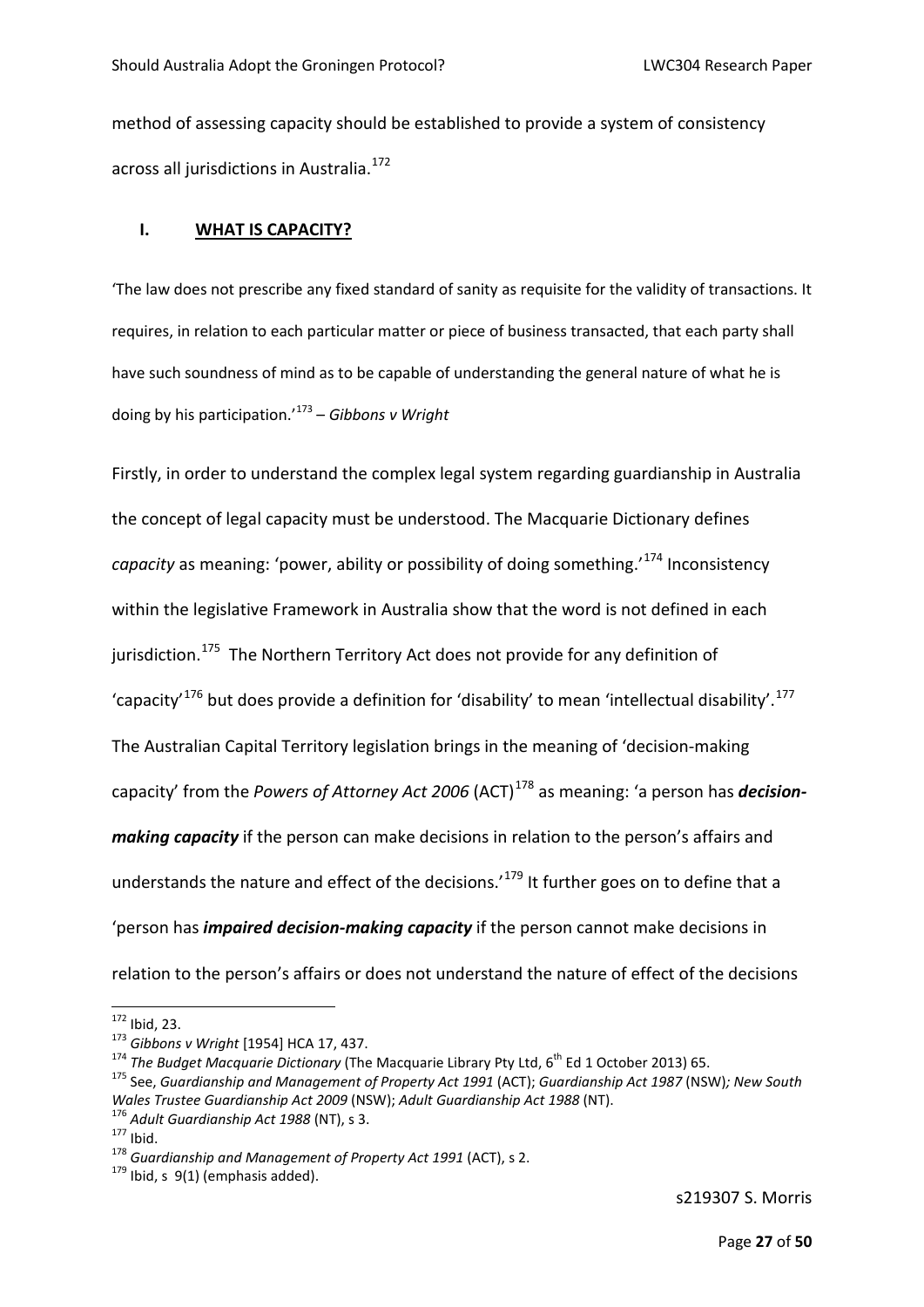the persons makes in relation to the person's affairs.'<sup>[180](#page-25-0)</sup> It is important to note that simply because a person has an intellectual disability it does not mean they no longer have capacity and are not able to give consent.<sup>[181](#page-25-1)</sup> Guardianship laws are used when a person lacks the capacity to make decisions for themselves and requires assistance to do so;<sup>182</sup> it is somewhat concerning that there is no clear consensus as to term's use in guardianship laws.

The concept of capacity is commonly linked to the notion of autonomy<sup>[183](#page-25-3)</sup> and to intellectual ability.<sup>184</sup> As discussed above, autonomy of the person is the cornerstone of the assisted dying debate and has been defined by the House of Lords as 'the ability to choose and the freedom to choose between competing conceptions of how to live.<sup>'[185](#page-25-5)</sup> Proponents and opponents of legalising assisted dying alike are not opposed to the concept of patient autonomy being of importance. Victorian physician, Dr Rodney Syme believes that all patients who wish to end their life due to 'great suffering'<sup>[186](#page-25-6)</sup> have a 'moral right'<sup>[187](#page-25-7)</sup> to do so. Proponents argue the decision to end their own life to escape a terminal illness does not harm others.<sup>[188](#page-25-8)</sup> Conversely, opponents view the act of asking another human being to assist with the death can have profound effects on the 'morality, public order and general welfare' of society.<sup>[189](#page-25-9)</sup> The effects of legalising assisted dying on persons with disabilities who cannot

<span id="page-25-1"></span><span id="page-25-0"></span><sup>180</sup> Ibid, s 9(2) (emphasis added).<br><sup>181</sup> Secretary, Department of Health and Community Services v JWB and SMB (Marion's Case) [1992] 175 CLR 218, 24.<br><sup>182</sup> Victorian Law Reform Commission, *Guardianship*, Final Report 24 (2012) 98.

<span id="page-25-4"></span>

<span id="page-25-5"></span>

<span id="page-25-7"></span><span id="page-25-6"></span>

<span id="page-25-8"></span>

<span id="page-25-3"></span><span id="page-25-2"></span><sup>&</sup>lt;sup>183</sup> lbid, 99.<br>
<sup>184</sup> lbid.<br>
<sup>185</sup> Parliamentary Library Research Service, above n 45,14.<br>
<sup>186</sup> lbid.<br>
<sup>187</sup> lbid.<br>
<sup>187</sup> lbid.<br>
<sup>187</sup> lbid.<br>
<sup>188</sup> lbid. citing P Singer, *Rethinking Life and Death: The Collapse of Our T* Text Publishing) 197, 15.

<span id="page-25-9"></span><sup>189</sup> Australian Christian Lobby, *Submission to the Senate Legal and Constitutional Committee's Inquiry into the Rights of the Terminally Ill (Euthanasia Laws Repeal) Bill 2008*, (2008) ACL, 7.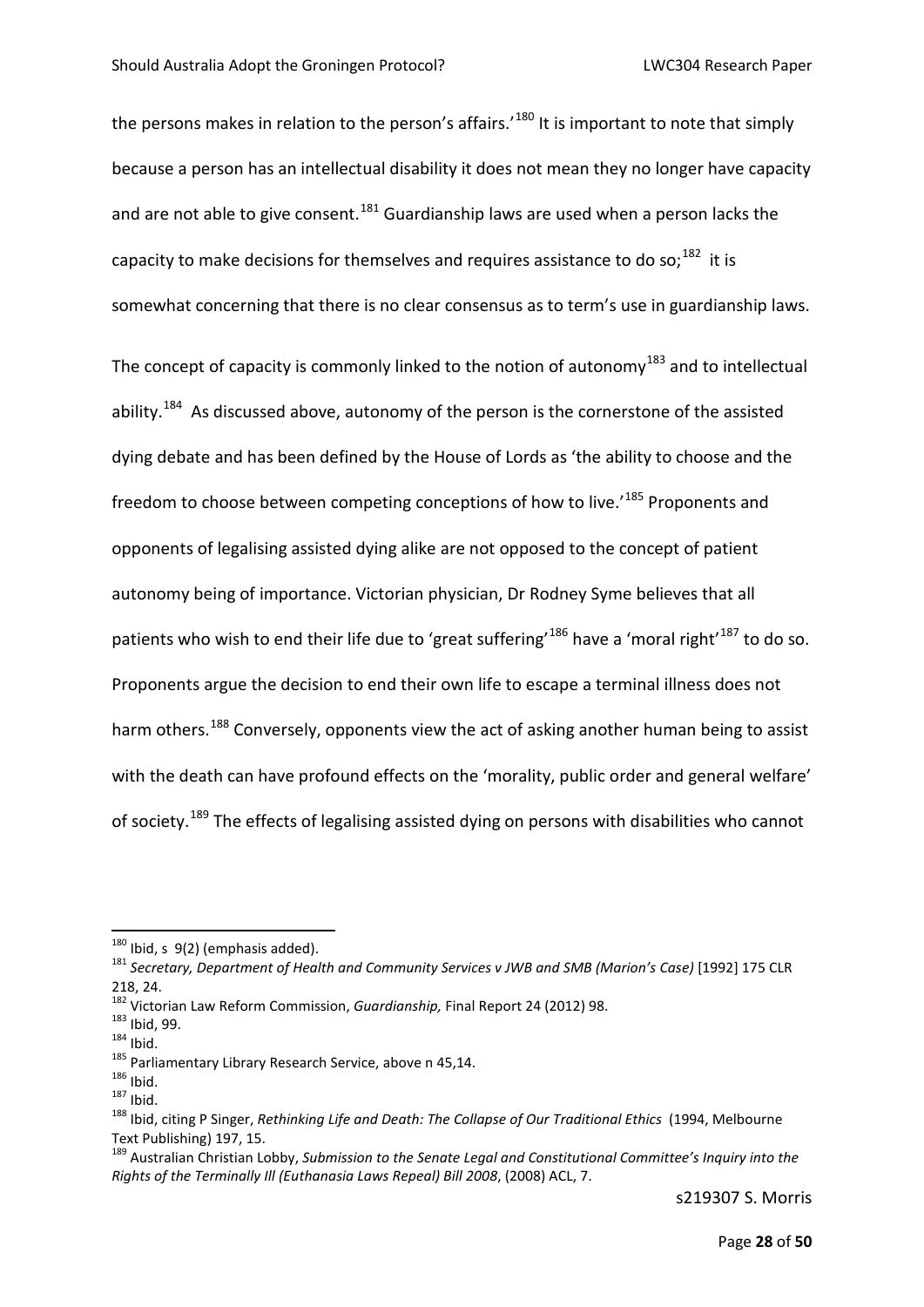consent for themselves needs to be considered more.[190](#page-26-0) Chief Justice Martin in *Brightwater Care Group (Inc) v Rossiter* considered having capacity encompasses more than merely being able to make a decision.<sup>[191](#page-26-1)</sup> The ability to understand the various options available to the patient and being able to weigh the options with their consequences is paramount.<sup>[192](#page-26-2)</sup> The Queensland Law Reform Commission stated there are three common criteria used to assess capacity: functionality, status and outcome<sup>[193](#page-26-3)</sup> although this is not a requirement. Legislation and adequate safeguards need to be in place to ensure vulnerable persons do not have a sense of 'worthlessness and isolation'<sup>[194](#page-26-4)</sup> and feel pressured into choosing assisted dying.<sup>[195](#page-26-5)</sup>

For Australia's legislative instruments to work as intended, a relevant standard of capacity and a unified regime of assessing capacity should be implemented.<sup>[196](#page-26-6)</sup> Guardianship precedents within the common law attempt to shed insight into the possible consequences of assisted dying legislation for persons with disabilities who lack capacity to consent. Furthermore, it illustrates the complexity of the task and issues which have already arisen in medical treatment matters for disabled persons without capacity in recent years.

#### *II. MARION'S CASE*

The High Court of Australia was required to hand down a judgment on the matter known as *Marion's Case* in early 1992. Chief Justice Nicholson stated in an interview the matter was

<span id="page-26-0"></span> <sup>190</sup> Craig Wallace, 'Euthanasia: let's look at the bigger picture', *ABC* (online) 21 January 2013 <http://www.abc.net.au/rampup/articles/2013/01/21/3673497.htm>.<br><sup>191</sup> Brightwater Care Group (Inc) v Rossiter [2009] WASC 229 (Unreported, Martin CJ, 14 August 2009) 16.

<span id="page-26-2"></span><span id="page-26-1"></span><sup>191</sup> *Brightwater Care Group (Inc) v Rossiter* [2009] WASC 229 (Unreported, Martin CJ, 14 August 2009) 16. 192 Gemma Ellis, 'The Right of Self-Determination: Brightwater Care Group Inc v Rossiter' (2010) 12 *The* 

<span id="page-26-3"></span>*University of Notre Dame Law Review, 215.*<br><sup>193</sup> Queensland Law Reform Commission, *Shaping Queensland's Guardianship Legislation: Principles and Capacity*, Working Paper No 64(2008), 118-122.<br><sup>194</sup> Parliamentary Library Research Service, above n 45, 19.<br><sup>195</sup> Ibid. <sup>196</sup> Australian Law Reform Commission, above n 9, 36.

<span id="page-26-4"></span>

<span id="page-26-5"></span>

<span id="page-26-6"></span>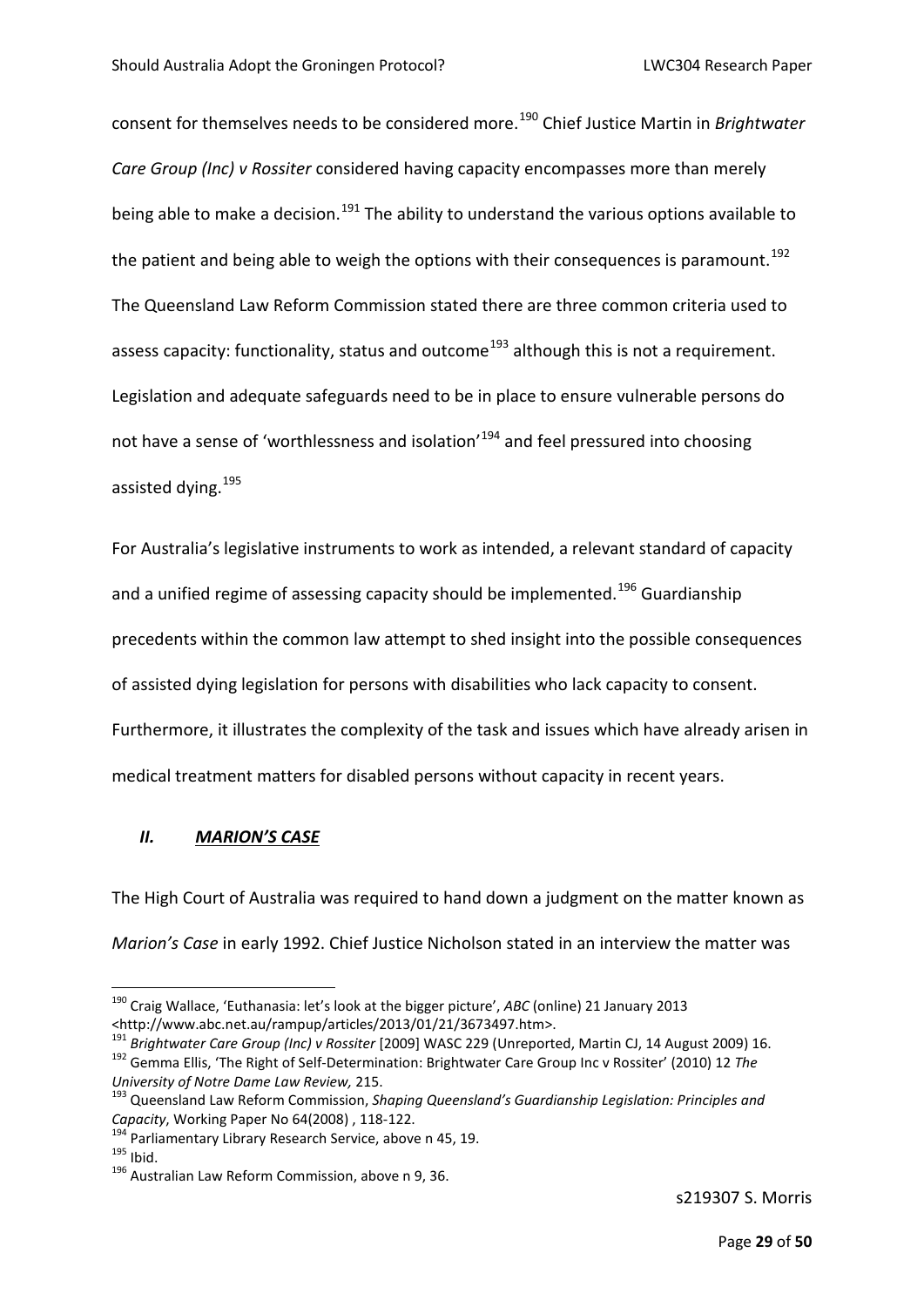heard before the Full Court of the Family Court due to a 'diversion of opinion'<sup>[197](#page-27-0)</sup> not just between jurisdictions but within the bench itself.<sup>[198](#page-27-1)</sup> This matter involved a 14 year old child with intellectual disabilities known by the pseudonym Marion.<sup>[199](#page-27-2)</sup> The appellant brought forward the argument that guardians of disabled persons did not have the power to authorise the medical treatment in question and that an application for court authorisation was required.<sup>[200](#page-27-3)</sup> The respondents, being Marion's parents and joint guardians, opposed this view by stating the decision does not differ from other parental/guardian type decisions which need to be made and as such they should be able to.<sup>[201](#page-27-4)</sup> They further argued that the Family Court of Australia becoming involved is optional due to its 'supervisory nature'<sup>[202](#page-27-5)</sup> due to the procedure being in the best interests of the child.<sup>[203](#page-27-6)</sup> Pursuant to s 11(1)(b) of the *Human Rights and Equal Opportunity Commission Act 1986* (Cth) the Human Rights and Equal Opportunity Commission ('the Commission') intervened as the proceeding involved human rights.<sup>[204](#page-27-7)</sup> The Commission's argument was that invasive surgery resulting in the removal of healthy organs from a patient who is unable to give consent due to intellectual disability cannot be carried out lawfully without the authority of the appropriate judicial authority.[205](#page-27-8) The Commission argued this fell under the Family Court of Australia's *parens patriae* iurisdiction.<sup>[206](#page-27-9)</sup>

<span id="page-27-5"></span>

- <span id="page-27-4"></span><span id="page-27-3"></span>201 Ibid, 5.<br>
<sup>202</sup> Ibid.<br>
<sup>203</sup> Ibid.<br>
<sup>204</sup> Ibid, 6.<br>
<sup>205</sup> Ibid.<br>
<sup>206</sup> Ibid.
- <span id="page-27-9"></span><span id="page-27-8"></span><span id="page-27-7"></span>
- 

<span id="page-27-2"></span>

<span id="page-27-1"></span><span id="page-27-0"></span><sup>&</sup>lt;sup>197</sup> Interview with Chief Justice Alastair Nicholson (Four Corners Brisbane, 12 May 2003).<br><sup>198</sup> Ibid.<br><sup>199</sup> Secretary, Department of Health and Community Services v JWB and SMB (Marion's Case) [1992] 175 CLR  $218.$ <sup>200</sup> Ibid, 5.

<span id="page-27-6"></span>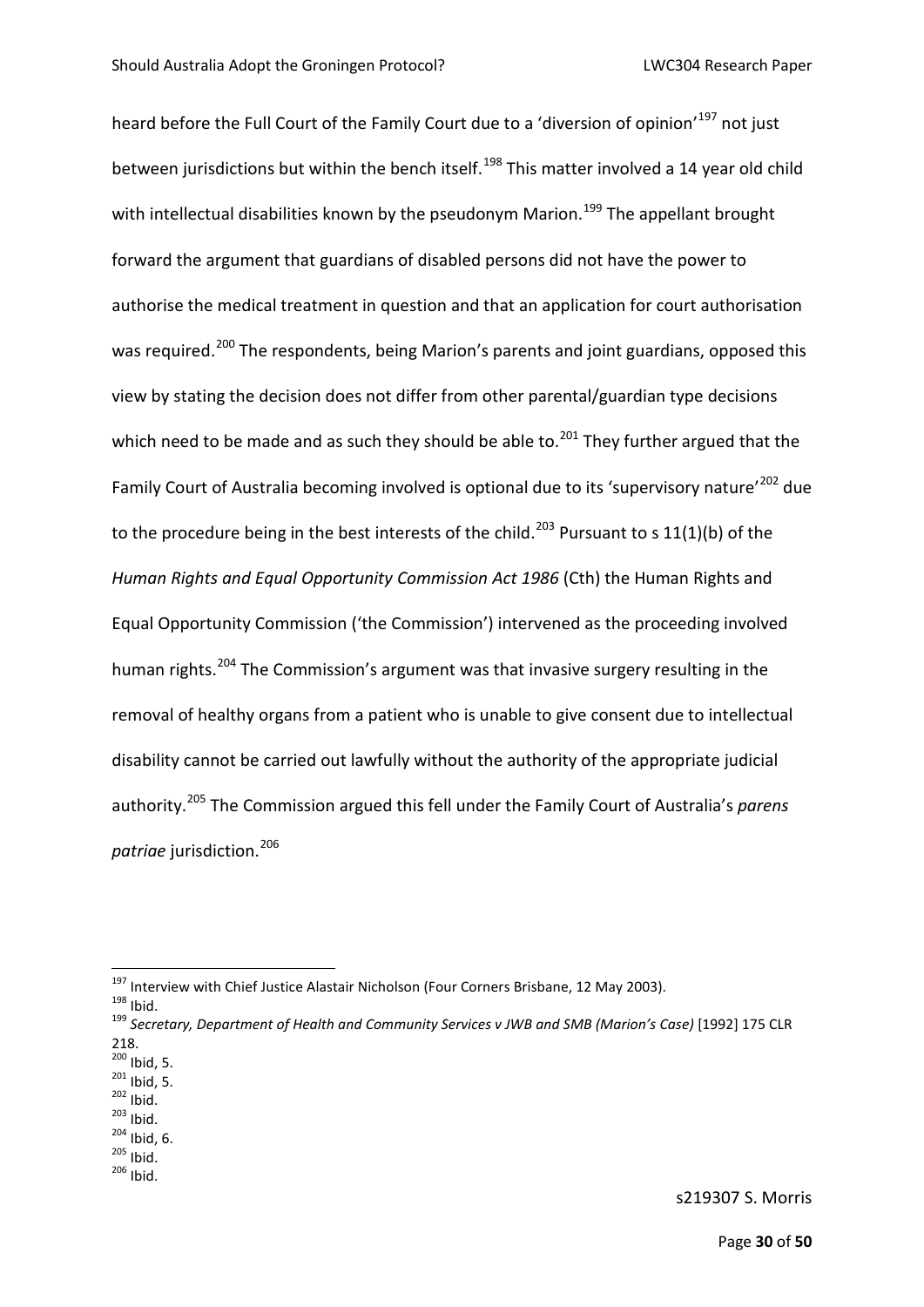Their Honours had the task of answering a twofold question: 1) whether a child can consent to medical treatment irrespective of having a disability; 2) if the child cannot consent, can the parents or guardians of the child consent on their behalf? In deciding the answers to the questions posed, the Court looked towards the common law and legislation surrounding assault, consent and medical treatment.<sup>207</sup> Their Honours started with the principle that adults with full mental capacity could consent to medical treatment<sup>[208](#page-28-1)</sup> and that the specific medical procedure in question was lawful.<sup>[209](#page-28-2)</sup> Upon legalisation of assisted dying in Australia the same position would be in place with adults with full mental capacity, who meet the legislative requirements, can consent to assisted dying. Chief Justice Mason, along with Dawson, Toohey and Gaudron JJ went on to state that parental rights have never been treated as 'sovereign or beyond review and control'<sup>[210](#page-28-3)</sup> in order to protect minors.<sup>[211](#page-28-4)</sup> If it is clear, as with *Marion's case*, in which the patient is incapable of giving valid, informed consent to the medical treatment, then the second question posed by their Honours must be asked.

Consideration as to what is the relevant standard of capacity needs to be made.<sup>[212](#page-28-5)</sup> Currently the Framework provides the guidance as to what standards of capacity are in Australia to an unsatisfactory view. In *Marion's Case* their Honours held that there is a potential for assessments of capacity to be wrong due to the misconceptions commonly held regarding

<span id="page-28-1"></span><span id="page-28-0"></span><sup>&</sup>lt;sup>207</sup> Ibid.<br><sup>208</sup> Secretary, Department of Health and Community Services v JWB and SMB (Marion's Case) [1992] 175 CLR 218, 12.<br> $^{209}$  Ibid, 13.

<span id="page-28-4"></span><span id="page-28-3"></span><span id="page-28-2"></span><sup>&</sup>lt;sup>210</sup> Ibid, 19 citing *Gillick v West Norfolk AHA* [1985] UKHL 7, 183-184 per Lord Scarman.<br><sup>211</sup> Secretary, Department of Health and Community Services v JWB and SMB (Marion's Case) [1992] 175 CLR 218, 19.

<span id="page-28-5"></span><sup>&</sup>lt;sup>212</sup> Australian Law Reform Commission, above n 9.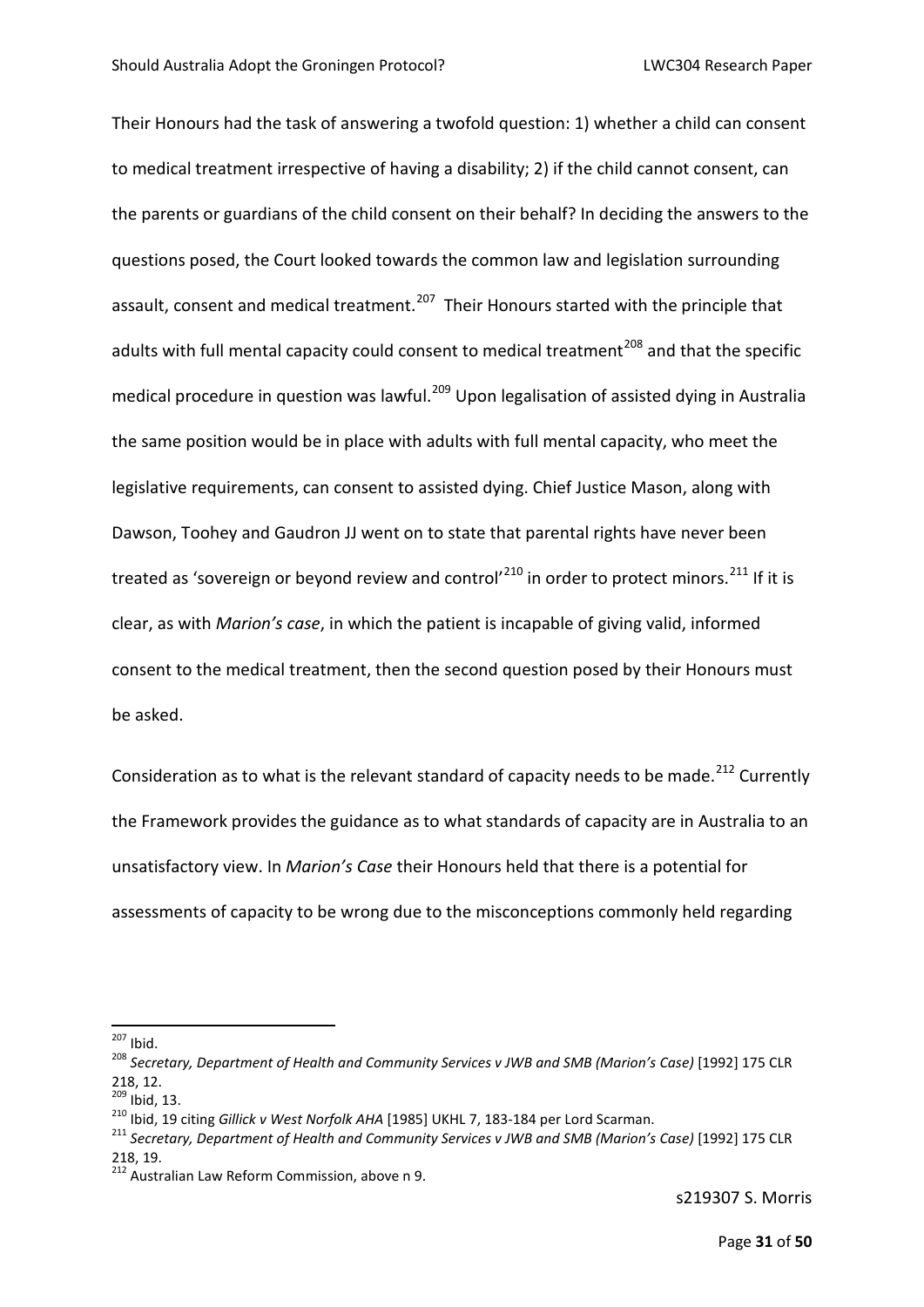persons with disabilities and the degree of their ability.<sup>[213](#page-29-0)</sup> The complexity of holding a standard of capacity needed is in the nature of capacity itself and how a seemingly capable person may be incapable of making a decision. The law recognises that persons have the right to make irrational decisions as long as they understand the nature and consequences of the decision.<sup>[214](#page-29-1)</sup>

Guardianship laws stipulate there are a range of medical procedures in which parents and guardians can substitute consent for disabled patients.<sup>[215](#page-29-2)</sup> At present the existing law specifies euthanasia as being prohibited; $^{216}$  $^{216}$  $^{216}$  upon the legalisation of assisted dying however, it may fall under the special medical category with the legislation.<sup>[217](#page-29-4)</sup> However, there is a chance the courts will decide, as was in the case of sterilisation.<sup>[218](#page-29-5)</sup> that it should fall within a category of its own.

#### **III. COURTS OR LOVED ONES?**

In *Marion's Case* the High Court of Australia was required to determine whether joint guardians of a disabled person had the authority to order a specialised medical treatment without a court order.<sup>[219](#page-29-6)</sup> In doing so they were required to ascertain whether the High Court of Australia had the jurisdiction to authorise such treatment or whether they could enlarge the powers of the guardians to do so themselves.<sup>[220](#page-29-7)</sup> This decision, in theory, should simplify the precedents on determining who bears the burden of making the decision of

<span id="page-29-0"></span> <sup>213</sup> *Secretary, Department of Health and Community Services v JWB and SMB (Marion's Case)* [1992] 175 CLR 218, 250.

<span id="page-29-1"></span><sup>214</sup> *Hunter and New England Area Health Service v A* [2009] NSWSC 761 (Unreported, McDougall J, 6 August 2009) 15.<br><sup>215</sup> Staunton and Chiarella, above n 156.

<span id="page-29-5"></span><span id="page-29-4"></span>

<span id="page-29-3"></span><span id="page-29-2"></span><sup>&</sup>lt;sup>216</sup> See, Criminal Code (NT), s 156.<br><sup>217</sup> See, Guardianship Act 1987 (NSW), ss 36, 45A.<br><sup>218</sup> Secretary, Department of Health and Community Services v JWB and SMB (Marion's Case) [1992] 175 CLR  $^{218.}_{^{219}}$  Ibid.

<span id="page-29-7"></span><span id="page-29-6"></span> $^{11111}$ .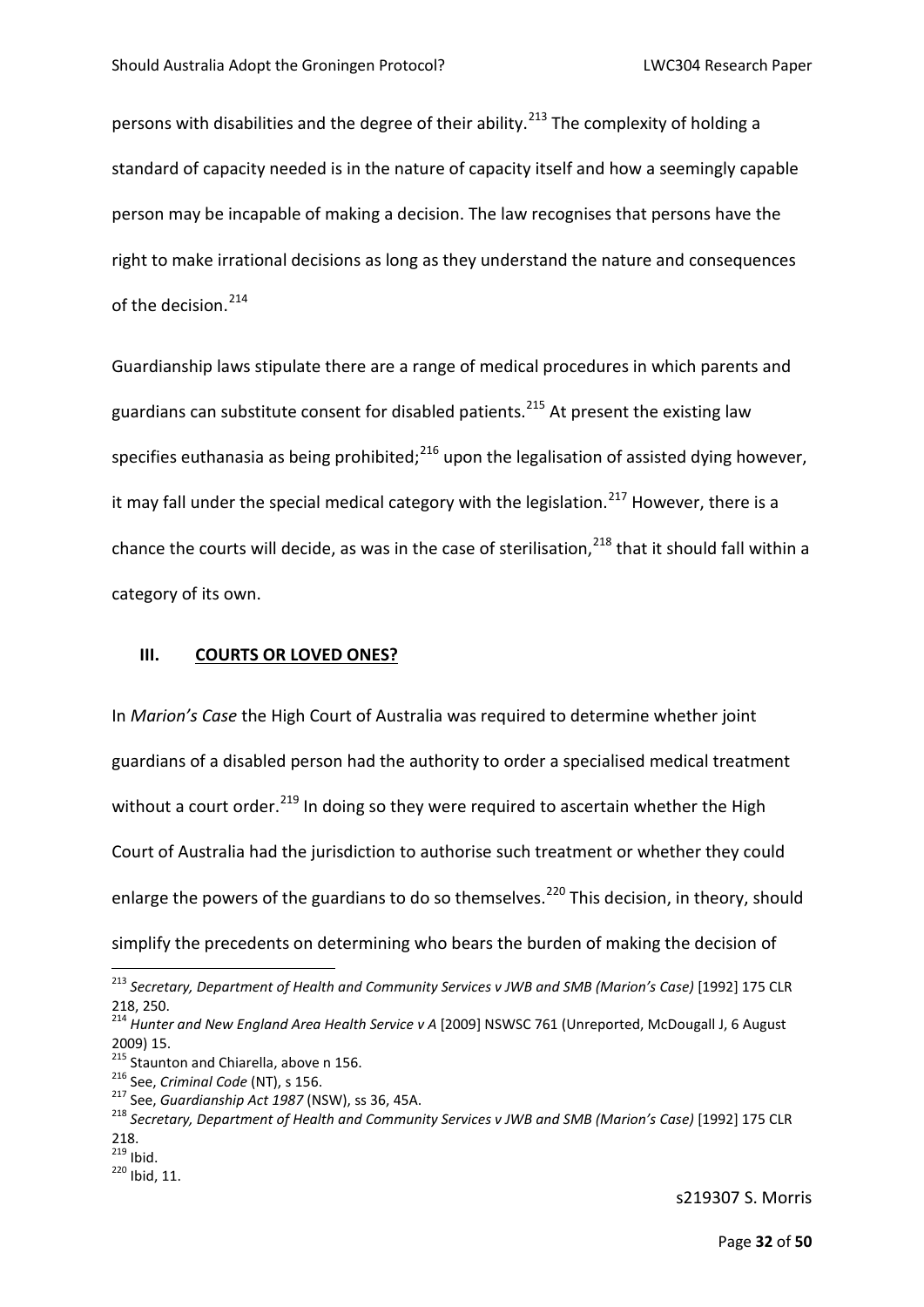whether specialised medical treatment for disabled persons should be laid on the judiciary or guardians/loved ones. Furthermore, answering the question of how far should medical professionals be included in the process, if at all? Due to the illegality of assisted dying in Australia,  $221$  the specialised medical treatment was of sterilisation:  $222$  however the definition of such treatment may be broad enough to encompass assisted dying upon legalisation.<sup>[223](#page-30-2)</sup> Alternatively, the courts or legislature may conclude that assisted dying should be in a separate legal regulation regime of its own, similarly to their conclusion on sterilisation.<sup>[224](#page-30-3)</sup>

Should assisted dying of disabled persons be prima facie unlawful and upon determination of the court be held to be lawful? This would depart from the administrative side of the Groningen Protocol which sets out that medical practitioners and the family of disabled persons determine, by following the guidelines, whether assisted dying is the best option.<sup>[225](#page-30-4)</sup> Once the termination of the life is done then authorities are called and the coroner looks into the legality of the death.<sup>[226](#page-30-5)</sup> The National Council on Intellectual Disability argues that major non-therapeutic medical treatment should be considered an issue of public policy rather than a private family matter.<sup>227</sup> Remembering Mrs Pretty from above, the court held that the right found within Article 8 of the Convention on Human Rights and Fundamental Freedoms: the right to respect for private and family life, although provides a right to self-

<span id="page-30-1"></span><span id="page-30-0"></span><sup>&</sup>lt;sup>221</sup> See, Criminal Code (NT), s156.<br><sup>222</sup> Secretary, Department of Health and Community Services v JWB and SMB (Marion's Case) [1992] 175 CLR 218, 13.<br><sup>223</sup> Interview with Chief Justice Alastair Nicholson (Four Corners Brisbane, 12 May 2003).

<span id="page-30-3"></span><span id="page-30-2"></span><sup>&</sup>lt;sup>224</sup> The Family Law Council, Report to the Attorney-General', *Sterilisation and Other Medical Procedures on Children*, November 1994, 7.<br><sup>225</sup> Dr Verhagen and Dr Sauer, above n 59.<br><sup>226</sup> Ibid. page 10.

<span id="page-30-4"></span>

<span id="page-30-5"></span>

<span id="page-30-6"></span>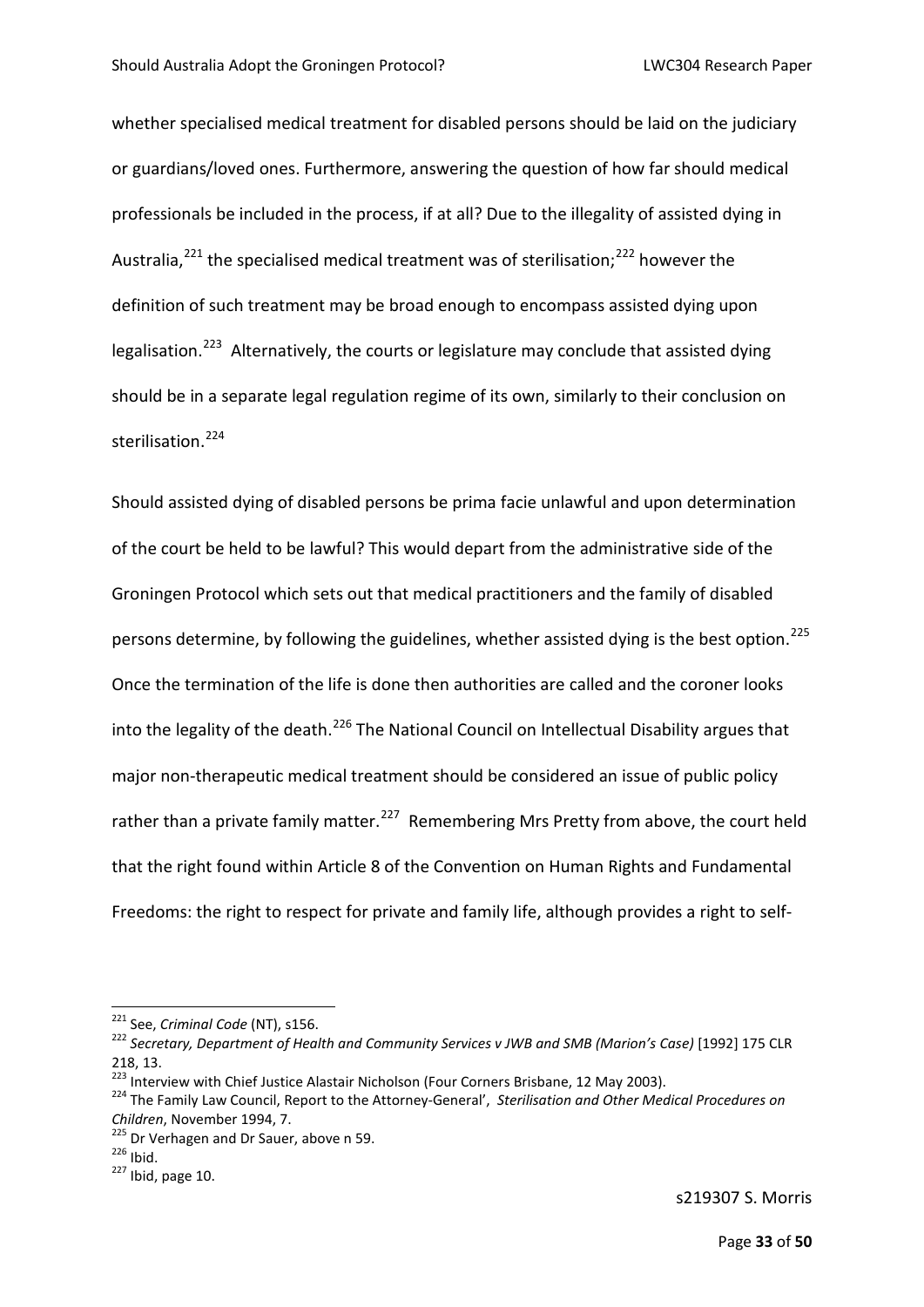determination, does not extend to implying a positive obligation on another person to assist with dving. $228$ 

Due to the unavailability of assisted dying cases in Australia, relevant cases regarding the sterilisation of disabled persons can be analysed to ascertain the position Australia is likely to take. Before Marion's Case, the Family Court considered if the courts or loved ones should make the decision for the medical treatment in *Re a Teenager*,<sup>[229](#page-31-1)</sup> *Re Jane*,<sup>[230](#page-31-2)</sup> *Re Elizabeth*[231](#page-31-3) and *In re S.*[232](#page-31-4) The precedents from these matters highlight the complex considerations which must be weighted in every matter where ethics plays a role. Authorities are divided as to whether courts should be involved with the process of giving consent for persons who need substitute consent. [233](#page-31-5) *Re a Teenager* and *In re S* their Honours held that court authorisation was not needed as parental or guardian consent was sufficient.[234](#page-31-6) *Re Jane* and *Re Elizabeth* held the opposite by stating that court authorisation is mandatory as Nicholson CJ stated it to be 'too great a risk without the safeguard of the court's participation.'[235](#page-31-7) The matter of *Marion's Case* was an avenue for the High Court of Australia to create a clear precedent on the matter. Their Honours held that due to the 'invasive, irreversible and major surgery'[236](#page-31-8) being performed combined with the 'significant risk of making the wrong decision<sup>'[237](#page-31-9)</sup> the involvement of the court is required. Due to the inherent nature and irreversibility of assisted dying procedures, it is highly likely that

<span id="page-31-2"></span>

<span id="page-31-3"></span>

<span id="page-31-5"></span><span id="page-31-4"></span>

<span id="page-31-1"></span><span id="page-31-0"></span><sup>&</sup>lt;sup>228</sup> Diane Pretty v United Kingdom (2002) III Reports of Judgements and Decisions, 15.<br><sup>229</sup> Re a Teenager (1988) 94 FLR 181.<br><sup>230</sup> Re Jane (1988) 94 FLR 1.<br><sup>231</sup> Re Elizabeth (1989) 13 Fam LR 47.<br><sup>232</sup> Attorney-General  $218, 29.$ <sup>234</sup> Ibid.

<span id="page-31-9"></span><span id="page-31-8"></span>

<span id="page-31-7"></span><span id="page-31-6"></span><sup>&</sup>lt;sup>235</sup> Ibid, 32.<br><sup>235</sup> Secretary, Department of Health and Community Services v JWB and SMB (Marion's Case) [1992] 175 CLR 218, 49 per Mason CJ, Dawson, Toohey and Gaudron JJ.  $237$  Ibid.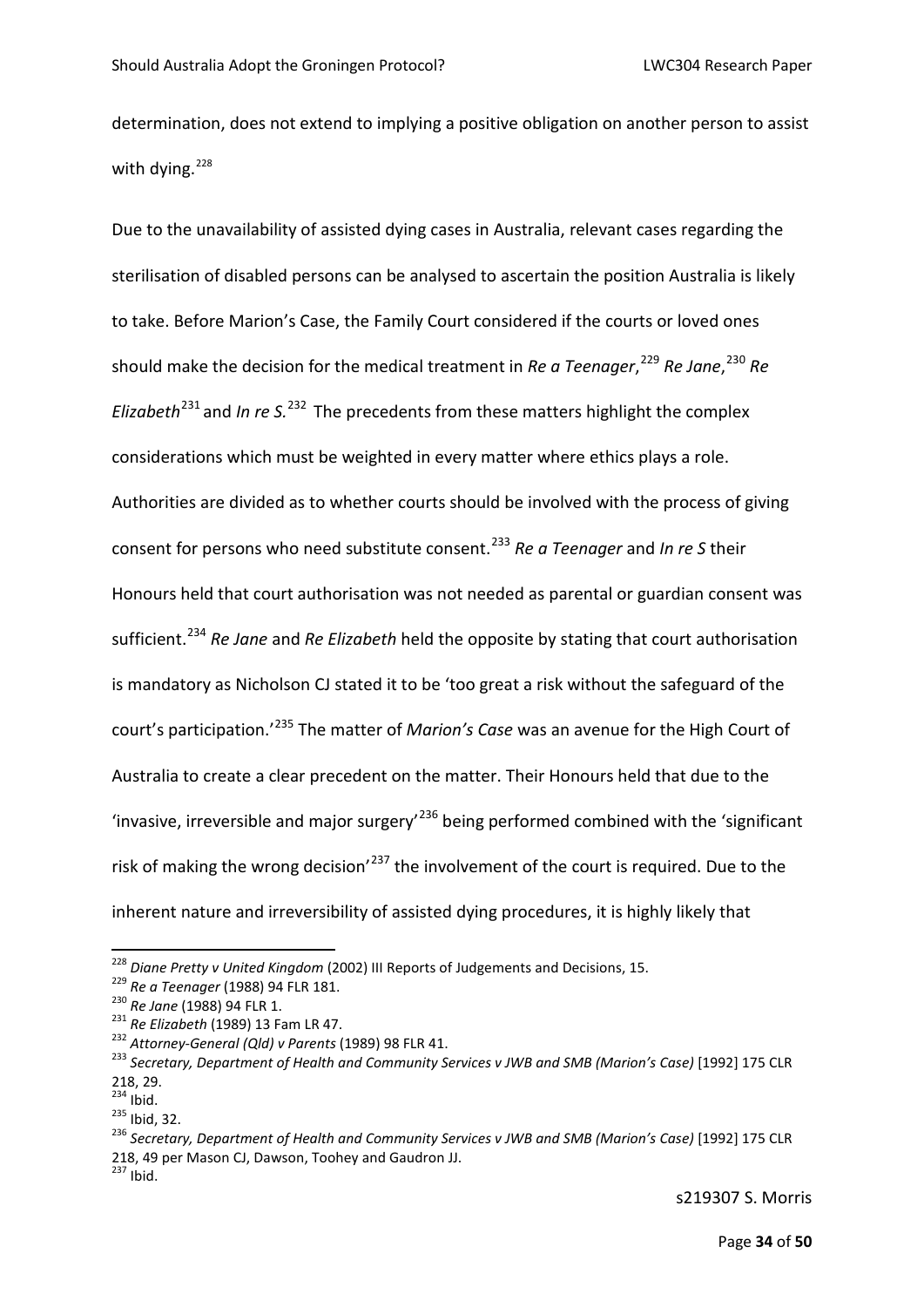Australia will take the same approach in determining if courts should be involved with decisions of terminating disabled persons lives. In doing so it is abundantly clear that the best interests of the patient will be considered paramount.[238](#page-32-0) Their Honours, in *Marion's Case,* agreed with Nicholson CJ that the likelihood of abuse or misuse, either deliberately or not, is less with the involvement of the court.<sup>[239](#page-32-1)</sup> A problem with mandatory court proceedings to get authority is the costly time and monetary inconveniences which may be elevated through reform.<sup>[240](#page-32-2)</sup>

#### **IV. NATIONAL CONSISTENCY**

The Australian Law Reform Commission (ALRC) looked into the equality, capacity and disability in Australia's federal laws in November  $2013^{241}$  $2013^{241}$  $2013^{241}$  and submitted a discussion paper on the topic in May 2014 to review the inequality for persons with disabilities in regards to their legal capacity and recognition before the law.<sup>[242](#page-32-4)</sup> In this discussion paper, the ALRC recommends the implementation of a uniform approach to assessing and defining capacity in Australia.<sup>[243](#page-32-5)</sup> The implementation of a nationally consistent approach can occur through a variety of regulatory options:

- Adoption of mirrored legislation throughout all jurisdictions;
- A system of applied law;
- National enactment of Commonwealth legislation; or
- Adoption of principles, guidelines and protocols.

<span id="page-32-2"></span>

<span id="page-32-4"></span><span id="page-32-3"></span>

<span id="page-32-1"></span><span id="page-32-0"></span><sup>&</sup>lt;sup>238</sup> Ibid, 73.<br><sup>239</sup> Ibid, 54.<br><sup>240</sup> Ibid.<br><sup>241</sup> Australian Law Reform Commission, *Equality, Capacity and Disability in Commonwealth Laws, Discussion* Paper 81, (May 2014) 21.

<span id="page-32-5"></span> $243$  Australian Law Reform Commission, above n 9, 38.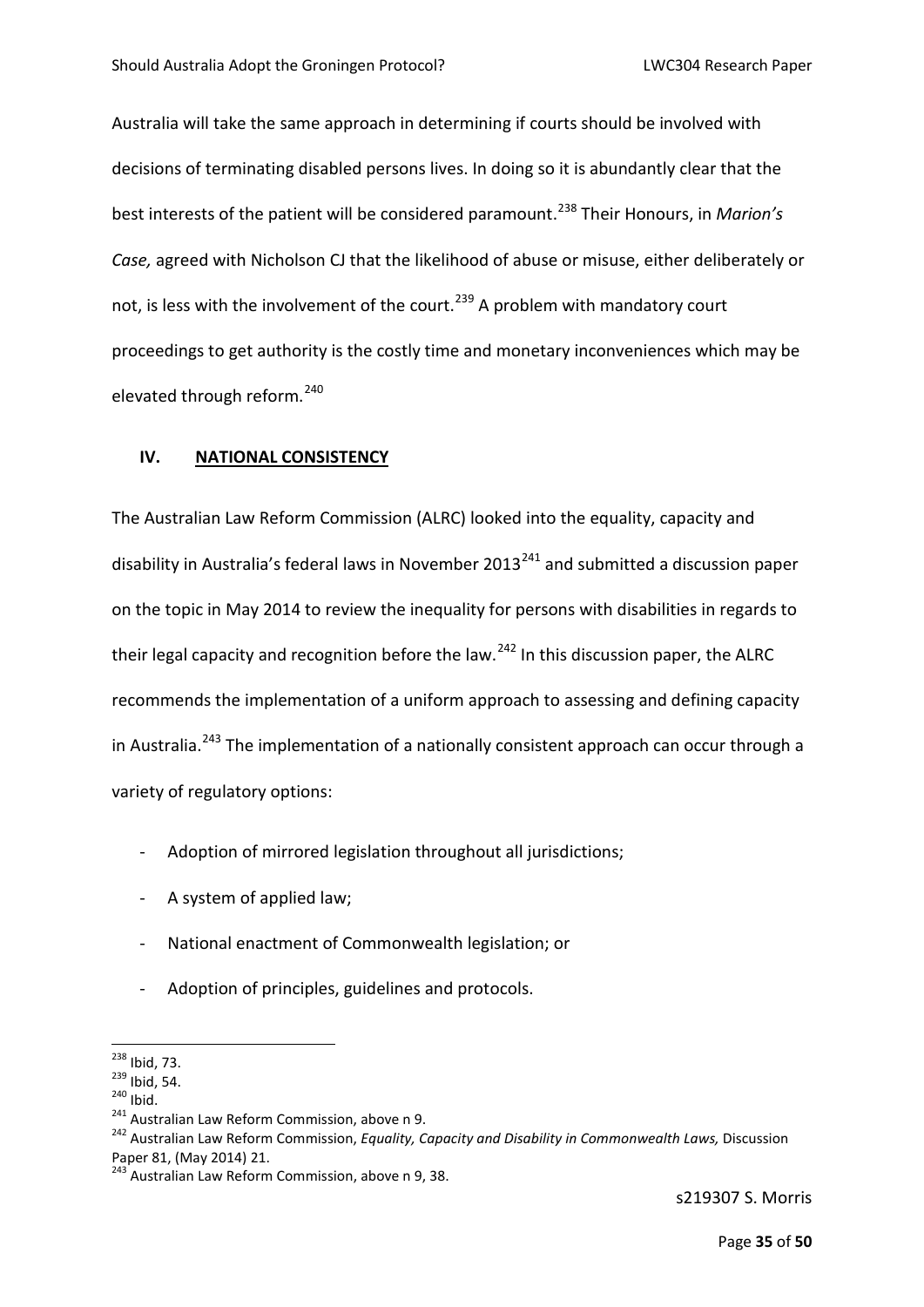For the purposes of this paper only the option of adopting principles, guidelines and protocols will be discussed in detail.

#### i. PRINCIPLES, GUIDELINES AND PROTOCOLS

The last option is the adoption of principles, guidelines and protocols. Prosecutorial guidelines that specifically deal with the procedures in which assisted dying should be conducted to ensure not only persons assisting will not be prosecuted,  $244$  but to ensure an accepted process is available to follow can be developed.<sup>[245](#page-33-1)</sup> All Australian Jurisdictions have, with the exception of Tasmania, pursuant to the statutory authority creating the Director of Public Prosecutions, authorisation to produce guidelines.<sup>[246](#page-33-2)</sup> This option is available regarding the discretion the Director of Public Prosecutions has in deciding if they will prosecute a matter<sup>[247](#page-33-3)</sup> of assisted dying. The Northern Territory Director of Public Prosecutions currently have numerous guidelines on matters ranging from Witness Assistance Services<sup>[248](#page-33-4)</sup> to Domestic Violence<sup>[249](#page-33-5)</sup> and have the ability to change with the altering views of the public to which they apply.<sup>[250](#page-33-6)</sup> Guidelines, such as the Groningen Protocol in the Netherlands, act as a tool for participants of assisted dying to follow to

<span id="page-33-0"></span><sup>&</sup>lt;sup>244</sup> Ben White and Lindy Willmott, 'How Should Australia regulate voluntary euthanasia and assisted suicide?'<br>(2012) 2092) Journal of Law and Medicine, 28.

<span id="page-33-2"></span><span id="page-33-1"></span><sup>&</sup>lt;sup>245</sup> Dr Verhagen and Dr Sauer, above n 59.<br><sup>246</sup> Director of Public Prosecutions Act 1990 (ACT) s 12; *Director of Public Prosecutions Act 1986 (*NSW) ss 13– 15; *Director of Public Prosecutions Act 1990* (NT) s 25; *Director of Public Prosecutions Act 1984* (Qld) s 11; *Director of Public Prosecutions Act 1991* (SA) s 11; *Public Prosecutions Act 19*94 (Vic) s 26; *Director of Public Prosecutions Act 1991* (WA) s 24.<br><sup>247</sup> Director of Public Prosecutions Northern Territory, *Guidelines and Legislation*, Northern Territory

<span id="page-33-3"></span>Government <http://www.dpp.nt.gov.au/legal-resources/Pages/guidelines-and-legislation.aspx [>](http://www.dpp.nt.gov.au/legal-resources/Pages/guidelines-and-legislation.aspx).<br><sup>248</sup> Ibid, see, Guideline 11.<br><sup>249</sup> Ibid, see, Guideline 21.<br><sup>250</sup> Ibid.

<span id="page-33-5"></span><span id="page-33-4"></span>

<span id="page-33-6"></span>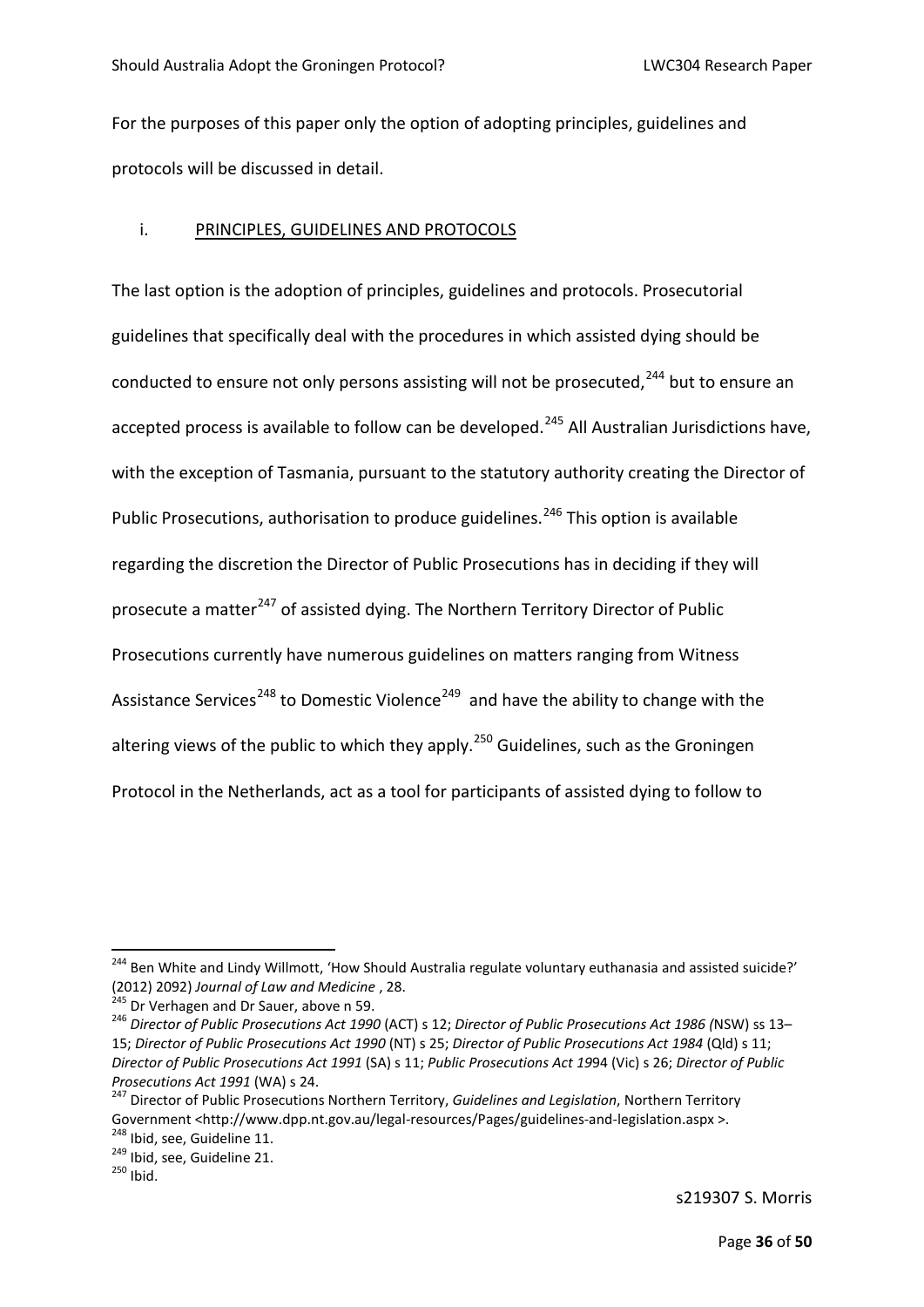ensure prosecutors are able to provide 'consistency and efficiency, effectiveness and transparency in the administration of justice.<sup>'[251](#page-34-0)</sup>

The United Kingdom has adopted offence specific guidelines regarding assisted dying after the House of Lords decision in *Purdy*. [252](#page-34-1) In July 2009 the House of Lords delivered its final decision on the matter concerning Ms Purdy, a sufferer of multiple sclerosis, who wanted to travel to Switzerland to end her life.<sup>[253](#page-34-2)</sup> Ms Purdy sought information from the Director of Public Prosecutions as to whether her husband, who would be assisting her, would be prosecuted.[254](#page-34-3) Upon the Director of Public Prosecutions declining to provide information regarding the considerations they would take into account when deciding to use their discretion to prosecute, it was held that a breach of Article 8(1) of the *Convention for the Protection of Human Rights and Fundamental Freedoms was made.*<sup>[255](#page-34-4)</sup> Their Honours concluded that not providing a policy guideline outlining the specific factors that would be considered for the offence was unlawful.<sup>[256](#page-34-5)</sup> As such an interim policy<sup>[257](#page-34-6)</sup> followed by a final policy in 2010 were published.<sup>[258](#page-34-7)</sup>

Broadly speaking in the Australian jurisdictions, guidelines for prosecution currently in place express that the Director of Public Prosecutions will prosecute if there is enough evidence to secure a conviction and if it is in the public interest.[259](#page-34-8) After the decision in *Marion's Case* a

<span id="page-34-2"></span><span id="page-34-1"></span>

<span id="page-34-3"></span>

<span id="page-34-0"></span><sup>&</sup>lt;sup>251</sup> Ibid.<br><sup>252</sup> *R(Purdy) v DPP* [2010] 1 AC 345.<br><sup>253</sup> Ibid.<br><sup>254</sup> Ben White and Jocelyn Downie, 'Prosecutorial Guidelines for Voluntary Euthanasia and Assisted Suicide: Autonomy, Public Confidence and High Quality Decision-Making' (2012) 36 (656) *Melbourne University Law Review* 656, 663.<br><sup>255</sup> Ibid.<br><sup>256</sup> Ibid.<br><sup>257</sup> Crown Prosecution Services (England and Wales) , Interim Policy for Prosecutors in respect of Cases of

<span id="page-34-4"></span>

<span id="page-34-5"></span>

<span id="page-34-6"></span>Assisted Suicide (September 2009).

<span id="page-34-7"></span><sup>&</sup>lt;sup>258</sup> Crown Prosecution Service (England and Wales), Policy for Prosecutors in respect of Cases of Encouraging or Assisting Suicide: Issued by the Director of Public Prosecutions (February 2010). 259 White and Downie , above n 255, 662.

<span id="page-34-8"></span>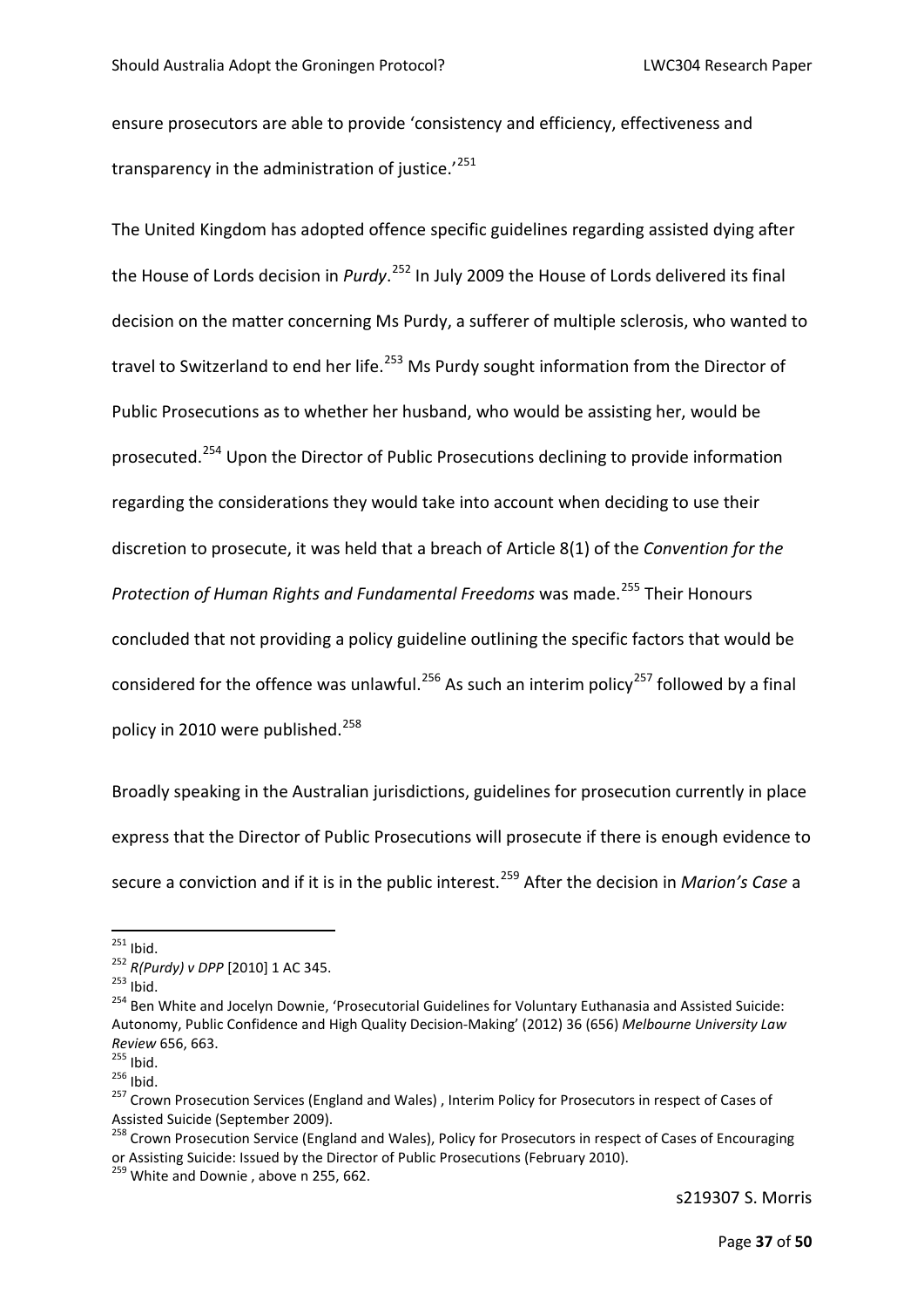system of principles and guidelines were adopted in Australia to 'minimise the risk of unauthorised sterilisations occurring.<sup>'[260](#page-35-0)</sup> It seems that in the circumstances that guidelines and principles are in place in lieu of legislative provisions.<sup>[261](#page-35-1)</sup> Not only has Australia been accused of being blatantly disrespectful<sup>[262](#page-35-2)</sup> to disabled persons<sup>[263](#page-35-3)</sup> for not enacting legislation to prevent abuse and underground medical procedures on sterilisation, they have continued to not comply with any recommendations to do so.<sup>[264](#page-35-4)</sup> It bears the question of whether adopting a protocol similar to the Groningen Protocol is something Australia should consider. With the existing reluctance to prosecute<sup>[265](#page-35-5)</sup> or give a substantial imprisonment sentence<sup>[266](#page-35-6)</sup> for assisted dying in Australia it seems that producing a protocol similar to the Groningen Protocol would be ineffective at most. It is clearly evident in the area of assisted dying the Australian legal system already is in an area where the judicial response to the offence is inconsistent with the legislative intentions.<sup>[267](#page-35-7)</sup>

#### **CONCLUSION**

Australia's attitude towards persons with disabilities has arguably<sup>[268](#page-35-8)</sup> increasingly improved upon ratification of international Conventions regarding disabled persons rights and recognising their abilities. With increasingly heated debates regarding legalising assisted

<span id="page-35-0"></span><sup>&</sup>lt;sup>260</sup> Women with Disabilities Australia, Submission No 49 to Senate, *Inquiry into the involuntary or coerced sterilisation of people with disabilities in Australia*, March 2013,21.

<span id="page-35-3"></span>

<span id="page-35-4"></span>

<span id="page-35-6"></span><span id="page-35-5"></span>

<span id="page-35-2"></span><span id="page-35-1"></span><sup>&</sup>lt;sup>261</sup> Ibid, 25.<br><sup>262</sup> Ibid, 26.<br><sup>263</sup> In particular women.<br><sup>264</sup> Ibid.<br><sup>265</sup> White and Downie , above n 255, 662.<br><sup>265</sup> See R v Hood [2002] VSC 123; R v Godfrey (Unreported, Supreme Court of Tasmania, Underwood J, 26 May 2004).

<span id="page-35-7"></span><sup>&</sup>lt;sup>267</sup> Victoria Hiley, *In Pursuit of a Good Death: Responding to Changing Sensibilities in the Context of the Right t<br>Die Debate (PhD Thesis, The University of Sydney, 2008) 7.* 

<span id="page-35-8"></span><sup>&</sup>lt;sup>268</sup> Women with Disabilities Australia, above n 26, 26.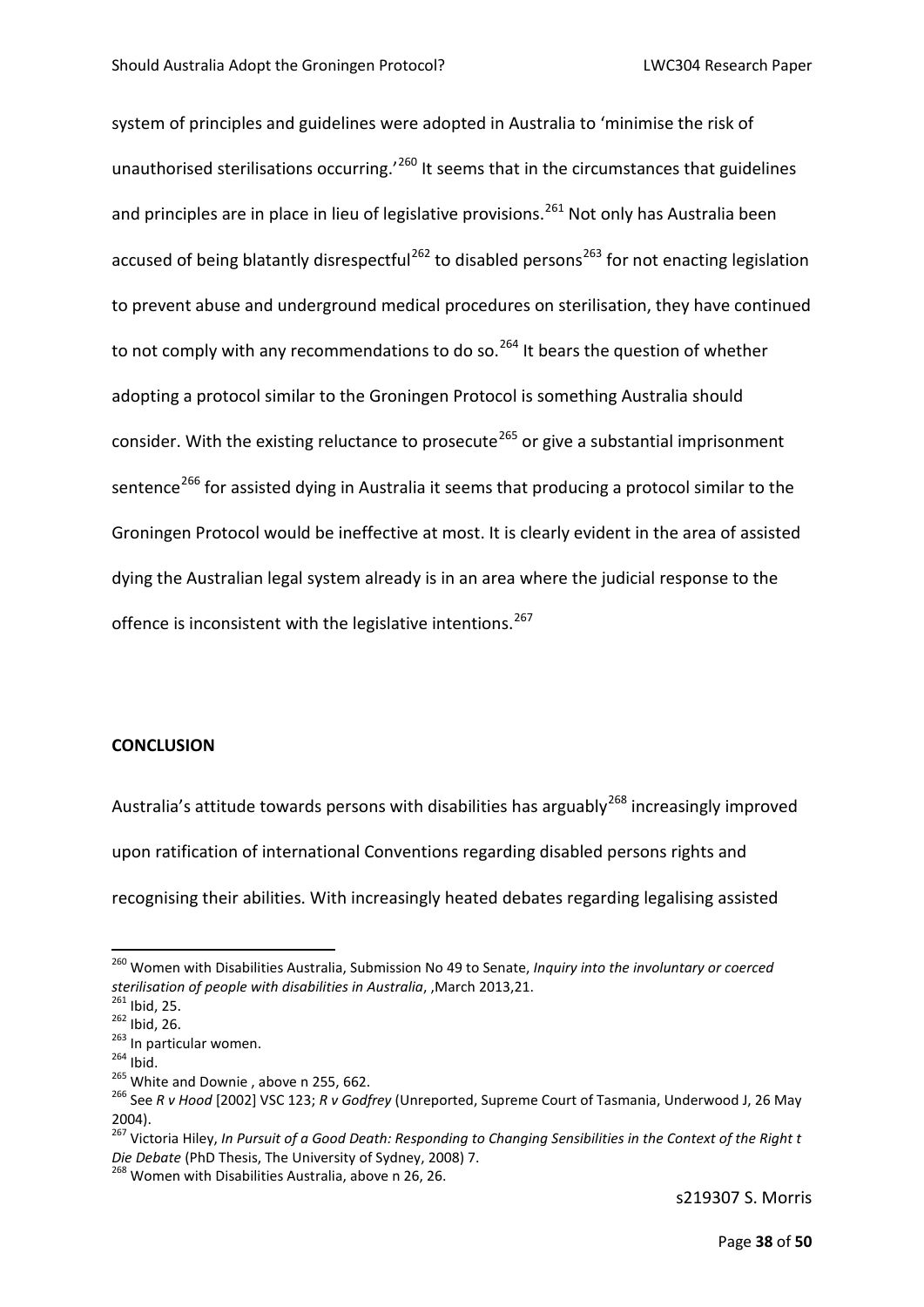dying in Australia, it is evident that a focal point must be on not only the fundamental human rights of terminally ill patients, but also the fundamental human rights of disabled persons<sup>[269](#page-36-0)</sup> to ensure there are adequate safeguards in place to protect vulnerable disabled persons.

Realistically, a protocol similar to the Groningen Protocol would not operate well as a part of the Australian legal system. The Groningen Protocol somewhat contradicts current laws and precedents as it emphasises the pain and suffering of patients rather than what is in their best interest.<sup>[270](#page-36-1)</sup> Although there is a lack of authoritative case law on assisted dying and disabled persons, *Marion's Case* demonstrates the attitude likely to be adopted in Australia.<sup>271</sup> As a result of this is seems that Australia is likely to adopt an approach where court involvement to ensure consistency, transparency and adequate protection of disabled persons is preferred in the process of assessing capacity.<sup>[272](#page-36-3)</sup> When Australia is ready to enact legislation to make assisted dying lawful, careful consideration needs to be made to ensure it does not become the quick fix way to manage health problems in disabled persons who lack capacity.<sup>[273](#page-36-4)</sup> It is evident through the convoluted and confusing Framework of Guardianship laws that a consistent and unified legislative approach to the assessment of legal capacity is desperately needed irrespective of assisted dying legislation.  $274$  It is

<span id="page-36-2"></span><span id="page-36-1"></span>

<span id="page-36-0"></span><sup>&</sup>lt;sup>269</sup> Ibid.<br><sup>270</sup> Dr Verhagen and Dr Sauer, above n 59.<br><sup>271</sup> Secretary, Department of Health and Community Services v JWB and SMB (Marion's Case) [1992] 175 CLR 218.

<span id="page-36-4"></span><span id="page-36-3"></span><sup>&</sup>lt;sup>272</sup> Director of Public Prosecutions Northern Territory, above n 248.<br><sup>273</sup> Ian Kerridge, Michael Lowe and John McPhee, *Ethics and Law for the Health Professions* (Social Science Press, 1998) 472-473.<br><sup>274</sup> People with Disability Inc and Blake Dawson Waldron Lawyers, above n 160.

<span id="page-36-5"></span>

s219307 S. Morris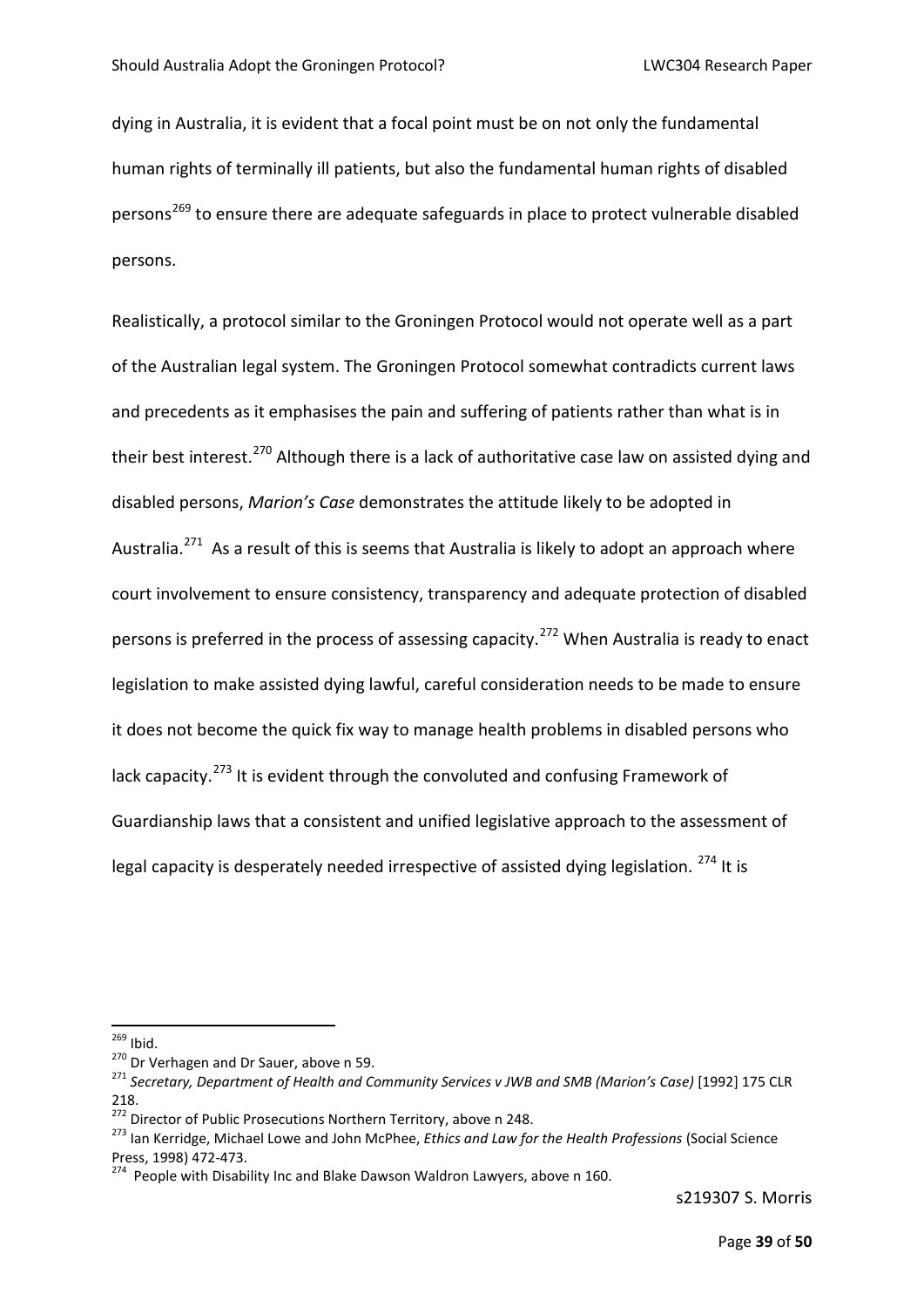essential that discussions to improve the lives of disabled persons occur before all persons can truly have the opportunity to die with dignity.<sup>[275](#page-37-0)</sup>

Unlike the act of voluntary assisted dying, non-voluntary assisted dying impacts the life of a disabled person who is deemed to lack the capacity to make the decision to terminate their own life. It is within the public's interest to ensure that members of society are not misusing and abusing a system intended for humane relief of unreliable pain, suffering and terminal illnesses. Currently, the law offers no comfort to disabled persons nationwide who are afraid of being labelled as a sub-par class of society if the Commonwealth manages to pass legislation on assisted dying.

<span id="page-37-0"></span> <sup>275</sup> Stella Young, 'Disability – a fate far worse than death?', *The Guardian* (online) 18 October 2013 [<http://www.theguardian.com/commentisfree/2013/oct/18/disability-euthanasia-assisted-dying>](http://www.theguardian.com/commentisfree/2013/oct/18/disability-euthanasia-assisted-dying).

s219307 S. Morris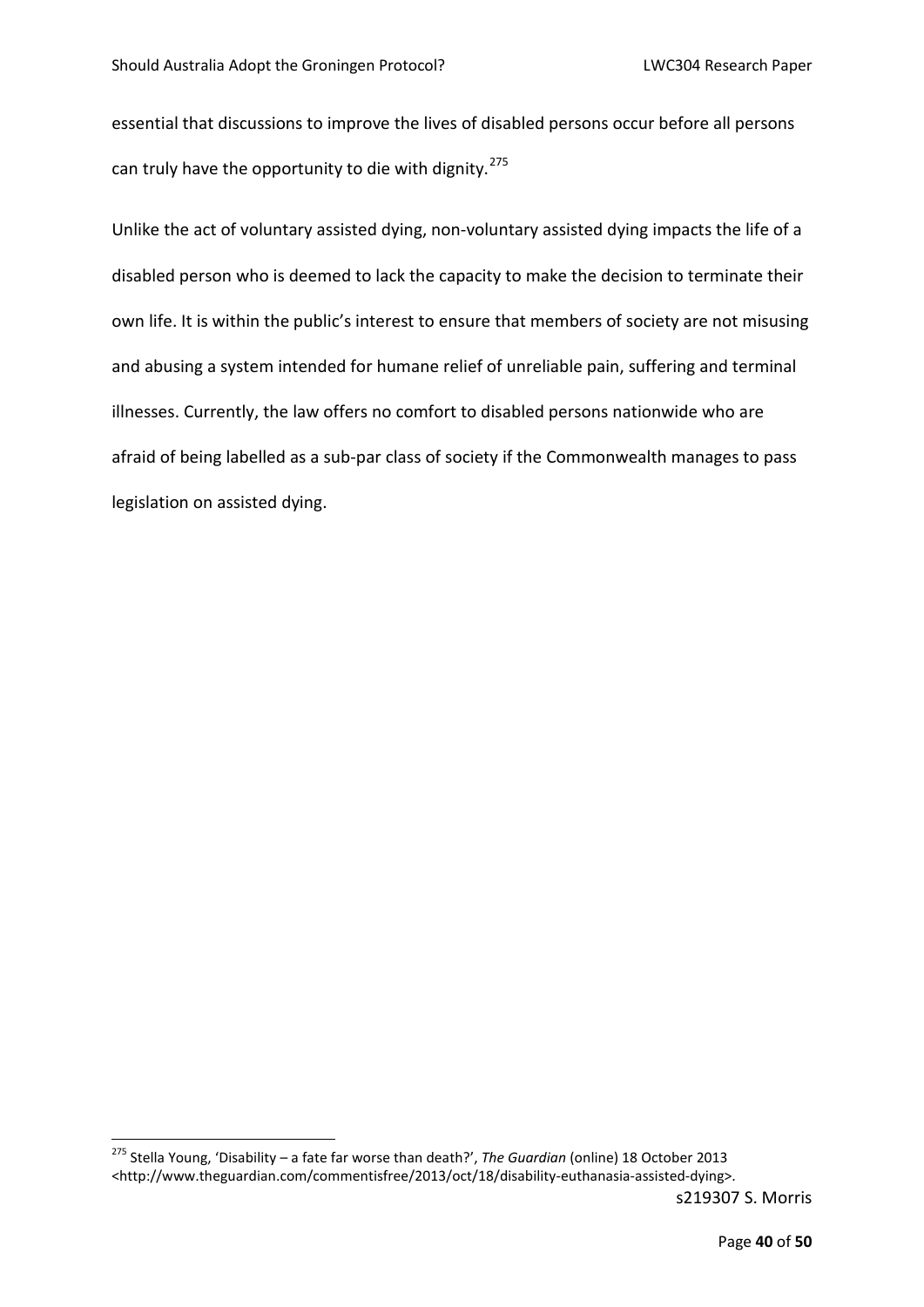### **Annexure 1 – The Groningen Protocol**

| Table 2. The Groningen Protocol for Euthanasia<br>in Newborns.                                                                                                  |  |  |  |  |
|-----------------------------------------------------------------------------------------------------------------------------------------------------------------|--|--|--|--|
| Requirements that must be fulfilled                                                                                                                             |  |  |  |  |
| The diagnosis and prognosis must be certain                                                                                                                     |  |  |  |  |
| Hopeless and unbearable suffering must be present                                                                                                               |  |  |  |  |
| The diagnosis, prognosis, and unbearable suffering must                                                                                                         |  |  |  |  |
| be confirmed by at least one independent doctor                                                                                                                 |  |  |  |  |
| Both parents must give informed consent                                                                                                                         |  |  |  |  |
| The procedure must be performed in accordance with<br>the accepted medical standard                                                                             |  |  |  |  |
| Information needed to support and clarify the decision<br>about euthanasia                                                                                      |  |  |  |  |
| Diagnosis and prognosis                                                                                                                                         |  |  |  |  |
| Describe all relevant medical data and the results<br>of diagnostic investigations used to establish<br>the diagnosis                                           |  |  |  |  |
| List all the participants in the decision-making                                                                                                                |  |  |  |  |
| process, all opinions expressed, and the final<br>consensus                                                                                                     |  |  |  |  |
| Describe how the prognosis regarding long-term<br>health was assessed                                                                                           |  |  |  |  |
| Describe how the degree of suffering and life expect-<br>ancy were assessed                                                                                     |  |  |  |  |
| Describe the availability of alternative treatments,<br>alternative means of alleviating suffering, or both<br>Describe treatments and the results of treatment |  |  |  |  |
| preceding the decision about euthanasia                                                                                                                         |  |  |  |  |
| Euthanasia decision<br>Describe who initiated the discussion about possible<br>euthanasia and at what moment                                                    |  |  |  |  |
| List the considerations that prompted the decision<br>List all the participants in the decision-making<br>process, all opinions expressed, and the final        |  |  |  |  |
| consensus                                                                                                                                                       |  |  |  |  |
| Describe the way in which the parents were informed<br>and their opinions                                                                                       |  |  |  |  |
| Consultation                                                                                                                                                    |  |  |  |  |
| Describe the physician or physicians who gave a<br>second opinion (name and qualifications)                                                                     |  |  |  |  |
| List the results of the examinations and the recom-<br>mendations made by the consulting physician or<br>physicians                                             |  |  |  |  |
| Implementation                                                                                                                                                  |  |  |  |  |
| Describe the actual euthanasia procedure (time,                                                                                                                 |  |  |  |  |
| place, participants, and administration of drugs)<br>Describe the reasons for the chosen method of eu-                                                          |  |  |  |  |
| thanasia<br>Steps taken after death                                                                                                                             |  |  |  |  |
| Describe the findings of the coroner                                                                                                                            |  |  |  |  |
| Describe how the euthanasia was reported to the                                                                                                                 |  |  |  |  |
| prosecuting authority                                                                                                                                           |  |  |  |  |
| Describe how the parents are being supported and<br>counseled                                                                                                   |  |  |  |  |
| Describe planned follow-up, including case review,<br>postmortem examination, and genetic counseling                                                            |  |  |  |  |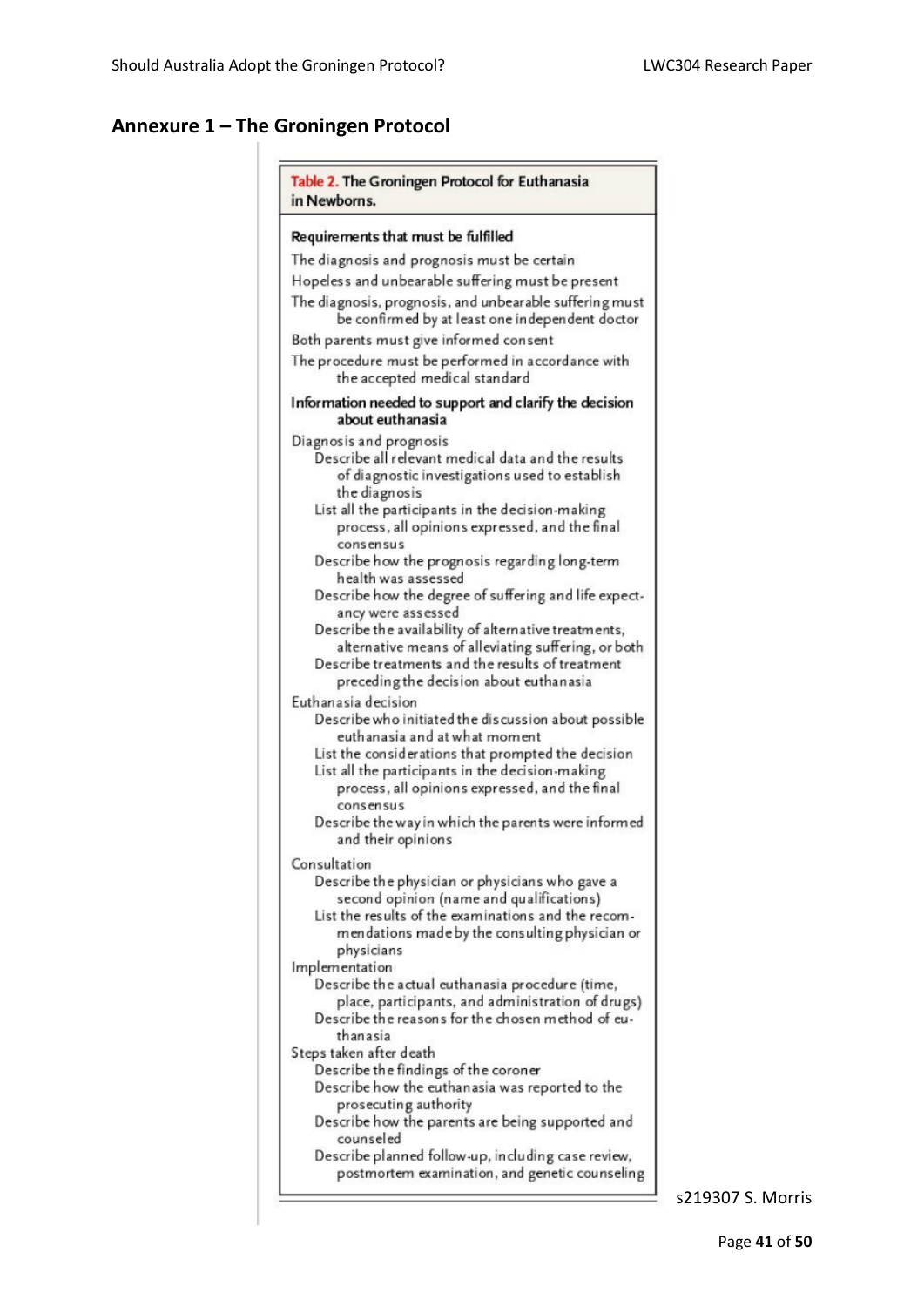#### **Annexure 2 – Table A**

| <b>Jurisdiction</b>                             | <b>Australian Capital</b><br><b>Territory</b>                                                                                                                                                                                                                                                                                                                                                                | <b>New South Wales</b>                                                                                                                                                                                                                                                                | <b>Northern Territory</b>                                                                                                                                                                                                                                                                                                                                                                                                                                                                                                      |
|-------------------------------------------------|--------------------------------------------------------------------------------------------------------------------------------------------------------------------------------------------------------------------------------------------------------------------------------------------------------------------------------------------------------------------------------------------------------------|---------------------------------------------------------------------------------------------------------------------------------------------------------------------------------------------------------------------------------------------------------------------------------------|--------------------------------------------------------------------------------------------------------------------------------------------------------------------------------------------------------------------------------------------------------------------------------------------------------------------------------------------------------------------------------------------------------------------------------------------------------------------------------------------------------------------------------|
| Legislation                                     | <b>Guardianship and Management</b><br>of Property Act 1991                                                                                                                                                                                                                                                                                                                                                   | Guardianship Act 1987 and New<br>South Wales Trustee                                                                                                                                                                                                                                  | Adult Guardianship Act 1988                                                                                                                                                                                                                                                                                                                                                                                                                                                                                                    |
|                                                 |                                                                                                                                                                                                                                                                                                                                                                                                              | Guardianship Act 2009                                                                                                                                                                                                                                                                 |                                                                                                                                                                                                                                                                                                                                                                                                                                                                                                                                |
| <b>Threshold for Appointing</b><br>Guardianship | -The patient must have<br>'impaired decision-making<br>ability in relation to a matter<br>relating to the person's health<br>or welfare' $- s 7 $<br>- cannot give substitute consent<br>to a prescribed medical<br>$procedure - s7B$<br>-The ACAT may consent to<br>prescribed medical procedures<br>if lawful, in the best interests of<br>the patient and the patient is<br>represented at hearing - s 70 | -If the patient is deemed in<br>need of a guardian because of a<br>disability $- s 14$<br>-Tribunal must make orders in<br>relation to special treatment as<br>defined in s 33                                                                                                        | -The extent of the intellectual<br>disability and the nature and<br>extent of the support systems<br>available<br>-effects of the proposed order<br>on the patient and their family<br>must be considered $- s 9(3)$<br>-An adult guardian does not<br>have the authority to give<br>consent to a major medical<br>procedure $- s 21$<br>-a major medical procedure is<br>defined in s 21(4) as being a<br>'procedure that does not<br>remove an immediate threat to<br>the person's health and which<br>is generally accepted |
| <b>Considerations</b>                           | -The best interests* of the<br>patient, insofar as they can be<br>worked out - s4(2)(a)<br>- this must be done in a way<br>that does not adversely affect<br>the patient $- s 4(2)(b)$<br>- with minimal interference to<br>the patient's life $-$ s $4(2)(d)$<br>- the decision maker must<br>consult with each carer of the<br>patient $- s 4(3)$<br>*Interests are defined in s 5A.                       | - The welfare and interests of<br>the patient should be given<br>paramount consideration $-$ s<br>4(a)<br>-Freedom of the patient should<br>be restricted as little as possible<br>– s 4(b)<br>-The patient should be<br>protected from abuse, neglect<br>and exploitation $- s 4(g)$ | asmajor'.<br>-the best interests of the<br>patient are considered, in a<br>means which are least<br>restrictive of the patient's<br>freedoms $-$ s 4(1)                                                                                                                                                                                                                                                                                                                                                                        |

**Table A – The Guardianship Framework in Australia**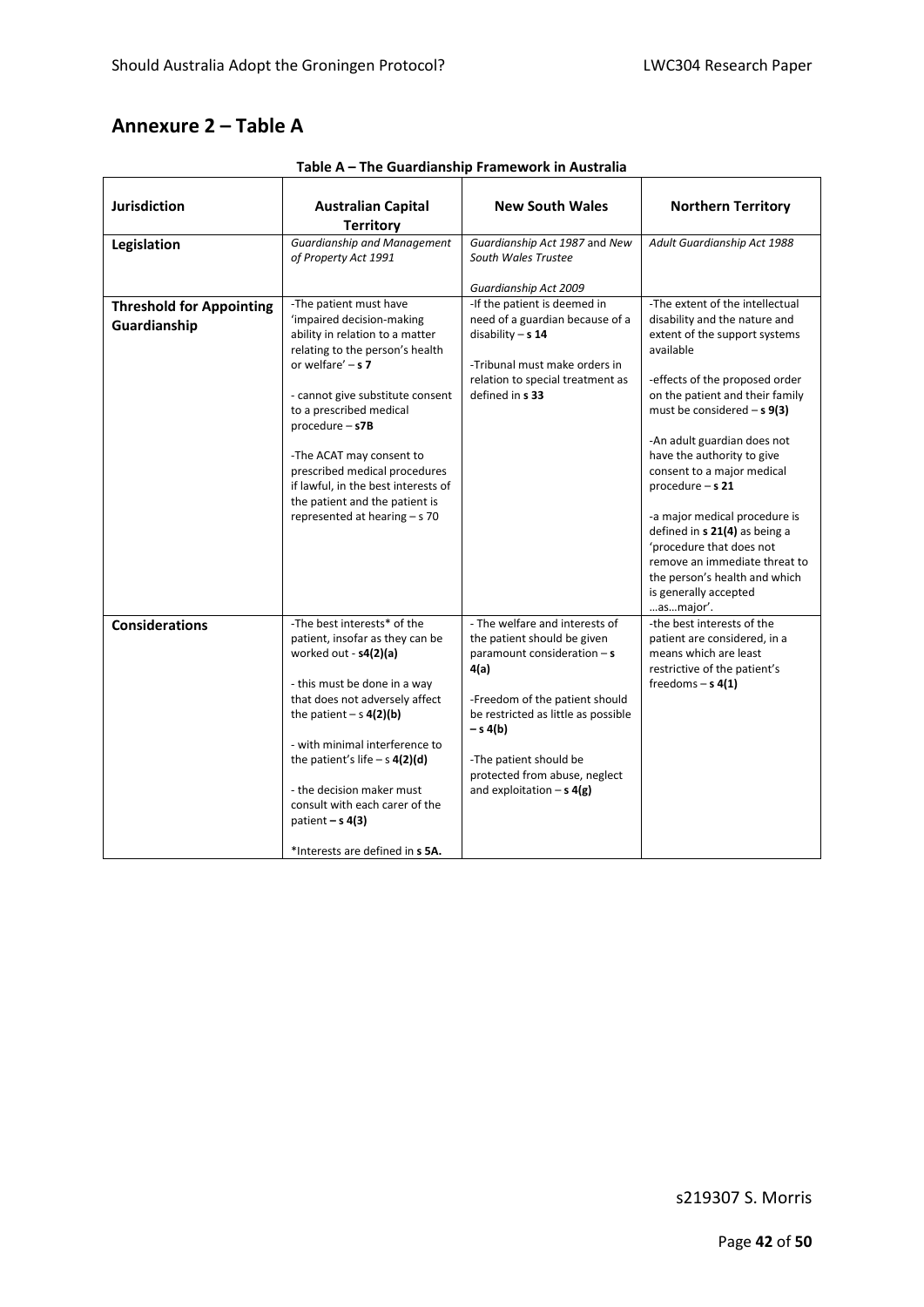#### **BIBLIOGRAPHY**

#### **A** *Articles/Books/Reports*

Achilles, D 'Examining the Groningen Protocol: Comparing the Treatment of Terminally Ill Infants in the Netherlands with Treatment Given in the United States and England' (2011) 28(4) *Wisconsin International Law Journal* 795

Australian Christian Lobby, *Submission to the Senate Legal and Constitutional Committee's Inquiry into the Rights of the Terminally Ill (Euthanasia Laws Repeal) Bill 2008*, (2008) ACL

Australian Law Reform Commission, *Equality, Capacity and Disability in Commonwealth Laws*, Issues Paper 44, November 2013

Australian Law Reform Commission, *Equality, Capacity and Disability in Commonwealth Laws,* Discussion Paper 81, (May 2014) 21

Birnbacher and Dahl (eds), *Giving Death a Helping Hand*: *Physician-Assisted Suicide and Public Policy. An International Perspective* (Springer, Volume 38, 2008)

*Budget Macquarie Dictionary* (The Macquarie Library Pty Ltd, 6<sup>th</sup> Ed 1 October 2013)

Chesterman, John, 'Capacity in Victorian Guardianship Law: Options for Refom' (2010) 36(3) *Monash University Law Review 84*

Chiarella and Staunton, *Law for Nurses and Midwives* (7 Ed, Churchill Livingstone 2013

Douglas, C, 'The Intention to Hasten Death: A Survey of Attitudes and Practices of Surgeons in Australia' (2001) 175 (10) *Medical Journal of Australia* 511

Douglas, M, 'An Absurd Inconsistency in Law: Nicklinson's Case and Deciding to Die' (2014) 21 *Journal of Law and Medicine* 627

Ellis, G, 'The Right of Self-Determination: Brightwater Care Group Inc v Rossiter' (2010) 12 *The University of Notre Dame Law Review,* 215

Gevers, S 'Euthanasia: law and practices in The Netherlands' (1996) 52 (No. 2) *British Medical Bulletin* 326-333, 1

Glick and Jotkowitz ' The Groningen protocol: another perspective' (2206) 32(3) *J Med Ethics* 157

Gunn, M and Holland, A, Jacob, R (eds), *Mental Capacity Legislation: Principles and Practice* (RCPsych Publications, 2013)

Hiley, V, *In Pursuit of a Good Death: Responding to Changing Sensibilities in the Context of the Right to Die Debate* (PhD Thesis, The University of Sydney, 2008)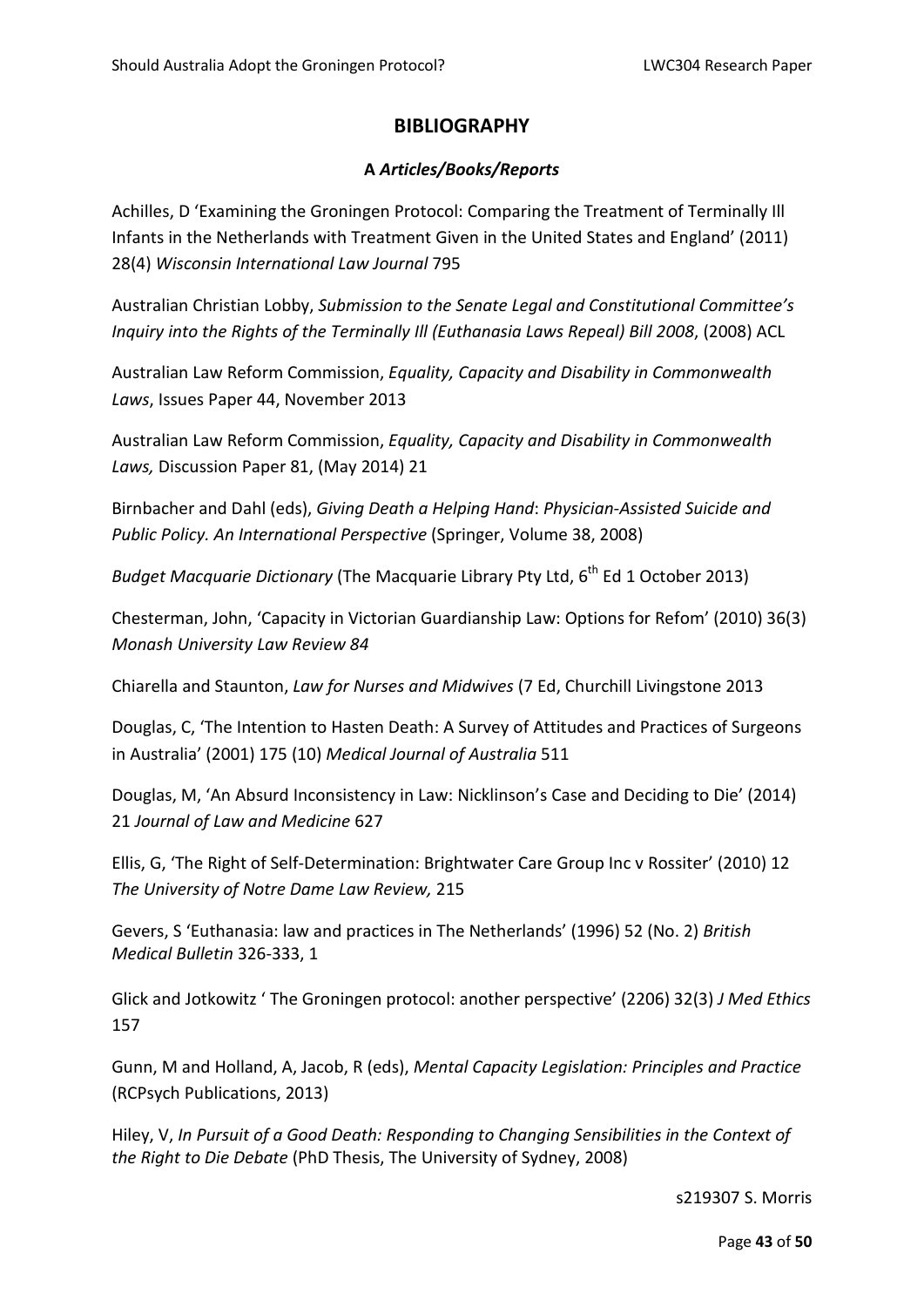Jeffrey, D, *Against Physician Assisted Suicide: a palliative care perspective* (Radcliffe Publishing, 2009)17

Kamisar, Y, 'Some Non-Religious Views against Proposed Mercy-Killing Leglisaltion' (1958) Vol 42:969, *Minnesota Law Review*

Kass,L, 'Is There a Right to Die?' (1993) Volume 23 No. 1, *The Hastings Center Report*

Keown, J, *Euthanasia, Ethics and Public Policy: An Argument Against Legislation* (Cambridge University Press, 2002)

Keown, J 'Euthanasia in the Netherlands: Sliding Down the Slippery Slope?' (1991) Vol 338, Issue 8773 *The Lancet*

Kerridge, Lowe and McPhee, *Ethics and Law for the Health Professions* (Social Science Press, 1998)

Klijn, Mortier, Otlowski, Trappenburg(editors), *Regulating Physician-Negotiated Death*  (Elsevier, 2001)

Law Council Australia, *Australia's Initial Report under the Convention on the Rights of Persons with Disabilities* (May 2010) Law Council Australia [<http://www.lawcouncil.asn.au/lawcouncil/images/LCA-](http://www.lawcouncil.asn.au/lawcouncil/images/LCA-PDF/corporate/Australia)

[PDF/corporate/Australia'sInitialReportundertheConventionontheRightsofPersonswithDisabil](http://www.lawcouncil.asn.au/lawcouncil/images/LCA-PDF/corporate/Australia) [ities.pdf](http://www.lawcouncil.asn.au/lawcouncil/images/LCA-PDF/corporate/Australia)

Manninen, B, 'A case for justified non-voluntary active euthanasia: exploring the ethics of the Groningen Protocol' (2006) 32 (11) *J Med Ethics* Online < [http://www.ncbi.nlm.nih.gov/pmc/articles/PMC2563300/>](http://www.ncbi.nlm.nih.gov/pmc/articles/PMC2563300/)

Marlin, G, *The Politician's Guide to Assisted Suicide, Cloning and Other Current Controversies* (Morely Books, Washington DC, 1998)

Marx, P, *And Now... Euthanasia* (Washington, DC, 2<sup>nd</sup> Ed. 1985) 10

Minelli, L, 'The European Convention on Human Right Protects the Right to Suicide' in Dieter Birnbacher and Edgar Dahl (eds), *Giving Death a Helping Hand*: *Physician-Assisted Suicide and Public Policy. An International Perspective* (Springer, Volume 38, 2008)

People with Disability Inc and Blake Dawson Waldron Lawyers, Submission Number 201089039\_1 to Attorney-General's Department of NSW, *Are the rights of people whose capacity is in question being adequately protected?*

Queensland Law Reform Commission, *Shaping Queensland's Guardianship Legislation: Principles and Capacity*, Working Paper No 64(2008)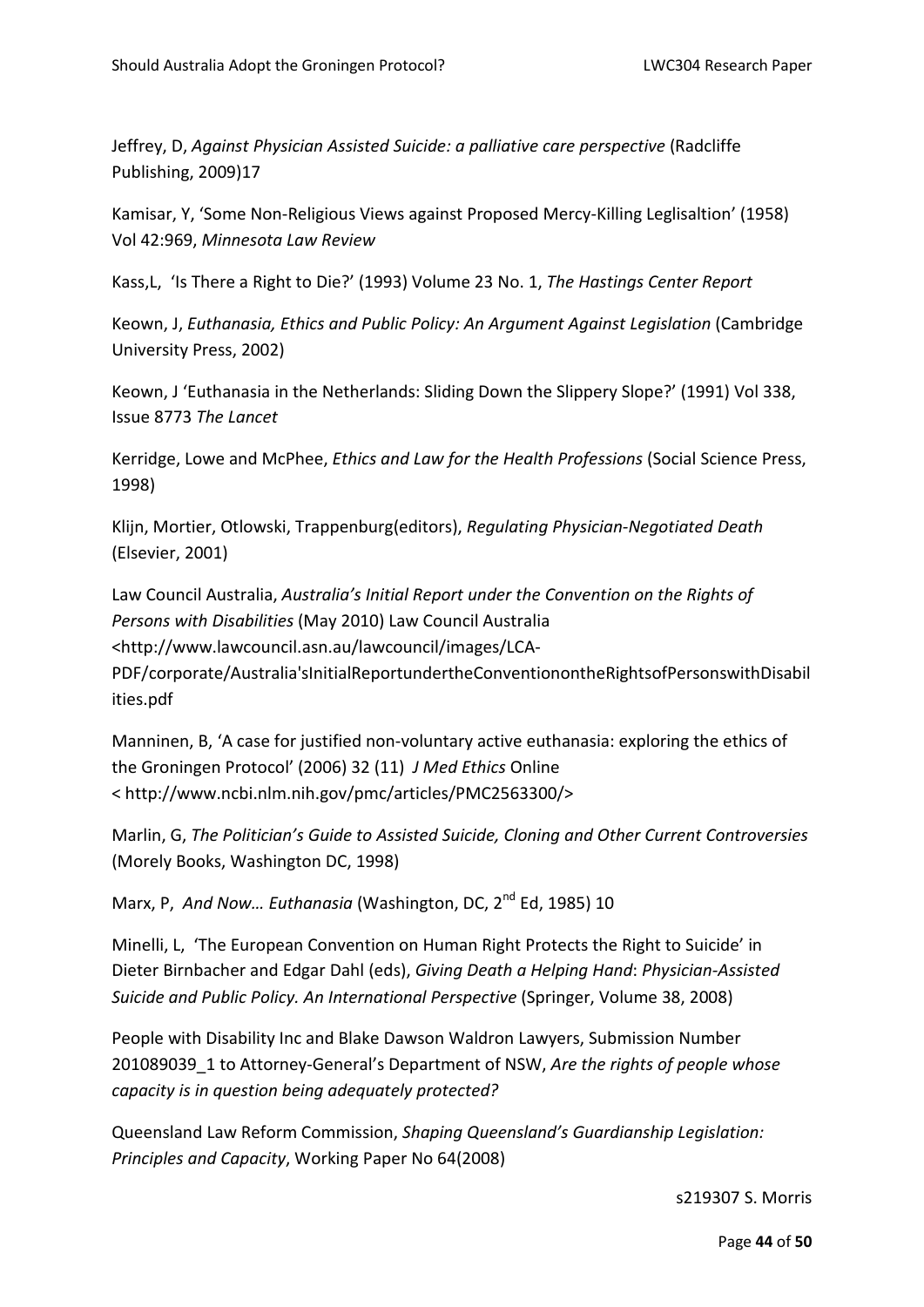Sauer and Verhagen, 'The Groningen Protocol- Euthanasia in Severely Ill Newborns' (2005) *The New England Journal of Medicine* (online) [<http://www.nejm.org/doi/full/10.1056/NEJMp058026#t=article>](http://www.nejm.org/doi/full/10.1056/NEJMp058026#t=article)

Smith, A, 'Euthanasia: The Strengths of the Middle Ground' (1999) 7 *Medical Law Review* 194, 195

Tran, A, (Honours Thesis, Charles Darwin University, 2015)

The Family Law Council, Report to the Attorney-General, *Sterilisation and Other Medical Procedures on Children*, November 1994

Victorian Law Reform Commission, *Guardianship,* Final Report 24 (2012) 98

Willmott and White, ' How Should Australia regulate voluntary euthanasia and assisted suicide?' (2012) 2092) *Journal of Law and Medicine*

Women with Disabilities Australia, Submission No 49 to Senate, *Inquiry into the involuntary or coerced sterilisation of people with disabilities in Australia*, ,March 2013

#### **B** *Cases*

*Airedale NHS Trust v Bland* [1993] 2 WLR 316

*Attorney-General (Qld) v Parents* (1989) 98 FLR 41

*Brightwater Care Group (Inc) v Rossiter* [2009] WASC 229 (Unreported, Martin CJ, 14 August 2009)

*Carter v. Canada (Attorney-General),* 2012 BCSC 886

*Diane Pretty v United Kingdom* (2002) III Reports of Judgements and Decisions

*Gibbons v Wright* [1954] HCA 17

*Hunter and New England Area Health Service v A* [2009] NSWSC 761 (Unreported, McDougall J, 6 August 2009)

*Ms B v An NHS Hospital Trust* [2002] All ER 362

*Nitschke v Medical Board of Australia* [2015] NTSC 39

*Public Advocate v RCS (Guardianship)* [2004] VCAT 1880

*Re a Teenager* (1988) 94 FLR 181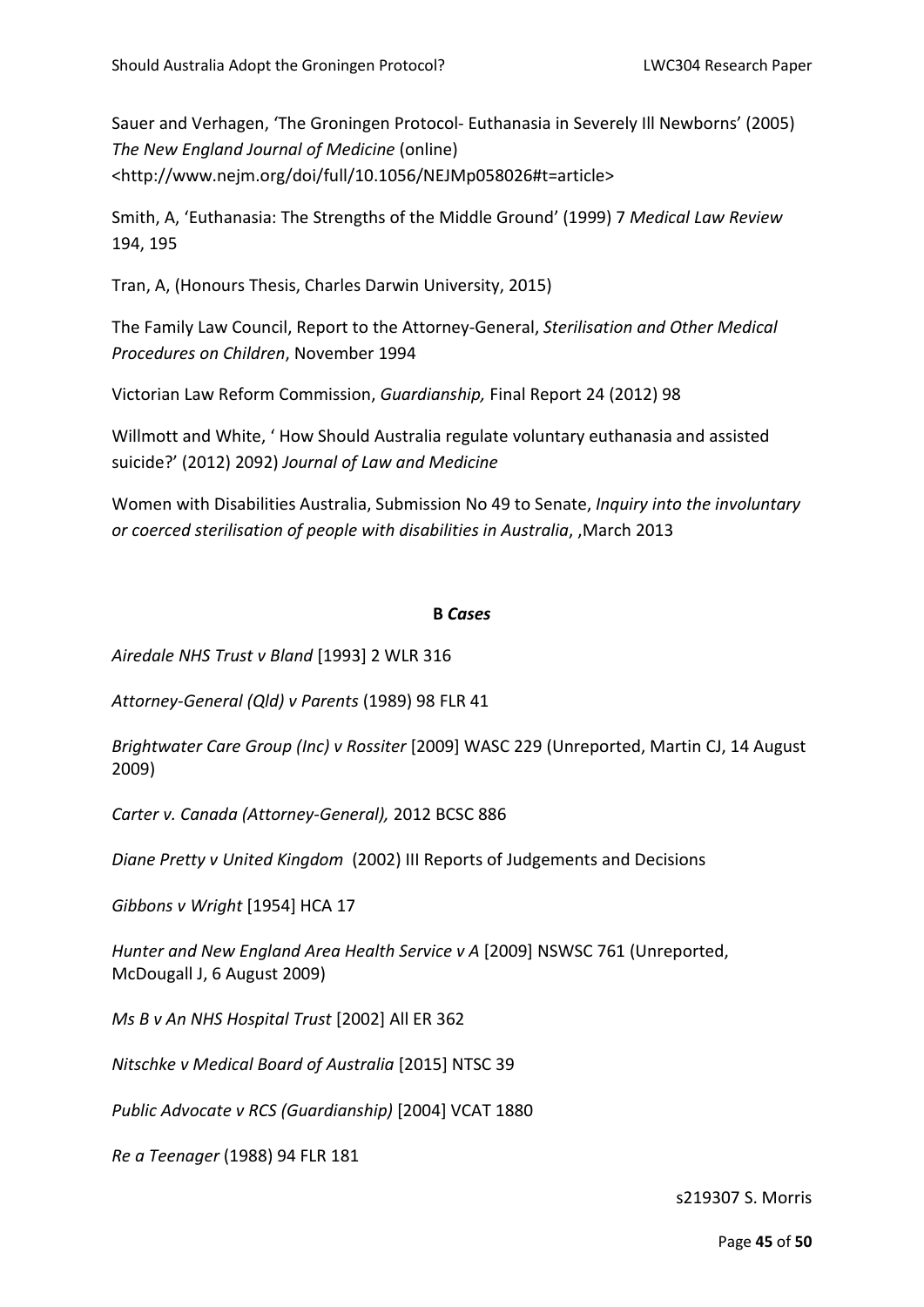*Re BAH* [207] NSWGT 1

*Re Elizabeth* (1989) 13 Fam LR 47

*Re Jane* (1988) 94 FLR 1

*R v Hood* [2002] VSC 123

*R v Godfrey* (Unreported, Supreme Court of Tasmania, Underwood J, 26 May 2004)

*R (Nicklinson) v Ministry of Justice* [2014] UKSC 38

*Secretary, Department of Health and Community Services v JWB and SMB (Marion's Case)* [1992] 175 CLR 218

#### **C** *Legislation and Conventions*

*Adult Guardianship Act 1988* (NT)

*Advance Personal Planning Act 2014* (NT)

*Assisted Dying for the Terminally Ill Bill* (2004) United Kingdom

*Convention for the Protections of Human Rights and Fundamental Freedoms*, opened for signature 4 November 1950, CETS No. 005 (entered into force 3 September 1953)

*Criminal Code* (NT)

*Director of Public Prosecutions Act 1984* (Qld)

*Director of Public Prosecutions Act 1986 (*NSW)

*Director of Public Prosecutions Act 1990* (ACT)

*Director of Public Prosecutions Act 1990* (NT)

*Director of Public Prosecutions Act 1991* (SA)

*Director of Public Prosecutions Act 1991* (WA)

*Dying with Dignity Bill 2009* (Tas)

*Ending Life with Dignity (No 2) Bill 2013* (SA)

*Guardianship Act 1987* (NSW)

*Guardianship and Administration Act 1986* (Vic)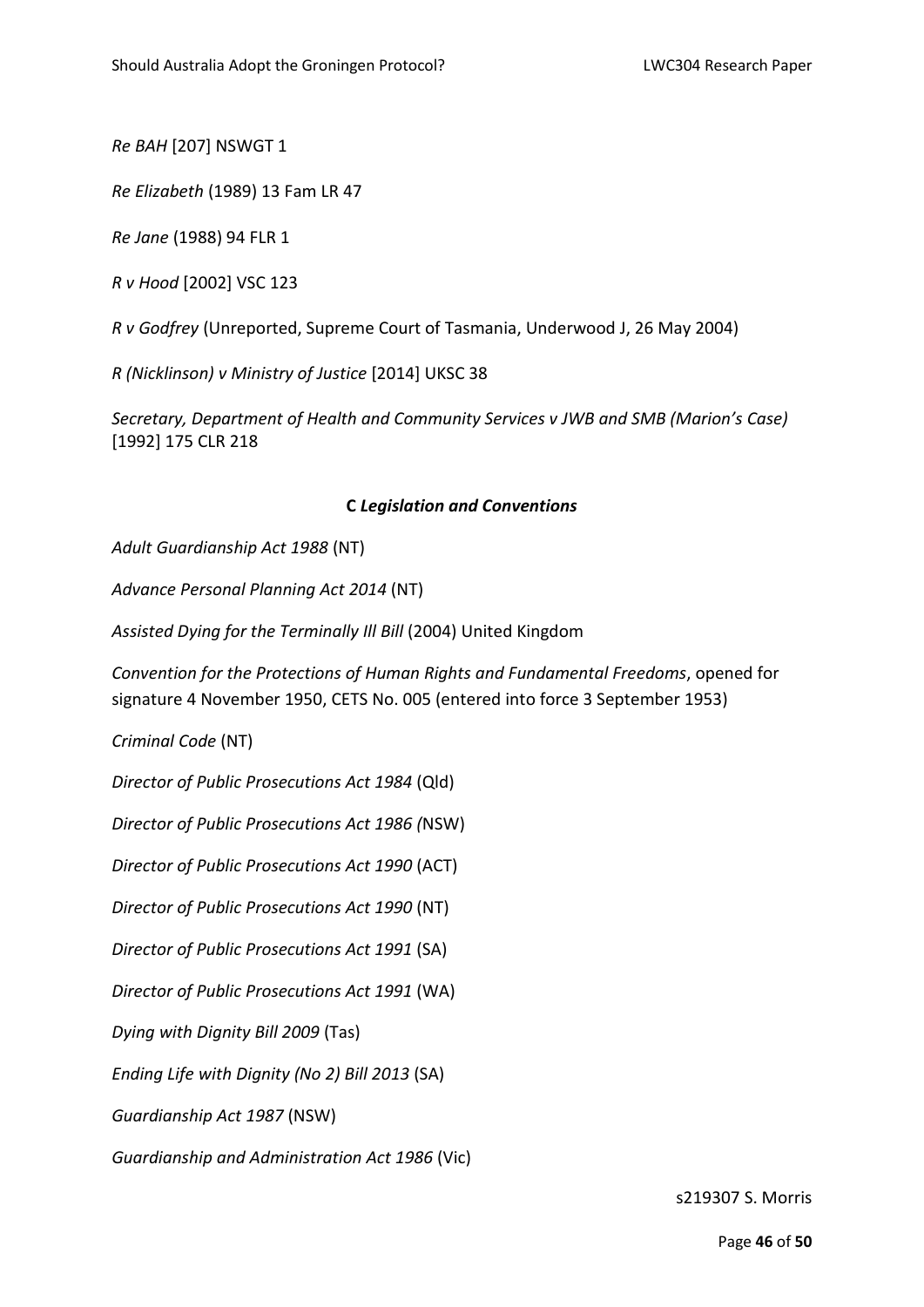*Guardianship and Administration Act 1990* (WA)

*Guardianship and Administration Act 1993* (SA)

*Guardianship and Administration Act 1995* (Tas)

*Guardianship and Administration Act 2000* (Qld)

*Guardianship and Management of Property Act 1991* (ACT)

*Medical Treatment (Health Directives) Act 2006* (ACT)

*Medical Treatment (Physician Assisted Dying) Bill 2008* (Vic)

*Natural Death Act 1988* (NT)

*New South Wales Trustee Guardianship Act 2009* (NSW)

*Powers of Attorney Act 1998* (Qld)

*Public Prosecutions Act 19*94 (Vic)

*Rights of the Terminally Ill Bill 2013* (NSW)

*Termination of Life on Request and Assisted Suicide (Review Procedures) Act* (Netherlands)

*United Nations Convention on the Rights of Disabled Persons*, opened for signature 30 March 2007, 2515 UNTS 3

#### **D** *Other*

Australian Associated Press, '85 per cent Support Voluntary Euthanasia – Poll' *The Australian* (online), 26 October 2009 [<http://www.theaustralian.com.au/news/latest-news/per-cent](http://www.theaustralian.com.au/news/latest-news/per-cent-support-voluntary-euthanasia-poll/story-fn3dxiwe-1225791455181)[support-voluntary-euthanasia-poll/story-fn3dxiwe-1225791455181>](http://www.theaustralian.com.au/news/latest-news/per-cent-support-voluntary-euthanasia-poll/story-fn3dxiwe-1225791455181)

Australian Institute of Health and Welfare, 'Disability in Australia: intellectual disability' (2008) 67 *Australian Government (Online)*  [<http://www.aihw.gov.au/WorkArea/DownloadAsset.aspx?id=6442452891>](http://www.aihw.gov.au/WorkArea/DownloadAsset.aspx?id=6442452891)

BBC, *Voluntary and involuntary euthanasia,* BBC (online) <http://www.bbc.co.uk/ethics/euthanasia/overview/volinvol.shtml>

Butt, C, 'Court Finds Philip Nitschke's medical licence suspension unlawful', *The Sydney Morning Herald* (online) 6 July 2015 [<http://www.smh.com.au/national/health/court-finds](http://www.smh.com.au/national/health/court-finds-philip-nitschkes-medical-licence-suspension-unlawful-20150706-gi6cdd.html)[philip-nitschkes-medical-licence-suspension-unlawful-20150706-gi6cdd.html](http://www.smh.com.au/national/health/court-finds-philip-nitschkes-medical-licence-suspension-unlawful-20150706-gi6cdd.html)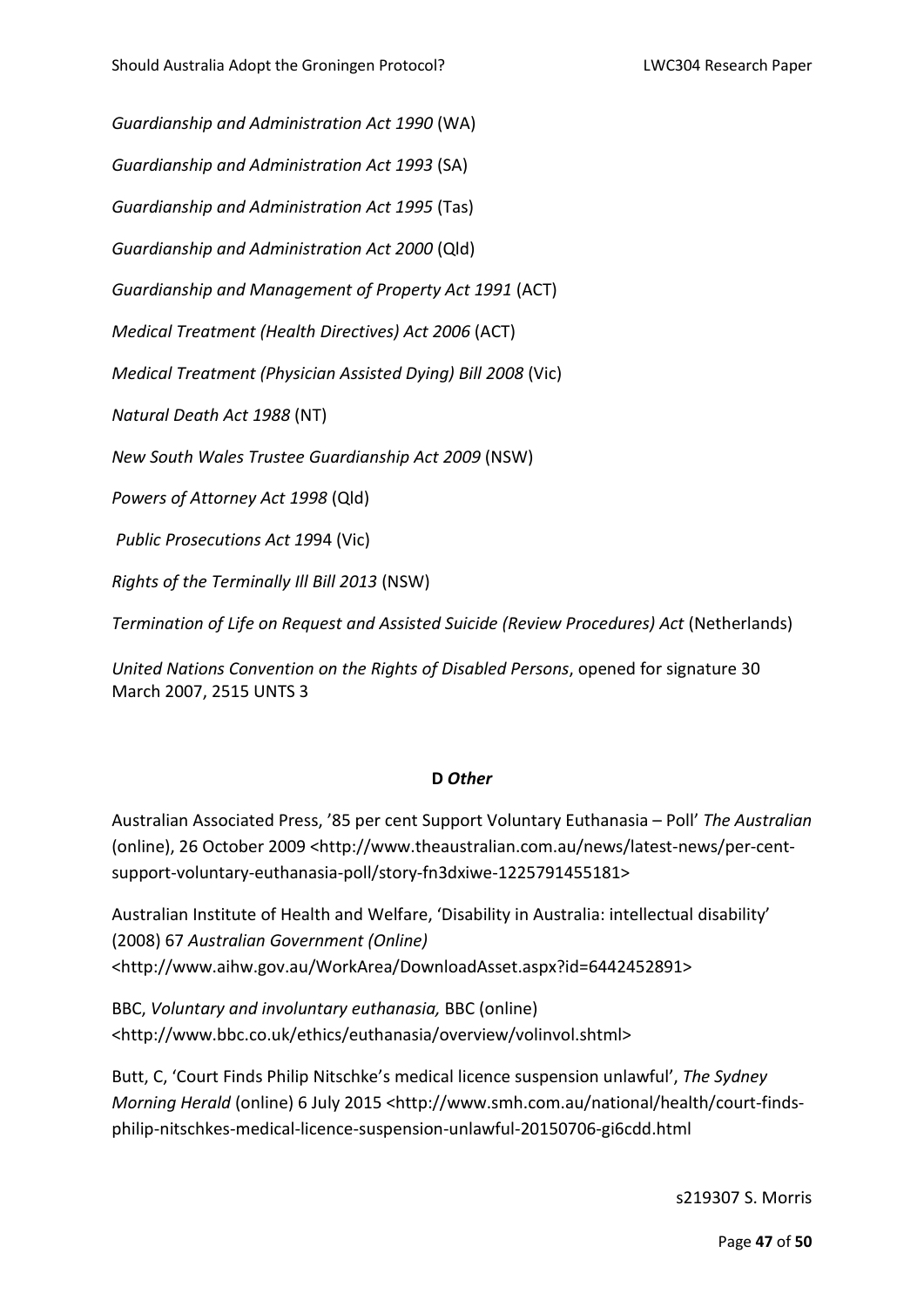Camden-Smith, C 'Mental Capacity and Assisted Suicide: To what exent can mental capacity be reliably assessed in patients seeking physician-assisted suicide?' (2010) *Living and Dying Well (Online) <*http://www.livinganddyingwell.org.uk/sites/default/files/Report%20- %20Mental%20Capacity%20and%20Assisted%20Suicide.pdf>

Campaign for Dying with Dignity, *Lord Falconer's Assisted Dying Bill* <http://www.dignityindying.org.uk/assisted-dying/lord-falconers-assisted-dying-bill/>

Crown Prosecution Services (England and Wales) , Interim Policy for Prosecutors in respect of Cases of Assisted Suicide (September 2009)

Crown Prosecution Service (England and Wales), Policy for Prosecutors in respect of Cases of Encouraging or Assisting Suicide: Issued by the Director of Public Prosecutions (February 2010)

Davidson, H 'Philip Nitscke says NT medical body is 'insufferably arrogant and paternalistic', *The Guardian* (online) [<http://www.theguardian.com/australia-news/2015/jul/23/philip](http://www.theguardian.com/australia-news/2015/jul/23/philip-nitschke-says-nt-medical-body-is-insufferably-arrogant-and-paternalistic)[nitschke-says-nt-medical-body-is-insufferably-arrogant-and-paternalistic>](http://www.theguardian.com/australia-news/2015/jul/23/philip-nitschke-says-nt-medical-body-is-insufferably-arrogant-and-paternalistic)

Director of Public Prosecutions Northern Territory, *Guidelines and Legislation*, Northern Territory Government [<http://www.dpp.nt.gov.au/legal-resources/Pages/guidelines-and](http://www.dpp.nt.gov.au/legal-resources/Pages/guidelines-and-legislation.aspx)[legislation.aspx](http://www.dpp.nt.gov.au/legal-resources/Pages/guidelines-and-legislation.aspx) >

European Court of Human Rights, 'Persons with disabilities and the European Convention on Human Rights' (Factsheet – Persons with disabilities and the ECHR, September 2015) 14

Fiano, C, *Mother wins case to kill her disabled* daughter (October 27, 2014) Live Action News< http://liveactionnews.org/mother-wins-case-to-kill-her-disabled-daughter/>

Gani, A, 'What is the European convention on human rights?', *The Guardian* (Online), 4 October 2014, [<http://www.theguardian.com/law/2014/oct/03/what-is-european](http://www.theguardian.com/law/2014/oct/03/what-is-european-convention-on-human-rights-echr)[convention-on-human-rights-echr>](http://www.theguardian.com/law/2014/oct/03/what-is-european-convention-on-human-rights-echr)

Greens, *Committee Calls for Conscience Vote on Dying with Dignity* (10 November 2014) < [http://greens.org.au/node/6469>](http://greens.org.au/node/6469)

Human Rights and Equal Opportunity Commission, *Human Rights and Euthanasia*, Occasional Paper (December 1996)

Interview with Chief Justice Alastair Nicholson (Four Corners Brisbane, 12 May 2003

Jones, A, *Disability rights group responds to Nancy Fitzmaurice case* (5 November 2014) Rooted In Rights [<http://www.rootedinrights.org/disability-rights-group-responds-to-nancy](http://www.rootedinrights.org/disability-rights-group-responds-to-nancy-fitzmaurice-case/)[fitzmaurice-case/>](http://www.rootedinrights.org/disability-rights-group-responds-to-nancy-fitzmaurice-case/)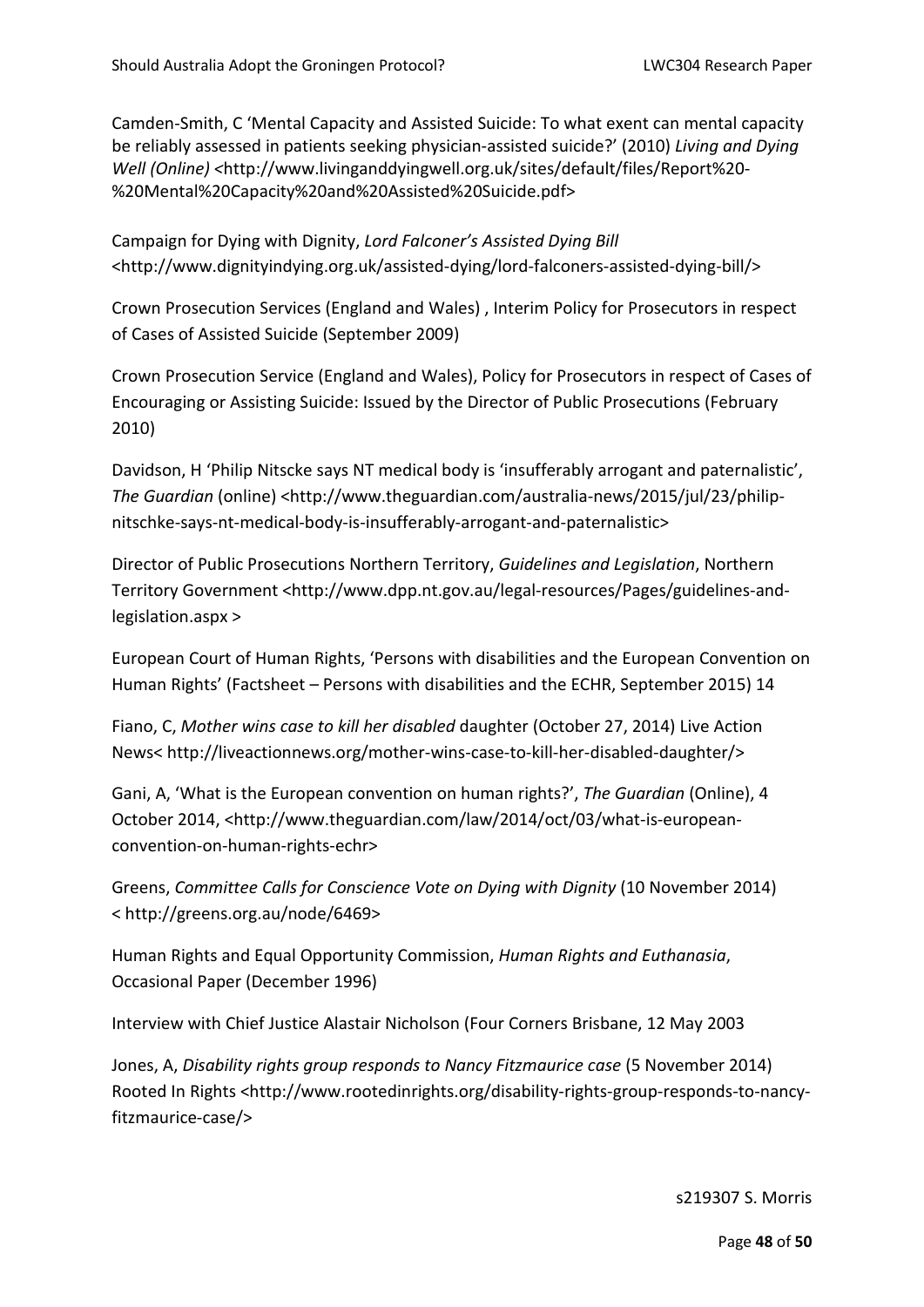Leach, M, *Gosnell, after-birth abortion, and Down Syndrome* (May 16, 2013) Down Syndrome Prenatal Testing < http://www.downsyndromeprenataltesting.com/gosnell-afterbirth-abortion-and-down-syndrome/ >

Letter to the Editor from Willem H.J. Martens, M.D., Ph.D to Med Law Editor, 'Recommendation of the Groningen Protocol for Euthanasia of Newborns with Unbearable Suffering and Unacceptable Quality of Life', 2008 < [http://heinonline.org.ezproxy.cdu.edu.au/HOL/Page?handle=hein.journals/mlv27&div=74](http://heinonline.org.ezproxy.cdu.edu.au/HOL/Page?handle=hein.journals/mlv27&div=74&start_page=925&collection=journals&set_as_cursor=0&men_tab=srchresults) [&start\\_page=925&collection=journals&set\\_as\\_cursor=0&men\\_tab=srchresults>](http://heinonline.org.ezproxy.cdu.edu.au/HOL/Page?handle=hein.journals/mlv27&div=74&start_page=925&collection=journals&set_as_cursor=0&men_tab=srchresults)

Mueller, M, *Supreme Court hands down judgement in R (Nicklinson) v Ministry of Justice [2014] UKSC 38* (25 June 2014) Jordan Publishing < [http://www.jordanpublishing.co.uk/practice-areas/private](http://www.jordanpublishing.co.uk/practice-areas/private-client/news_and_comment/supreme-court-hands-down-judgment-in-r-nicklinson-v-ministry-of-justice-2014-uksc-38-25062014-029#.VhHzVvmqpBc)[client/news\\_and\\_comment/supreme-court-hands-down-judgment-in-r-nicklinson-v](http://www.jordanpublishing.co.uk/practice-areas/private-client/news_and_comment/supreme-court-hands-down-judgment-in-r-nicklinson-v-ministry-of-justice-2014-uksc-38-25062014-029#.VhHzVvmqpBc)[ministry-of-justice-2014-uksc-38-25062014-029#.VhHzVvmqpBc>](http://www.jordanpublishing.co.uk/practice-areas/private-client/news_and_comment/supreme-court-hands-down-judgment-in-r-nicklinson-v-ministry-of-justice-2014-uksc-38-25062014-029#.VhHzVvmqpBc)

NBC News, *Juvenile Death with Dignity? U.K. Case May Hurt Aid in Dying Push* (7 November 2014) NBC News (Online) [<http://www.nbcnews.com/health/health-news/juvenile-death](http://www.nbcnews.com/health/health-news/juvenile-death-dignity-u-k-case-may-hurt-aid-dying-n242961)[dignity-u-k-case-may-hurt-aid-dying-n242961>](http://www.nbcnews.com/health/health-news/juvenile-death-dignity-u-k-case-may-hurt-aid-dying-n242961)

Northern Territory Government, *Advanced Personal Planning* (24 November 2014) <http://www.nt.gov.au/justice/pubtrust/app/index.shtml>

Office of the Public Advocate, 'Autonomy and decision-making support in Australia' (A targeted overview of guardianship legislation) Queensland Government, February 2014

Oregon Public Health Division, *Oregon's Death with Dignity Act- 2014*, Death With Dignity National Centre, 2014 Report

Parliamentary Library Research Service, 'Medical Treatment (Physician Assisted Dying) Bill 2008' (Current Issues Brief No. 2,2008, Parliamentary Library, Victoria, June 2008) 31

People with Disability, *Key Pieces of Legislation* [<http://www.pwd.org.au/student](http://www.pwd.org.au/student-section/key-pieces-of-legislation.html)[section/key-pieces-of-legislation.html>](http://www.pwd.org.au/student-section/key-pieces-of-legislation.html)

Southern Cross Bioethics Institute, *Non Voluntary Euthanasia*, Southern Cross Bioethics Institute

<http://www.bioethics.org.au/Resources/Online%20Articles/Other%20Articles/Nonvoluntary%20euthanasia%20in%20Australia%20-

%20Brian%20Pollard's%20fourth%20Document.pdf>

Tyson, P, *The Hippocratic Oath Today* (27 March 2001) Public Broadcasting Services < [http://www.pbs.org/wgbh/nova/body/hippocratic-oath-today.html>](http://www.pbs.org/wgbh/nova/body/hippocratic-oath-today.html)